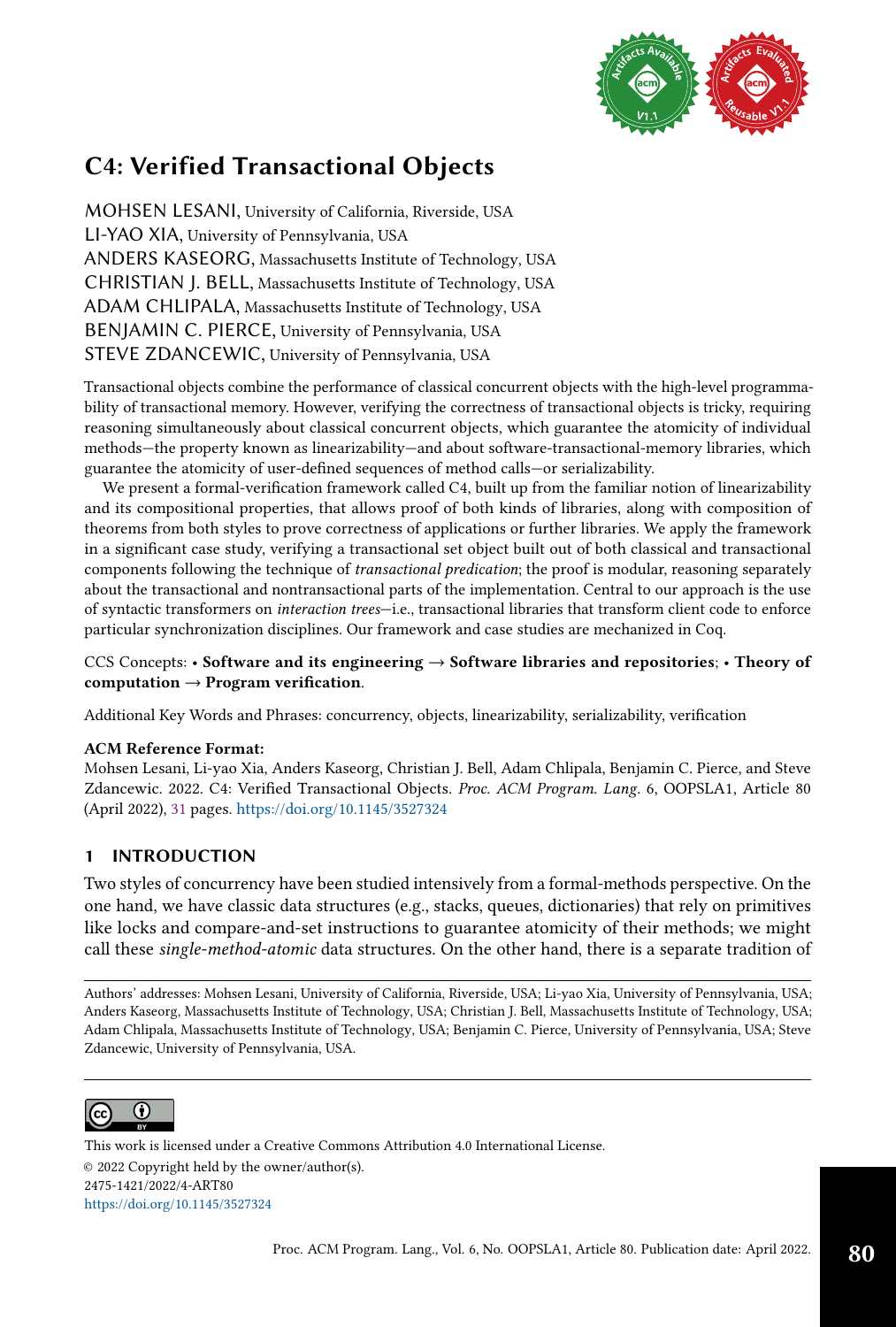transaction-based APIs, which guarantee atomicity of chains of method calls; let us call them multimethod-atomic. In broad strokes, single-method atomicity is appealing for its superior performance, while multi-method atomicity is appealing for its simpler programming model.

Sometimes it is useful to break a complex concurrent application into pieces written in both of these styles [\[Assa et al.](#page-27-0) [2020;](#page-27-0) [Elizarov et al.](#page-27-1) [2019;](#page-27-1) [Spiegelman et al.](#page-29-0) [2016\]](#page-29-0), but no one had previously shown how to prove functional correctness of such applications. We remedy this gap with a new framework for modular proofs of programs that mix the two styles. Proofs in this domain are intricate enough that machine checking is invaluable, so we present our framework as a Coq library.

As a motivating case study, we focus on transactional predication [\[Bronson et al.](#page-27-2) [2010\]](#page-27-2). The idea behind data structures implemented in this style-typically finite sets or maps-is to combine software transactional memory (STM) [\[Harris et al.](#page-28-0) [2005;](#page-28-0) [Shavit and Touitou 1995\]](#page-29-1), which provides good compositionality and reasoning properties but is relatively inefficient, with a concurrent data structure that exhibits good performance but provides a noncomposable interface. Instead of storing the entire data structure in transactional memory, we store *predicates* about the data structure— Boolean-valued mutable references indicating the membership of particular elements in the set. Updates to the predicates reflect actual changes to the data structure, while a nontransactional concurrent object manages the mapping between keys and predicates; this split reduces conflict detection to the STM's detection of write-write and read-write collisions. The challenge is finding a framework that supports ergonomic proofs involving both kinds of mechanisms.

A growing community of "programmer-provers" have learned to be effective at proving properties of code written in the native programming languages of various proof assistants. These native languages tend to be purely functional, but frameworks like interaction trees [\[Xia et al.](#page-29-2) [2020\]](#page-29-2) have demonstrated how to extend the lightweight combination of programming and proof that arises naturally for pure functional programs to situations involving a range of computational effects. Unfortunately, when we include concurrency the complexity of reasoning increases dramatically.

To add concurrency on top of a proof assistant's native functional language and proof tools, we organize code into layered collections of concurrent objects whose specifications force all methods to behave atomically; in this setting we support a variety of concurrency styles, principally those associated with traditional linearizable concurrent data structures and serializable transactional memory. To support transactions, we introduce a novel technique of passing code reified as interaction trees and applying instrumentation functions to transform those trees.

For example, consider a concurrent stack object with methods push and pop. If such an object has been proven *linearizable* against a natural specification, clients can treat calls to *push* and *pop* as atomic, ignoring their actual implementations, which might use tricky fine-grained primitives like compare-and-swap. However, one level up, clients do still need to reason about the ways that sequences of calls to *push* and *pop* can nondeterministically interleave. Consider the following function, which transfers the elements of one concurrent stack to another:

> $moveStack(from, to) := vo \leftarrow from.pop();$ match vo with None  $\Rightarrow$  return ()  $|$  Some $(v) \Rightarrow moveStack(from, to)$ ; to.push $(v)$

Multiple calls to moveStack from different client threads may interleave their invocations of push and pop.

The complexity of reasoning about concurrent objects is one reason why transactions [\[Harris](#page-28-0) [et al.](#page-28-0) [2005;](#page-28-0) [Herlihy and Moss 1993;](#page-28-1) [Papadimitriou 1979;](#page-29-3) [Shavit and Touitou 1995\]](#page-29-1) have become a popular concurrency abstraction. Transactions allow the programmer to declare that a particular block of code must be run atomically, leaving it to the compiler and/or runtime protocol to figure out how to provide this atomicity both soundly and efficiently.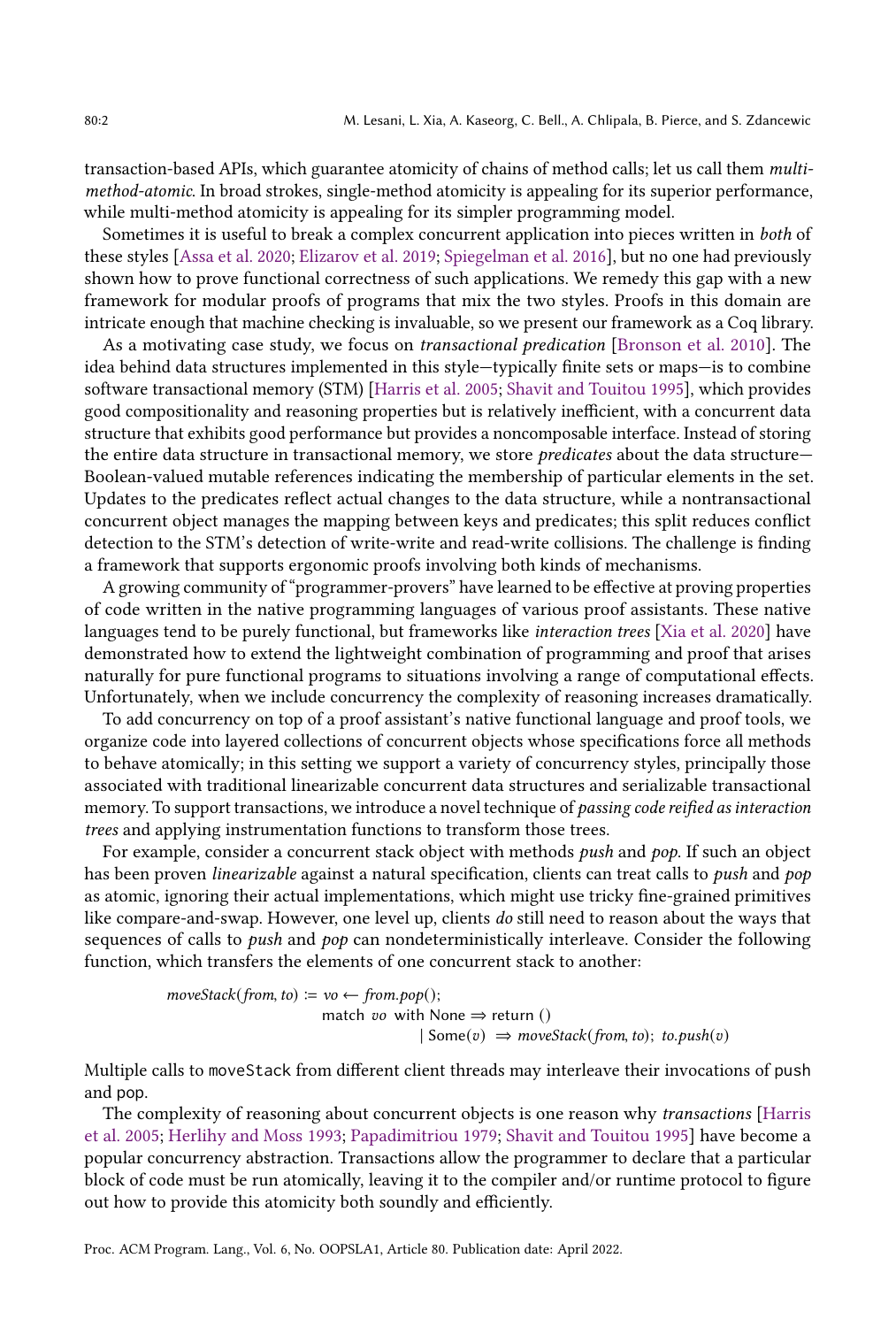#### C4: Verified Transactional Objects 80:3

Software transactional memory is probably the best-known realization of this idea in the functional-programming world. It allows programmers to write code like

#### $moveStackAtomically(from, to) := asTransaction(\lambda . moveStack(from, to))$

where the call to *moveStack* is wrapped in a thunk and passed to a library procedure that promises to run such thunks atomically.

Our goal is to blend transactions and classical concurrent objects into a unified concurrent-object framework. In particular, we want to capture transaction protocols as objects that accept user transactions-thunks that chain calls together–and execute them atomically. Further, we want to express the correctness of such objects in terms of linearizability, so that we can compose our verified transactional objects with other verified linearizable objects.

Our key technical advance is making the structure of concurrent programs more syntactic by using a free monad to represent syntax trees and executing them later with an explicit interpreter. We begin with *interaction trees* [\[Xia et al.](#page-29-2) [2020\]](#page-29-2), which have demonstrated this style for sequential programs, and show how to adapt them for linearizability proofs of concurrent objects. Interestingly, in this setting, serializability (the classical transaction correctness condition [\[Papadimitriou 1979\]](#page-29-3)) turns out to be literally a special case of linearizability for objects whose higher-order methods take code (represented as interaction trees) as arguments. Note the contrast with familiar correctness criteria for transactions, which are typically stated as ad-hoc conditions [\[Doherty et al.](#page-27-3) [2013;](#page-27-3) [Guerraoui and Kapalka 2008;](#page-27-4) [Jagannathan et al. 2005;](#page-28-2) [Papadimitriou 1979;](#page-29-3) [Scott 2006\]](#page-29-4).

To make this framework more efficient, our library methods perform syntactic transformations on their interaction-tree arguments. For example, consider how asTransaction might transform the tree of method calls moveStack wishes to perform. After inlining a bit of library code, we first see insertion of code for initialization (beginTransaction) and finalization (commitTransaction, etc.).

$$
moveStackAtomically(from, to) := \_\leftarrow \text{beginTransaction};
$$
\n
$$
r \leftarrow moveStack'(from, to);
$$
\n
$$
match \ r \ \text{with None} \Rightarrow abortTransaction; \ \text{return}(r)
$$
\n
$$
\mid Some(r) \Rightarrow \_\leftarrow \text{commitTransaction; return}(r)
$$

The library builds an instrumented routine moveStack', which looks just like moveStack but with calls to instrumented methods like from.pop'() instead of from.pop(), where from.pop'() is a modified version of from.pop() like the following,

| $pop() \coloneqq ;$ (* Original code: *) | $pop'( ) \coloneqq ;$ (* Instrumented code: *) |
|------------------------------------------|------------------------------------------------|
| $v \leftarrow read(i); k(v)$             | $vo \leftarrow trans\ read(i);$                |
|                                          | match vo with None $\Rightarrow$ return(None)  |
|                                          | $\text{Some}(v) \Rightarrow k'(v)$             |
|                                          |                                                |

and where the remaining method body  $k$  has been transformed similarly to yield  $k'$ . Crucially, the free monad represents programs explicitly as trees of method calls and responses to their return values, allowing us to traverse these trees syntactically and add uniform instrumentation.

Recapping, we adopt linearizable objects as the foundation of our framework. An object packages concurrent code with private state to implement public methods, and it is verified with respect to a sequential specification. The framework supports modular implementation and verification of concurrent libraries that include both classic linearizable data structures and serializable transactional objects. It formulates serializability in terms of linearizability and offers a unified proof technique where all library modules are proved linearizable against straightforward sequential specifications.

The modular nature of the framework fits our goal of verifying transactional predication. The basic idea, presented in more detail in the next section, is to combine a concurrent map with a transactional-memory library, yielding a higher-level transactional concurrent map abstraction.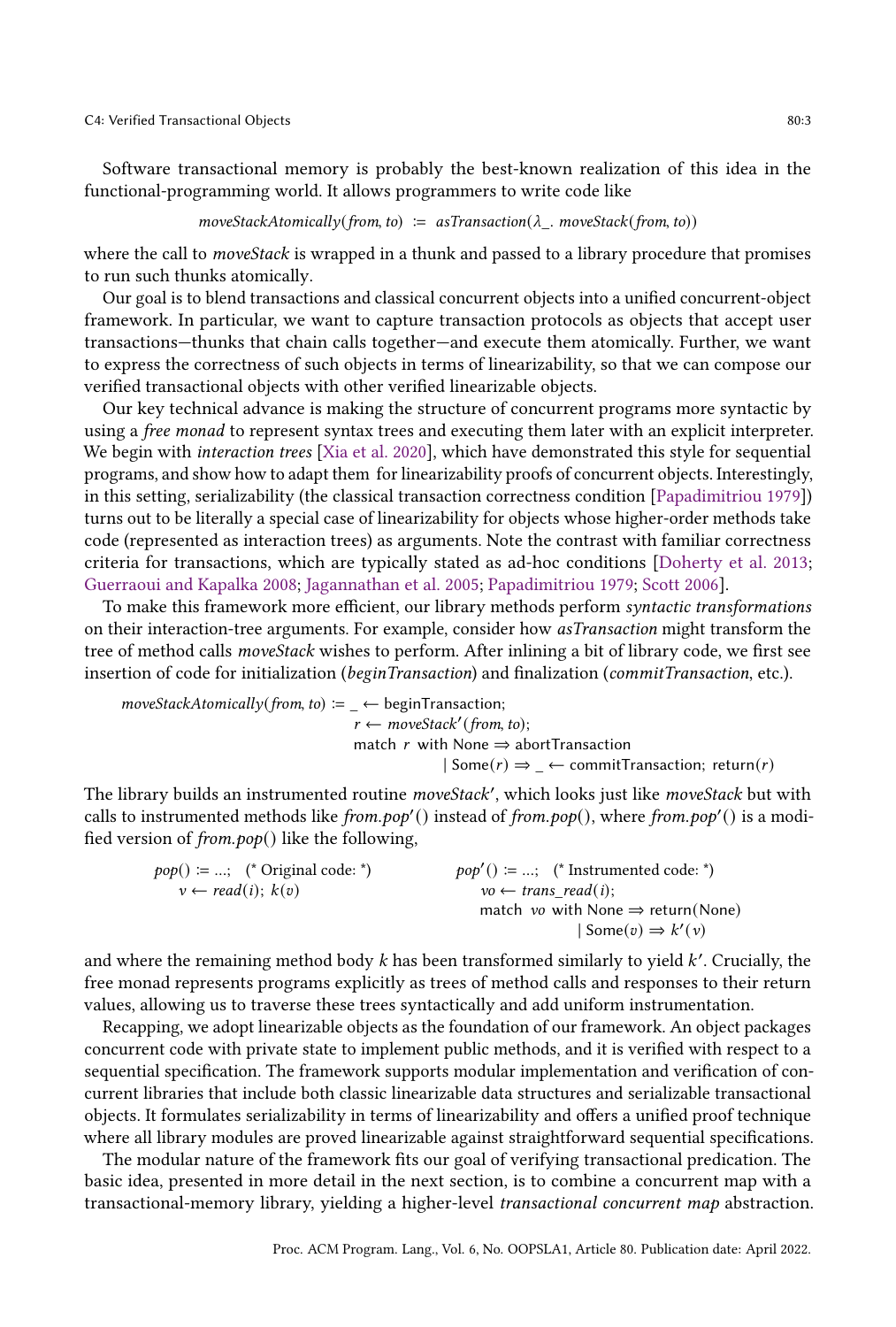While the map we build on provides atomicity only at the level of single-key reads and writes, the higher-level map allows grouping of several dependent reads and writes in transactions. The underlying concurrent map is used to associate keys with references to mutable memory cells managed by the transactional-memory system. As a result, key lookups have the performance of the concurrent map, while the values associated with several keys can be read or written within a single atomic transaction. Each of these main ingredients is itself constructed atop more primitive library modules with their own sequential specifications and is separately verified.

In summary, our key contributions are:

- We present a core formal framework for verified linearizable objects whose methods are expressed as interaction trees [\[Koh et al.](#page-28-3) [2019;](#page-28-3) [Xia et al.](#page-29-2) [2020;](#page-29-2) [Zakowski et al.](#page-29-5) [2020\]](#page-29-5). The framework includes powerful composition combinators to define implementations and specifications and verify implementations ( $\S 2$  to  $\S 4$ ), modularly. A key component of the framework is a unified proof principle for linearizability  $(§ 5)$ , which we demonstrate by verifying a concurrent hash-map object  $(\S6)$  and a concurrent histogram  $(\S7)$ .
- Within this framework, we introduce verified transactional objects. The key idea is to view transactions as first-class entities, represented as interaction trees, and use interaction-tree rewriting to instrument transactions with the bookkeeping calls required to ensure atomic execution. We use the composition operations defined earlier to state transaction serializability as an instance of linearizability. We then apply the proof principle for linearizability to prove the serializability of a transactional-memory object based on transactional mutex locks (TML) [\[Dalessandro et al. 2010\]](#page-27-5) [\(ğ8\)](#page-16-0).
- We use this framework to carry out a significant case study, leveraging its support for compositional reasoning to verify a concurrent-set object implemented using transactional  $prediction (§9)$ . To our knowledge, this correctness proof is the first rigorous one—mechanized or otherwise–for a concurrent object that encapsulates both a conventional concurrent data structure and a transactional-memory implementation.
- We package our verification framework as a *reusable Coq library* called C4 (for Certified Composable Concurrency in Coq) [\[Lesani et al.](#page-28-4) [2022\]](#page-28-4), proved correct from first principles. C4 mechanizes everything presented in the paper, including the main case study and all its dependencies. The library is submitted as a code supplement.

We survey related work in [ğ11](#page-24-0) and conclude with future directions in [ğ12.](#page-26-0)

## <span id="page-3-0"></span>2 OVERVIEW

We begin by fixing terminology and notation for some standard concepts, using the example of a simple concurrent counter; then we review the core idea of transactional predication.

**Objects.** We speak of *objects* encapsulating some *state* which is accessed through *methods* grouped into interfaces. An object implements a high-level interface by issuing a sequence of calls to a low-level interface. A core assumption, which significantly simplifies our composition laws, is that object methods may not spawn new threads—i.e., concurrency arises at the level of applications,

not internally in libraries.<br>
Consider an object with just one method, *inc*, which increments<br>  $i.e. := i \leftarrow r.read();$ <br>  $i.e. = r \cos(i)$ an abstract counter and returns its new value. We can implement this object in terms of a compare-and-swap (CAS) register interface, with methods read, write, and cas [\(Figure 2\)](#page-3-1). Multiple application

<span id="page-3-1"></span> $ok \leftarrow r \cdot cas(i, i + 1);$ if *ok* then  $i + 1$  else *inc* 

Fig. 2. inc method

threads may call inc simultaneously. For example, Figure [1\(](#page-4-0)a) shows a possible execution history starting with two calls to inc in two concurrent threads, displaying interactions through the counter's high- and low-level interfaces. Time flows vertically. Horizontal arrows are events-either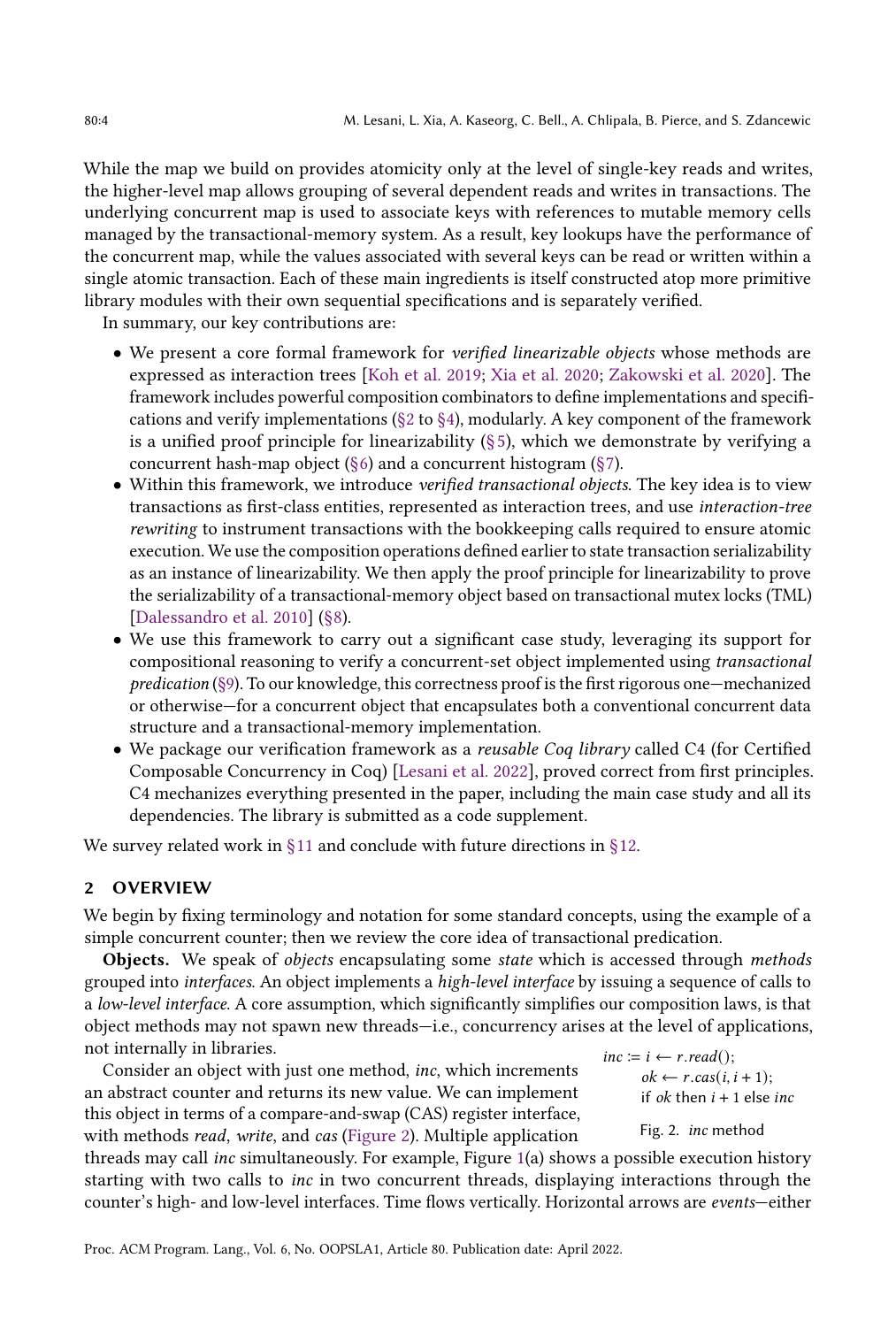<span id="page-4-0"></span>

Fig. 1. (a) A possible execution history of a counter object implemented using a CAS register object. (b) A linearization of the high-level history. (c) A linearization of the low-level history.

method calls (rightward arrows) or returns (leftward arrows). Calls from the external environment to the counter object are on the left; calls from the counter to the underlying CAS register object are in the middle of the diagram. Events in thread 1 are shown in red (and normal font); events of thread 2 are blue (and italic). In this execution, both threads first execute read and get the same value back. Both then try to compare-and-swap, but only one of them (thread 2) succeeds, incrementing the counter once. Thread 2 returns the value of the counter, now at 2. Thread 1 tries again and finally succeeds, incrementing the counter to 3. The counter object translates single calls from its own clients (on the left) into multiple calls to its low-level interface (on the right).

Objects and linearizability. A sequential specification describes the high-level behavior of an object when its methods are executed sequentially, waiting for each to return before calling the next one. Formally, a sequential specification for a given interface is defined as a labeled state-transition system, where the labels are pairs of method calls and return values. Alternatively, a sequential specification can itself be viewed as an idealized "atomic object," whose methods execute fully and return their results as soon as they are called. We say that an object is linearizable [\[Herlihy and](#page-28-5) [Wing 1990\]](#page-28-5) with respect to a sequential specification when every method invoked on the object appears to execute atomically at some point between its call and its return, matching the behavior of the method call from the sequential specification. (We will formally define linearizability and its properties in [ğ4.](#page-8-0)) For example, [Figure 1\(](#page-4-0)b) shows how the high-level history of the counter object in [Figure 1\(](#page-4-0)a) can also be produced by a sequence of atomic interactions with an idealized counter shown in lighter gray: the idealized counter responds first to thread 2 and then to thread 1.

So far, we have focused on one side of interfaces, where an object acts as the callee of its high-level interface (here, inc); the object must satisfy the high-level sequential specification that is associated with the interface. The object also acts as the *caller* of its low-level interface (here, *read* and *cas*), which is itself associated with a low-level sequential specification that the object can rely on in order to satisfy its high-level specification. In the example, our counter object interacts, through its low-level interface, with a CAS-register object that it assumes is linearizable with respect to its own sequential specification. [Figure 1\(](#page-4-0)c) shows a linearization of the low-level history from [Figure 1\(](#page-4-0)a).

Transactions and serializability. An appealing feature of linearizable objects is that, in every layer of a hierarchical system and its proofs, every object is proved against a straightforward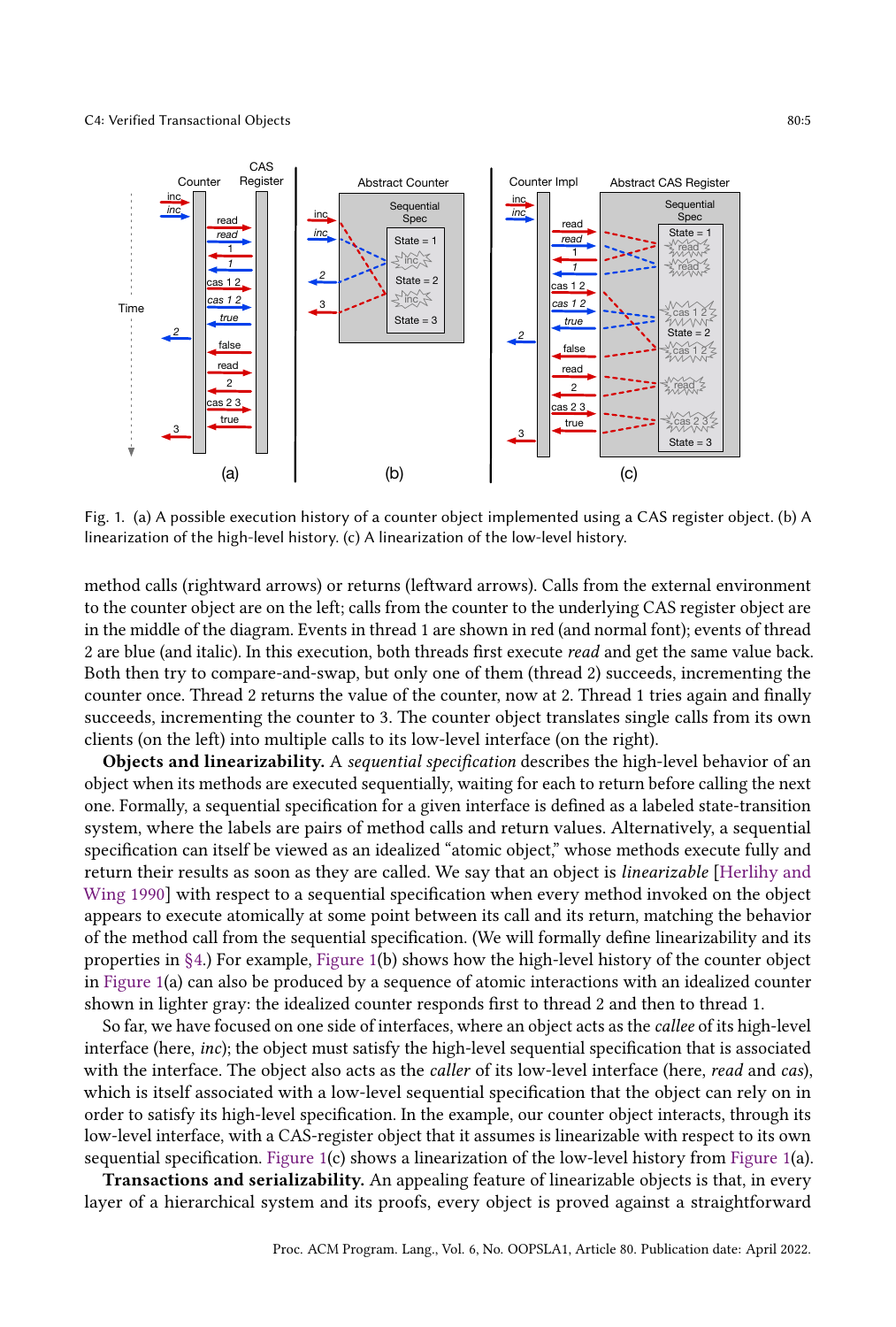sequential specification of the objects it depends on. In the example, when proving the linearizability of the counter object, we can restrict attention to histories where low-level method calls return immediately, allowing us to reason about many fewer interleavings than if we had to consider the actual implementations of read and cas. However, while the methods of a linearizable object are logically atomic, clients must still reason about possible interleavings of sequences of calls.

A more user-friendly model of concurrency is offered by transactional memory, which allows client programmers to choose the granularity of atomic actions, delimiting blocks of client code possibly containing multiple calls-that must execute atomically as wholes, a requirement called serializability. We will model transactional memory's correctness as a special case of linearizability: atomic transactions can be viewed as calls to the methods of a linearizable object, where the arguments to those methods consist of programs to be interpreted (atomically). A program is an interaction tree that may include method calls on an interface. One familiar way to implement such an object is to interpret transactions in an environment where conflicts can be detected and transactions can be rolled back. We will formalize this approach (in  $\S$ 8) as a form of "transaction" instrumentation," inserting "transaction life-cycle" method calls.

Transactional objects. The fine-grained conflict detection of transactional-memory protocols can hinder performance. Implementations of high-performance transactional objects [\[Assa et al.](#page-27-0) [2020;](#page-27-0) [Bronson et al.](#page-27-2) [2010;](#page-27-2) [Elizarov et al.](#page-27-1) [2019;](#page-27-1) [Spiegelman et al.](#page-29-0) [2016\]](#page-29-0) use TM (transactional memory) only sparingly, to reduce the frequency of "false conflicts," instead delegating most memory accesses to more efficient concurrent data structures. They achieve the best of both worlds: composability from TM and performance from concurrent data structures.

An elegant realization of this idea is the technique called transactional predication [\[Bronson et al.](#page-27-2) [2010\]](#page-27-2). [Figure 3](#page-5-0) shows the internal structure of a transactional-set object built in this style. The transactional set is vertically composed on top of the horizontal composition of two lower-level objects: a locator (which wraps a concurrent map) and a TM. The locator maps each element that has ever been in the set (whether or not it is still in the set at the moment) to a location (a mutable cell) managed by the TM. A location stores a mutable Boolean (called a predicate, hence the technique's

<span id="page-5-0"></span>

Fig. 3. The architecture of transactional predication.

name) that represents whether the element is currently in the set. The locations themselves are managed by the TM. A locator is a simple concurrent object that is built on top of a concurrent-map object. (We will later implement a concurrent-map object on top of arrays of locks and buckets and implement the TM object on top of a register and a map object.) Given an element, the locator checks whether the element is already in the map. If the element is present, the locator returns the location that the element is mapped to. If it is not, the locator puts the element and a fresh TM location in the map.

The interface of a transactional set accepts user programs on the set interface and executes them atomically. Given a user program, it inserts TM life-cycle calls such as TM initialization and commitment calls into the program. For each set method call on an element in the user program, the locator is called to find the location corresponding to that element. A TM read or write method on the Boolean value stored in that location is performed depending on the set method call (membership, insert, or delete). A single transaction may access several elements of the set, leading to accesses to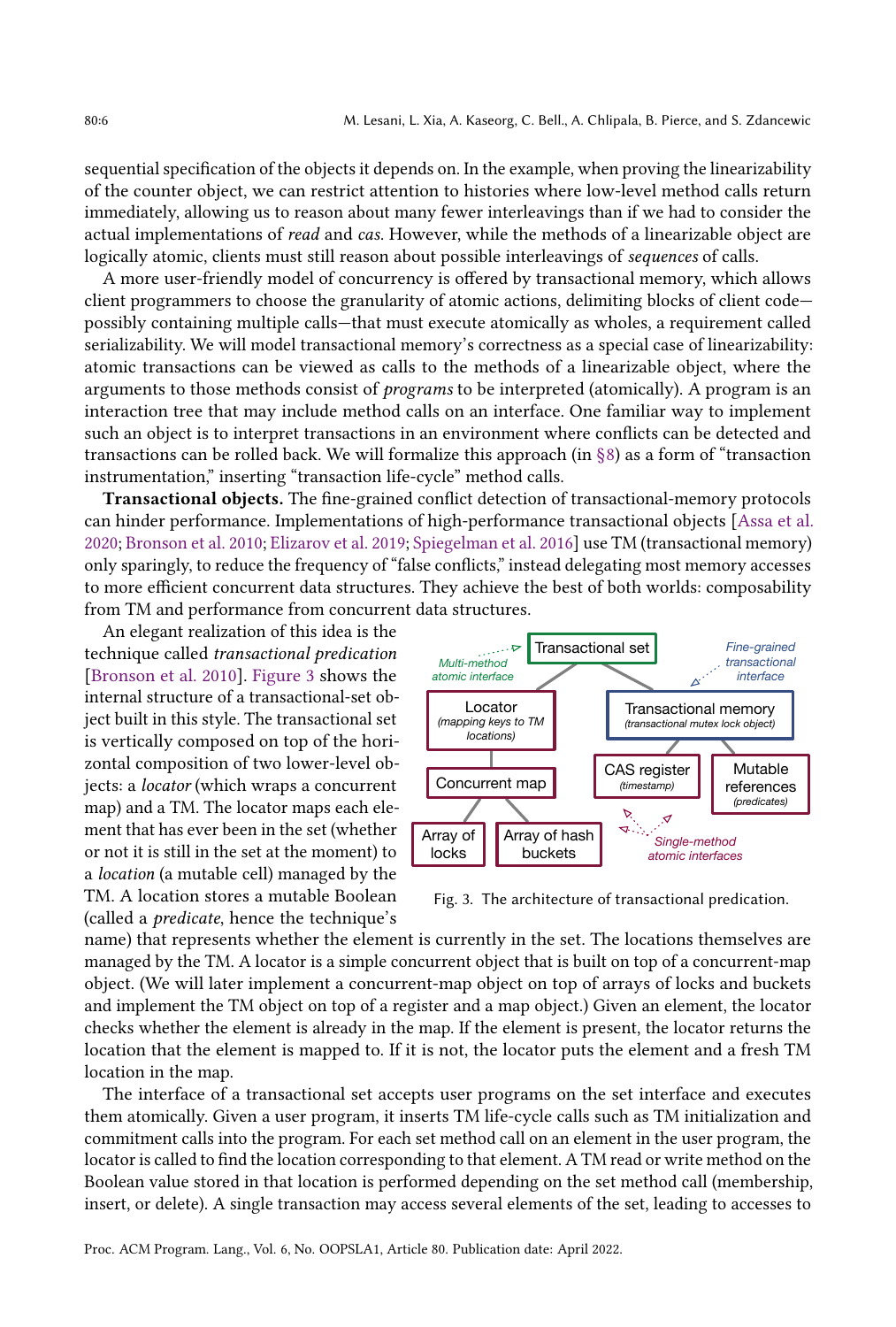several locations in the TM. Since the TM enforces atomicity of all such accesses to the locations, the transactional-set object inherits the same atomicity. Accesses to these locations track conflicts only at the semantic level for the set interface. Contending accesses inside the locator do not lead to conflicts. By contrast, a set implemented purely based on TM tracks conflicts on the low-level reads and writes and aborts more transactions.

Verified transactional objects. The use of a concurrent object (the locator) together with a TM raises significant challenges for verification. The TM guarantees the atomicity of transactions that use just its own interface, but the methods of the transactional set call methods on both the locator and the TM. How can the atomicity guarantees of the TM be used to prove the atomicity guarantees of the transactional set? An important observation is that the locator object behaves like a pure function, as far as its callers can tell: although the mapping from the keys to the locations is actually decided dynamically, once a mapping is made, it stays unchanged. We prove simulation relations that let us substitute method calls on the locator with ordinary function calls in the metalanguage. This substitution reduces method calls on the transactional set to transactions on the TM interface, allowing us to apply the atomicity guarantees of the TM directly. (See  $\S$ 9 for more detail.)

This proof style assigns each component a natural specification, without anticipating how other parts of the hierarchy will work. For instance, the specifications of classical concurrent data structures need say nothing about transactions. Also, the approach is modular: each library component can be proved separately against its natural specification.

This transactional set can be composed on top of any concurrent map and transactional memory implementing the given specifications. As concrete examples, this paper also presents concrete implementations of those specifications to illustrate the core concepts of our framework. We show a concurrent map using lock striping, which uses an array of locks to protect an array of buckets; and a transactional mutex lock (TML) object, which uses a compare-and-swap register to increment timestamps that control concurrent accesses to mutable references.

Structure. Now we are ready to dive into the details. The next section formalizes the ideas of objects, interfaces, and sequential specifications. [ğ4](#page-8-0) and [ğ5](#page-11-0) formalize linearizability, together with the related concepts of simulation and composition, and [ğ6](#page-14-0) and [ğ7](#page-15-0) apply them to verify concurrent data structures. [ğ8](#page-16-0) and [ğ9](#page-20-0) formalize transactions and transactional predication.

#### <span id="page-6-0"></span>3 CONCURRENT OBJECTS

**Interfaces.** An *interface M* is a collection of *method calls*. A method call, for example lookup(k), intuitively consists of a method name (lookup) paired with its arguments  $(k)$ –e.g., lookup(1) and lookup(2) are different method calls. The arguments to methods typically consist of first-order values (integers, strings), but they may also be programs (described below); indeed, this possibility will be key to our treatment of transactions in §8. Formally, we define an interface as a type M R indexed by the return type  $R$ . For instance, the map interface map associating keys of type  $K$  with values of type V can be defined as follows: The type constructor map has two data constructors get and put. For any key k, there is a method call  $get(k)$ : map (option V), where the result type is option V. Similarly, for any key k and value v, there is a method call put( $k$ ,  $v$ ) : map unit.

Programs. Programs are data structures that describe chains, or more generally trees, of method calls. They play two roles in our framework: as the bodies of methods associated with objects and as the bodies of transactions. We represent them as interaction trees [\[Koh et al.](#page-28-3) [2019;](#page-28-3) [Xia et al.](#page-29-2) [2020;](#page-29-2) [Zakowski et al.](#page-29-5) [2020\]](#page-29-5)–intuitively, trees whose internal nodes are method calls, with one branch for each possible result.

Formally, interaction trees are defined by a datatype with three constructors. The first constructor represents a *method call* (uninterpreted, for the moment—it is just a syntactic node in a data structure). For example, the tree  $x \leftarrow m; p(x)$  is a program that describes making a method call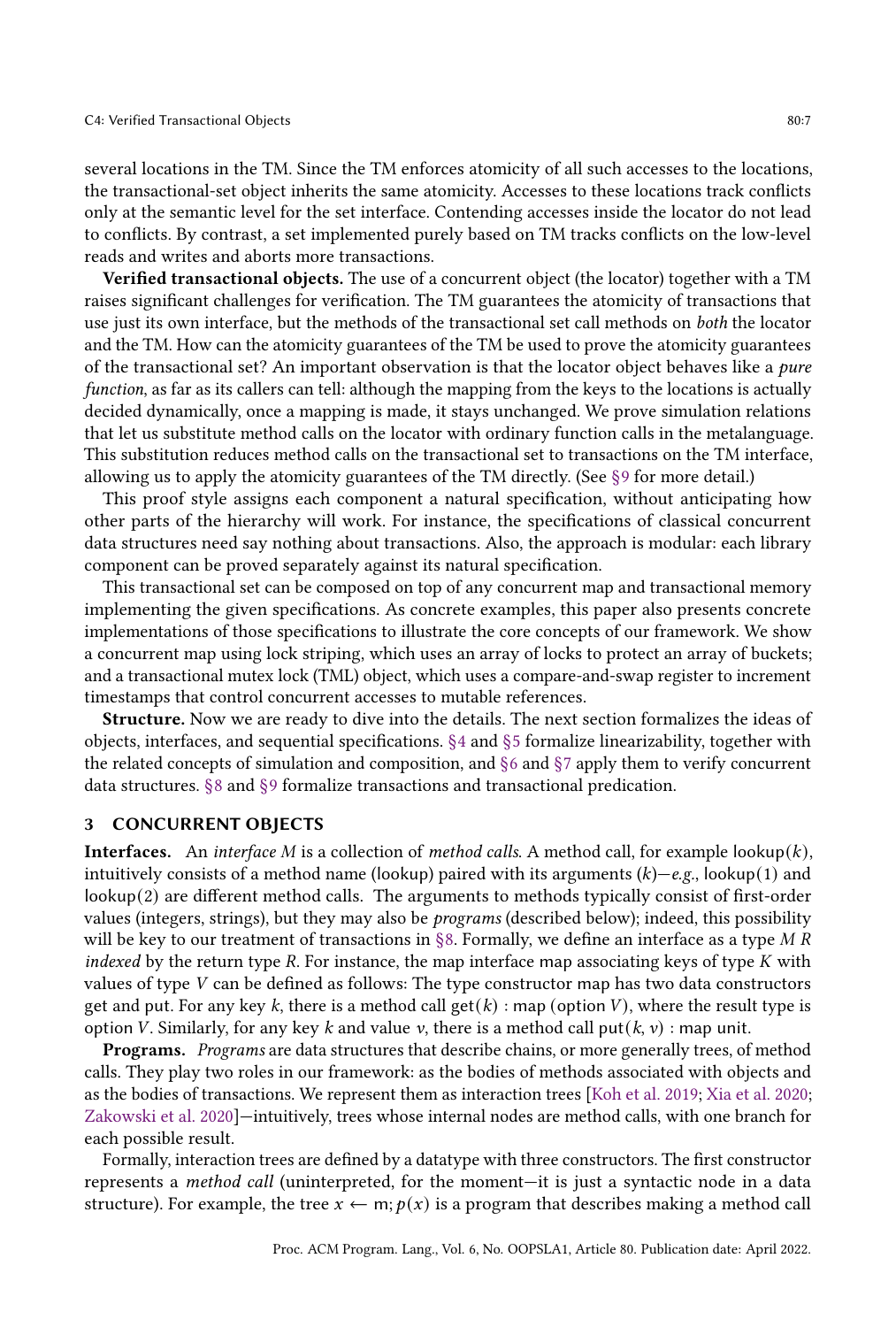m, binding the result to the variable x and continuing as the program  $p(x)$ , where p is a function from values to interaction trees. The second type of node, written  $\tau$ , represents a silent step of computation. For instance,  $\tau$ ;  $p$  is a program that steps silently to the program  $p$ . Finally, a program may be just a *return* leaf, written  $v$ , where  $v$  is the program's result value.

This encoding of programs is important for the flexibility of the Coq framework. First, program trees are coinductive and hence potentially infinite, as required, for example, to implement an algorithm that retries some action until it succeeds, like the counter in [ğ2.](#page-3-0) Silent steps are introduced by looping constructs to satisfy Coq's productivity checker. Second, programs are first-class, syntactic objects that can be manipulated by other programs, which allows encoding a variety of useful code transformations, including what we need to implement transactional memory cleanly [\(ğ8\)](#page-16-0).

Implementations. An implementation, impl, of a high-level interface M in terms of a low-level interface N, written impl : Impl M N, is a mapping impl =  $(m \mapsto p)$  from method calls m of M to programs  $p$  over the interface N. Formally, it is a polymorphic function ensuring that a method m is mapped to a program  $impl(m)$  with the same result type R. The identity implementation, id : Impl M M, maps any method m to the program  $(x \leftarrow m; x)$ , which calls the same method and returns its result. It will serve as the identity of vertical composition (in [ğ4\)](#page-8-0).

Sequential specifications. To define the semantics of an implementation, we must first define the semantics of its low-level interface by specifying the values its methods may return when called sequentially. Formally, a sequential specification spec of an interface  $M$ , written spec : Spec  $M$ , is a labeled state-transition system: it is a tuple  $(S, s_0, \Delta)$ , comprising a type S of abstract states, an initial state  $s_0$  of type S, and a relation  $\Delta : \forall R, \mathcal{P}(MR \times S \times R \times S)$  between a method call, a current state, a result, and a next state, where  $P(U)$  denotes the powerset of U. (The result type R is another parameter of that relation, which we leave implicit.)

As an example, let us consider a sequential specification of locks—call it lock-spec. Its transition system has a state of type bool that represents whether the lock is acquired, with initial state false. The two methods of the interface are lock and unlock (with result type unit): the semantics of the former is to toggle the state to true, and the latter to set it to false. As another example, the sequential specification of a register, reg-spec, is a tuple of the type  $\mathbb N$  (numbers), the initial value 0, and the obvious transition system for the methods read, write, and cas. The method cas takes two arguments, changes the value of the register to the second argument if its current value is equal to the first argument, and returns a Boolean indicating whether it succeeded. Finally, a sequential specification for maps, map-spec, can be defined as follows. The state is a mapping from keys  $K$ to values option V, with an initial state that maps any keys to the "none" value  $\perp$ . The interface is given by two methods (with the expected transitions):  $get(k)$  with the return type option V for lookup and put( $k, v$ ) with the return type unit for insertion.

As [Figure 4](#page-7-0) shows, a sequential specification naturally provides a stateful interpretation of programs, represented as a transition relation  $\rightarrow_{\text{spec}}$  between pairs  $(s | p)$  of abstract states and programs, where finished programs do not step.

Objects. An object obj with interface M, written obj : Object  $M$ , is a triple  $(N, impl, spec)$  of low-level interface  $N$ , implementation  $impl$ : Impl  $MN$ , and sequential spec: Spec  $N$ .

Multiple threads may make method calls on the high-level interface of an object; the corresponding programs will run con-

currently, interleaving calls to the object's low-level interface. The semantics of the low-level interface is given by a sequential specification, and every low-level method call operates atomically on the shared low-level state according to that specification.

<span id="page-7-0"></span>**CALLSTEP**  $(m, s, r, s') \in \Delta$ 

$$
(s \mid x \leftarrow m; p(x)) \rightarrow_{spec} (s' \mid p(r))
$$
  
TAUSTEP  

$$
(s \mid \tau; p) \rightarrow_{spec} (s \mid p)
$$

Fig. 4. Program transition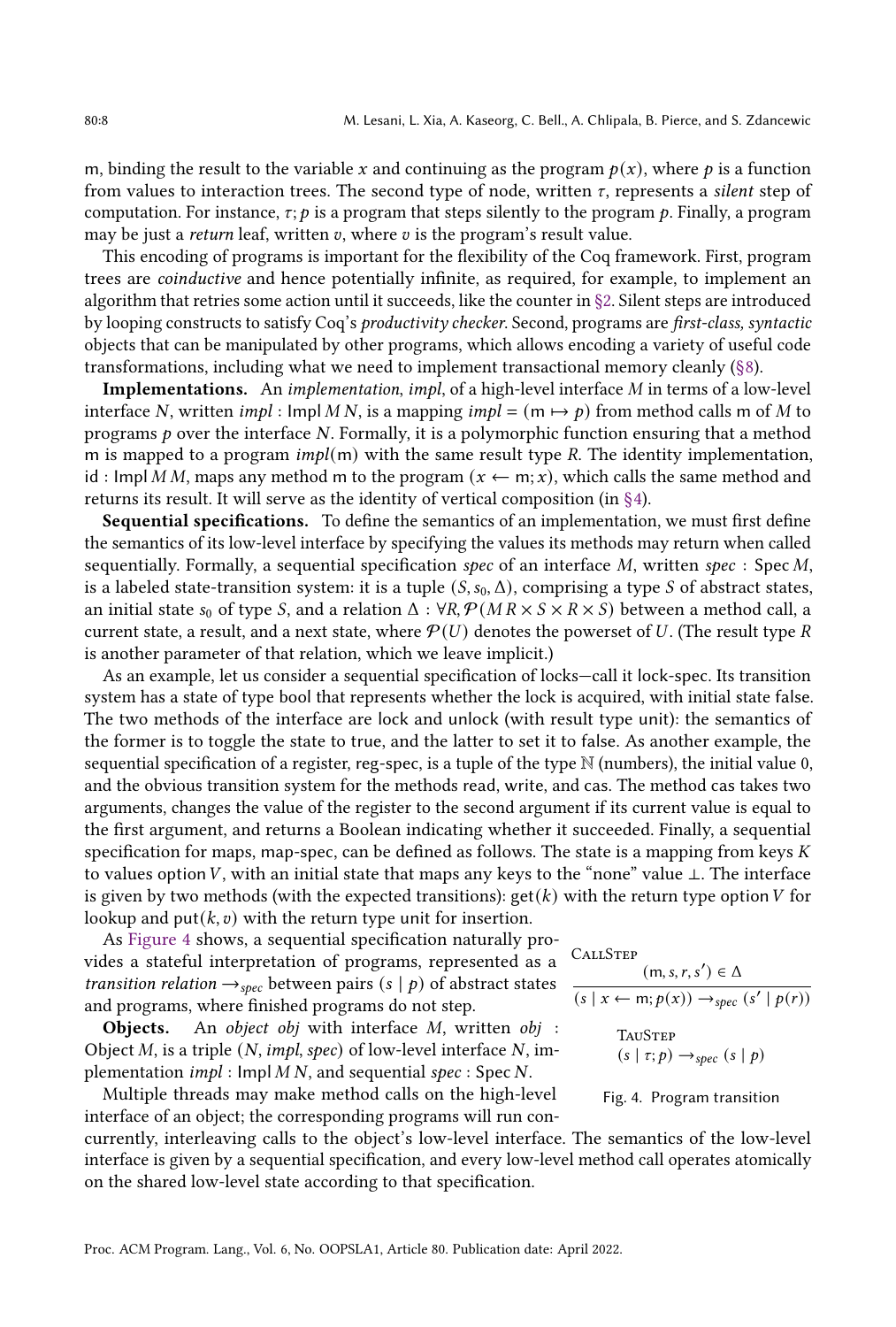The observable behavior of an object is characterized by the methods that the clients may call concurrently and the responses that they receive. Formally, behavior is modeled by the trace semantics of the following state-transition system. Let  $obj = (N, impl, spec)$  be an object with high-level interface M and low-level interface N. In a concurrent execution, the state of the object consists of a pair of (1) a shared low-level state s of the sequential specification spec and (2) the states of all the threads, represented as a finite map  $\Theta$  from thread identifiers  $\theta$ (drawn from some infinite supply of names) to programs  $p$  over the low-level interface N, each representing the remainder of a method that a thread has yet to finish executing. (We write  $\Theta$ ;  $\theta \mapsto p$  to denote a map  $\Theta$  extended with the mapping from

<span id="page-8-1"></span>Spawn

$$
\theta \notin \Theta
$$
\n
$$
(s \mid \Theta) \xrightarrow{\theta, m} \delta_{obj} (s \mid \Theta; \theta \mapsto impl(m))
$$
\n
$$
STEP
$$
\n
$$
(s \mid p) \rightarrow_{spec} (s' \mid p')
$$
\n
$$
(s \mid \Theta; \theta \mapsto p) \rightarrow_{obj} (s' \mid \Theta; \theta \mapsto p')
$$
\n
$$
RETURN
$$
\n
$$
(s \mid \Theta; \theta \mapsto v) \xrightarrow{\theta, v} \delta_{obj} (s \mid \Theta)
$$

Fig. 5. Operational semantics

 $\theta$  to  $p$ .) The initial state of the object is the pair  $(s_0 | \emptyset)$ , containing the initial state  $s_0$  of spec and the empty thread state ∅.

The *operational semantics* of the object *obj*, shown in [Figure 5,](#page-8-1) has three kinds of transitions, all written  $\rightarrow_{obj}$ , with different labels above the arrow.

(1) A new thread can be spawned to execute a high-level method call m. Such a step is represented by a transition labeled with a fresh thread identifier  $\theta$  (not already in  $\Theta$ ) as well as the method (and arguments) m. The thread state  $\Theta$  is extended with a mapping from the new identifier  $\theta$  to the program that the implementation impl associates to the method m.

(2) A thread can step internally, based on the program transition relation defined above, and mutate the internal state. The environment cannot observe this transition, so it is unlabeled.

(3) A thread can return once it is done, *i.e.*, when the remaining program is a leaf  $v$ . This transition is labeled with the thread identifier (to identify the transition that initially spawned this thread) and its result  $v$ . The transition takes the thread out of the state. (We note that in order to issue a sequence of calls by the same thread, calls can be spawned with the same thread identifier.)

A history (or trace) is a sequence of events *e*—either call events ( $\theta$ , m) or return events ( $\theta$ , v). The observable behavior beh(obj) of an object is the set of histories produced by the above transition system  $(\xrightarrow{e}_{obj})$  starting from the initial state, i.e., beh $(obj) = \{(e_0 \dots e_n) \mid \exists s \Theta, (s_0 \mid \emptyset) \rightarrow^{\star}_{obj}$  $\stackrel{e_0}{\longrightarrow}$ obj  $\cdots \rightarrow_{\textit{obj}}^{\star}$  $\stackrel{e_n}{\longrightarrow}_{obj} (s | \Theta)$ . Note that multiple low-level internal steps ( $\rightarrow_{obj}^{\star}$ , the transitive closure of  $\rightarrow_{obj}$ ) may happen between two labeled steps, but they are not recorded in the history  $(e_0 \dots e_n)$ .

#### <span id="page-8-0"></span>4 LINEARIZABILITY AND COMPOSITION

Having defined the semantics of individual objects, we now formalize the familiar notions of simulation, linearizability, and composition, their properties, and their relation with each other in a novel unified framework. We first define a notion of refinement between objects based on trace inclusion. This notion, in turn, will allow us formally to capture linearizability between an object and a specification. Then, we state properties of linearizability that support its hierarchical verification by successive refinements. Finally, we state properties of compositions that support modular verification of linearizability for composed objects.

Simulation. We define simulation relations for specifications and objects in three steps. We first define simulation between two specifications. Then, on top of that notion, we define simulation between an object and a specification when the object is executed sequentially. Finally, we define simulation between two objects when they execute concurrently.

Specification simulation. Intuitively, a specification simulates another specification with the same interface iff (1) every value that can be returned by a method call on the former can also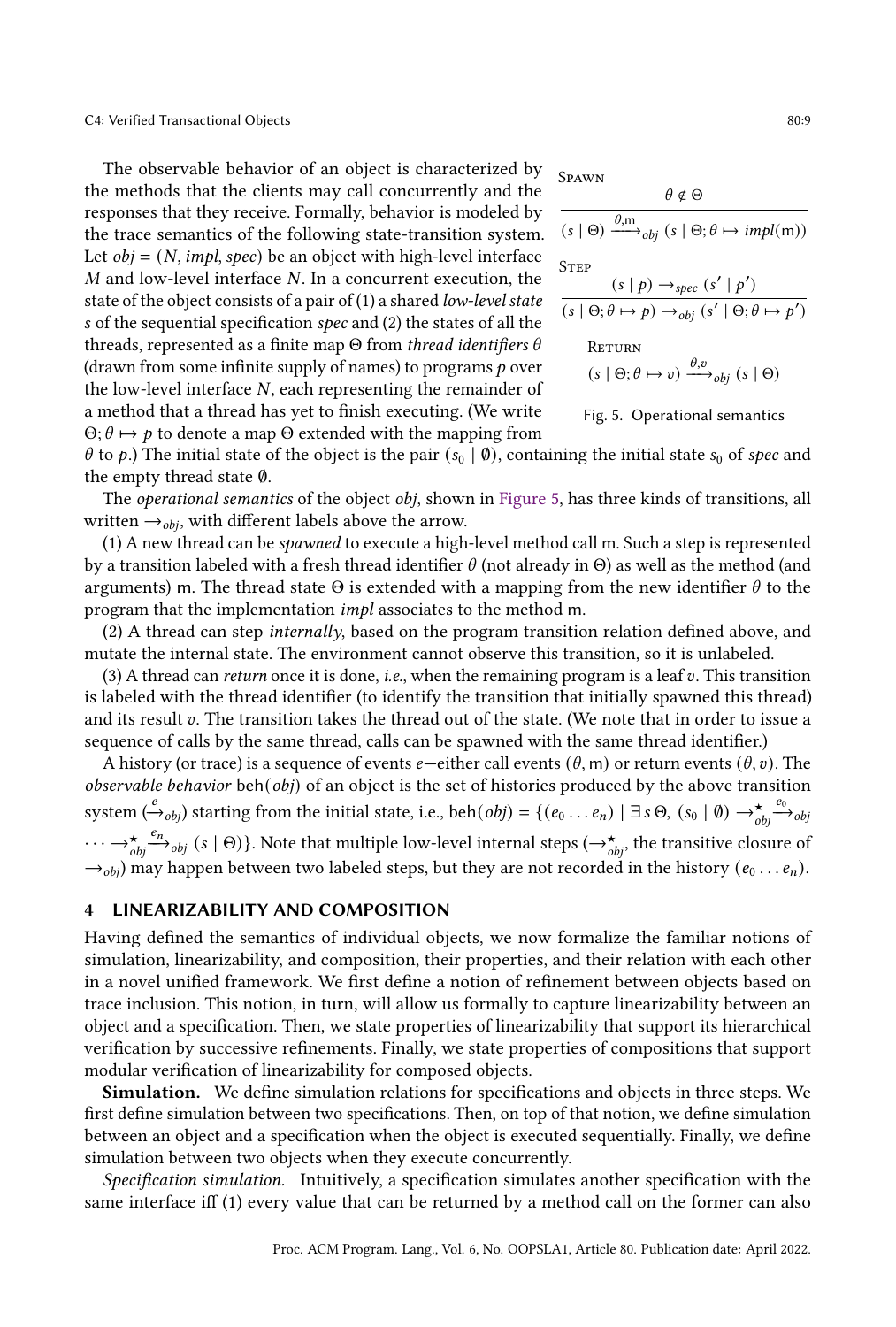be returned by the same method call on the latter, and (2) this property continues to hold for the resulting post-states. More precisely, we say that a specification spec<sub>1</sub> =  $(S_1, s_1, \Delta_1)$  simulates another specification spec<sub>2</sub> =  $(S_2, s_2, \Delta_2)$  on the same interface M, written spec<sub>1</sub>  $\leq_{SP}$  spec<sub>2</sub>, iff, for all m, r, and  $s'_1$ , if  $(m, s_1, r, s'_1) \in \Delta_1$ , then there exists  $s'_2$  such that  $(m, s_2, r, s'_2) \in \Delta_2$  and  $(S_1, s'_1, \Delta_1)$ simulates  $(S_2, s'_2, \Delta_2)$ . This definition is *coinductive*—that is, it is defined as a greatest fixed point, allowing easy characterization of infinite executions.

Interpreted sequential specification. Any object obj can be interpreted in a sequential manner: the bodies of the methods are interpreted atomically as state transitions over the states of the lowlevel specification, by iterating the program transition relation  $\rightarrow_{spec}$  until we reach a value. This convention associates obj to a sequential specification whose interface is the high-level interface of *obj*. More precisely, the interpreted sequential specification for the object *obj* =  $(N, impl, spec)$ with respect to the low-level specification spec =  $(S, s_0, \Delta)$  is the specification interp-as-spec(*obj*) =  $(S, s_0, \Delta')$  where, for all m, we have  $\Delta' \ni (m, s, v, s')$  iff  $(s | impl(m)) \rightarrow_{spec}^*(s' | v)$ .

Sequential object simulation. An object obj sequentially simulates a sequential specification spec, written obj  $\leq$  spec, iff the interpreted sequential specification of obj simulates spec—i.e., interp-as-spec( $obj$ )  $\leq_{SP}$  spec. Intuitively, if an object sequentially simulates a specification, it behaves according to the specification when its methods are executed sequentially.

Concurrent object refinement. An object obj<sub>1</sub> (concurrently) refines another object obj<sub>2</sub> written  $obj_1 \leq$  obj<sub>2</sub>, if the observable behavior of obj<sub>1</sub> is included in that of obj<sub>2</sub>, i.e., obj<sub>1</sub> ≤ obj<sub>2</sub> iff beh $(obj_1) \subseteq \text{beh}(obj_2)$ . The objects  $obj_1$  and  $obj_2$  are called *concrete* and *abstract* objects, respectively. Note that concurrent refinement relates objects with a common high-level interface, while their low-level interfaces may differ: these are viewed as internal to each object.

Concurrent refinement is both reflexive and transitive, allowing verification of objects to proceed in steps. Transitivity allows us to decompose refinement proofs of an object into steps. Reflexivity allows us to refine only parts of a composite object.

Linearizability. We define linearizability of an object with respect to a specification as a concurrent refinement between the object and an "atomic object" associated with the specification.

Atomic object. Any sequential specification spec of an interface  $M$  can be associated with an *atomic object* atomic(spec) =  $(M, id, spec)$ (recall the definition of the identity implementation: id =  $(m \mapsto (x \leftarrow m; x))$ . The atomic object trivially "wraps" the sequential specification as its low-level interface, delegating every method call to the corresponding method of the

<span id="page-9-1"></span>
$$
\leq_{\mathbb{C}} : \text{Object } M \to \text{Object } M \to \text{Prop}
$$
  
≤<sub>L</sub> : Object  $M \to \text{Spec } M \to \text{Prop}$   
+ : Object  $M \to \text{Object } N \to \text{Object } (M + N)$   
▶<sub>O</sub> : Impl  $M N \to \text{Object } N \to \text{Object } M$ 

```
Fig. 6. Signatures of main definitions in Section 4
```
sequential specification. The intuition is that this object behaves atomically because every method call executes in just a single low-level step, modifying the low-level state according to the sequential specification and immediately returning a value. (Clients of such an object can still see some nondeterminism because it takes separate steps to call the method [spawn a thread], execute it, and return a value, and these steps may be interleaved with the steps of other method calls.)

This definition allows us to connect specification simulation and concurrent refinement. If one specification simulates another, then the former's atomic object refines the latter's atomic object.

<span id="page-9-0"></span>LEMMA 4.1. spec  $\leq_{\mathbb{S}P}$  spec'  $\Rightarrow$  atomic(spec)  $\leq_{\mathbb{C}}$  atomic(spec').

Linearizability. An object obj is linearizable with respect to a sequential specification spec iff obj concurrently simulates the atomic object associated with spec, i.e., obj  $\leq_C$  atomic(spec). We then write *obj*  $\leq_L$  spec.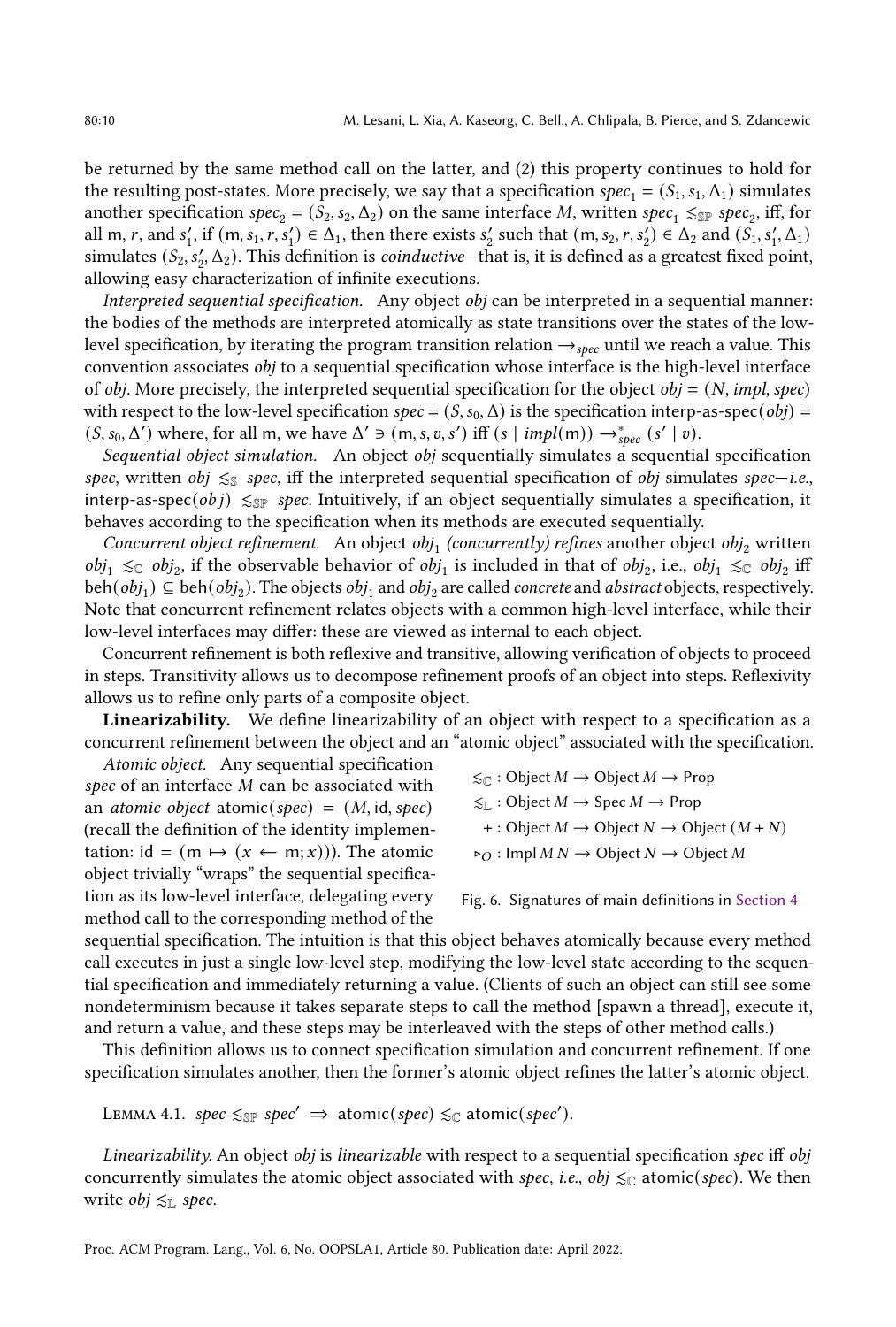C4: Verified Transactional Objects 80:11

The proof of linearizability of an object *obj* with respect to a specification spec can be carried out in two steps using an intermediate specification spec': first prove that obj is linearizable with respect to spec', then prove that spec' simulates spec.

LEMMA 4.2. obj  $\leq_{\mathbb{L}}$  spec' ∧ spec'  $\leq_{\mathbb{S}\mathbb{P}}$  spec  $\Rightarrow$  obj  $\leq_{\mathbb{L}}$  spec.

Alternatively, linearizability of an object obj with respect to a specification spec can be proved hierarchically using an intermediate object obj': first prove linearizability of obj with respect to the interpreted specification of obj', then prove sequential simulation from obj' to spec. We will use this decomposition later to verify a concurrent hash-map data structure.

<span id="page-10-0"></span>LEMMA 4.3. obj  $\leq$  interp-as-spec(obj') ∧ obj'  $\leq$ s spec  $\Rightarrow$  obj  $\leq$  spec.

Composition. Objects support two fundamental composition patterns: horizontal composition corresponds to the union of interfaces, while vertical composition interprets the low-level calls of one implementation in terms of another implementation.

Horizontal composition. Given two interfaces  $M_1$  and  $M_2$ , we write their disjoint union as  $M_1 + M_2$ . We can then define the horizontal composition of implementations and sequential specifications as follows. Given two implementations  $\text{impl}_1$  : Impl $M_1$   $N_1$  and  $\text{impl}_2$  : Impl $M_2$   $N_2$ , their horizontal composition  $impl_1 + impl_2$ : Impl  $(M_1 + M_2)$   $(N_1 + N_2)$  simply implements high-level methods from  $M_1$  using  $impl_1$  and methods from  $M_2$  using  $impl_2$ . We can similarly define horizontal composition for sequential specifications  $spec_1 + spec_2$  and objects  $obj_1 + obj_2$ . Horizontal composition satisfies the following property with respect to concurrent refinement, allowing us to refine each summand independently. [Herlihy and Wing](#page-28-5) [\[1990\]](#page-28-5) call this property the compositionality of linearizability:

LEMMA 4.4.  $obj_1 \leq_C obj'_1 \wedge obj_2 \leq_C obj'_2 \implies (obj_1 + obj_2) \leq_C (obj'_1 + obj'_2)$ .

Reflexivity of  $\leq_{\mathbb{C}}$  allows keeping parts of a composite object the same while others are rewritten. Vertical composition. The vertical composition ⊳ of an implementation  $impl_1$ : Impl  $M_1 M_2$  on top of another  $impl_2$  : Impl $M_2 M_3$ , written  $impl_1 \triangleright impl_2$  : Impl $M_1 M_3$ , is defined by interpreting the low-level calls in the body of  $impl_1$  using the methods of  $impl_2$ . We can then define the vertical composition ⊳<sub>O</sub> of an implementation  $impl_1$ : Impl  $M_1 M_2$  on top of an object  $obj_2$  with interface  $M_2$ , which is an object  $impl_1 \rightarrow O$  obj<sub>2</sub> with interface  $M_1$ , by composing  $impl_1$  with the implementation contained in  $obj_2$ .

Vertical composition satisfies the following property with respect to concurrent refinement, allowing us to refine the internal object obj' to obj:

LEMMA 4.5.  $obj \leq_{\mathbb{C}} obj' \Rightarrow (impl \triangleright_{O} obj) \leq_{\mathbb{C}} (impl \triangleright_{O} obj').$ 

It will be convenient to write the construction of an object (N, impl, spec) as impl⊳s spec, leaving implicit the low-level interface N. Then ⊳<sub>O</sub> is defined by  $impl\shd$ <sub>O</sub>( $impl\shd$ <sub>>S</sub>pec) = ( $impl\shd$ <sub>impl</sub>')  $\triangleright$ <sub>S</sub>spec. Furthermore, because ⊳, ⊳<sub>O</sub>, and ⊳<sub>S</sub> expect different types of right operand, we can unambiguously omit parentheses in expressions involving only these three operators, and thanks to the associativity of ⊲, we can even freely reassociate parentheses, modulo changing the operators so that the resulting expression is still well-typed, e.g.,  $(f \triangleright g) \triangleright_{\mathcal{O}} obj = f \triangleright_{\mathcal{O}} (g \triangleright_{\mathcal{O}} obj)$ .

Two implementations  $\textit{impl}_{\text{1}}$  and  $\textit{impl}_{\text{2}}$  are considered equal when they map methods to the same programs, up to ignoring finite runs of silent steps  $\tau$ . This notion of equality is a congruence with respect to + and ⊳. [Lemma 4.6](#page-11-1) summarizes equations relating + and ⊳ that will be needed in the proof in §9. Those equations involve the following identity elements for + and ⊳. As we saw before, for any interface  $M$ , there is a trivial implementation id : Impl  $M M$  which maps a method to a program that simply calls the same method. Such a trivial implementation is an identity for vertical composition ⊲. The empty interface Empty, containing no methods, is the identity for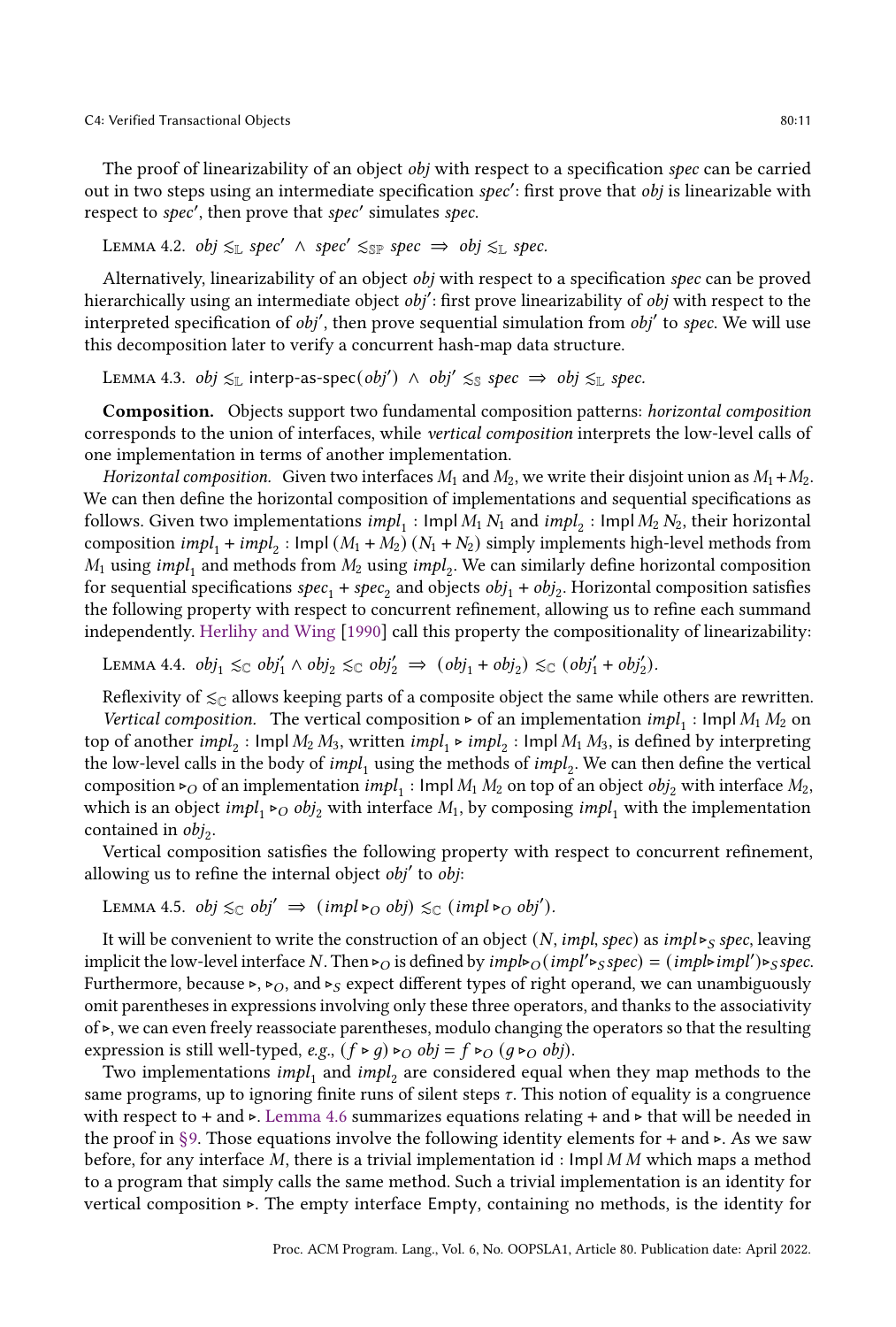<span id="page-11-2"></span> $r.write(i + 1);$ 

 $i + 1$ 

horizontal composition +, in the sense of monoidal categories: there is a left unitor, that is to say, an implementation empty<sub>L</sub> : Impl (Empty + M) M for every interface M, satisfying various equations; there are also a right unitor and an associator, omitted for brevity.

<span id="page-11-1"></span>Lemma 4.6. Vertical and horizontal composition define a monoidal category whose objects and morphisms are respectively interfaces and implementations. In other words, they satisfy certain equations, including (among others),

(1)  $(f \triangleright g) \triangleright h = f \triangleright (g \triangleright h)$ <br>
(3)  $(f + g) \triangleright (h + k) = (f \triangleright h) + (g \triangleright k)$ <br>
(2)  $id \triangleright f = f \triangleright id = f$ <br>
(4)  $(id + g) \triangleright \text{empty}_L = \text{empty}_L \triangleright g$ (4)  $(id + g)$  ⊳ empty<sub>L</sub> = empty<sub>L</sub> ⊳ *g* 

for any implementations  $f$ ,  $g$ ,  $h$  and  $k$  with interfaces that make the equations well-typed.

#### <span id="page-11-0"></span>5 VERIFICATION OF LINEARIZABILITY

We now present a novel proof principle for concurrent refinement. It allows reasoning about the method bodies as programs (interaction trees) and does not require them to be translated to low-level labeled transition systems. Further, instead of stating and proving a simulation relation on the global states of a pool of concurrent programs, it factors and decomposes the simulation relation into separate and simpler invariants on the object state and programs, and it factors the simulation proof into separate and simpler proof obligations. The proof technique is a general method that supports verification of both lock-based and lock-free algorithms. In [ğ6,](#page-14-0) we apply this principle and the hierarchical proof techniques that we saw in [ğ4](#page-8-0) to verify the linearizability of a concurrent hash-map object. We use the same principle in  $\S7$ , to prove the linearizability of a concurrent histogram, and in [ğ8,](#page-16-0) to prove the correctness of Transactional Mutex Locks (TML) [\[Dalessandro et al. 2010\]](#page-27-5), an implementation of transactional memory.

In a concurrent execution (§3), the state of an object is a pair  $(s | \Theta)$  of a data state s and a thread pool Θ. Stating invariants about these pairs is complicated and distracts from interesting similarities between the concrete and abstract objects themselves. Further, reasoning about the pool of threads involves boilerplate steps such as reasoning about spawning and returning threads and stating and proving conditions for every thread or pair of threads in the pool.

 $inc' \coloneqq i \leftarrow r.read();$ Fig. 7. inc′ method Invariant relations. To prove that a concrete object refines an abstract object, we need to define three relations and prove five obligations. Start with a concrete object  $(N, impl, spec)$  on the low-level specification spec =  $(S, s_0, \Delta)$  and an abstract object  $(N', impl', spec')$  on the low-level specification spec<sup>'</sup> = (S', s'<sub>0</sub>,  $\Delta'$ ). The *data relation* R<sub>D</sub> captures the relation between the concrete and abstract data. The *program relation*  $R<sub>P</sub>$  captures

the relation between the corresponding concrete and abstract programs. Finally, the interprogram  $relation R<sub>I</sub> captures the mutual relation between pairs of concrete and abstract programs.$ 

For example, consider the inc method that we saw in [Figure 2](#page-3-1) of a counter object  $c$ , compared with the *inc'* method of a counter object  $c'$  in [Figure 7.](#page-11-2) The concrete counter  $c$  is linearizable with respect to the interpreted specification of the abstract counter c'. Informally, the proof principle captures the following invariants. (1) The *data relation*  $R<sub>D</sub>$  says that the states of the two base objects  $r$  are equal. (2) The *program relation*  $\mathbb{R}_p$  captures a correspondence between the intermediate concrete and abstract programs. It is defined based on the linearization point, a low-level method call in the concrete program where the abstract program should be executed instantaneously. When the intermediate concrete program has not yet reached the linearization point, the corresponding intermediate abstract program is not executed yet. After the linearization point, the corresponding abstract program is already evaluated to a value. In this example, the linearization point is reached when the cas call succeeds. The entire abstract method inc' is executed then. (3) In this example, the interprogram relation  $R_I$  is trivially true. Our framework provides simple instantiations of the proof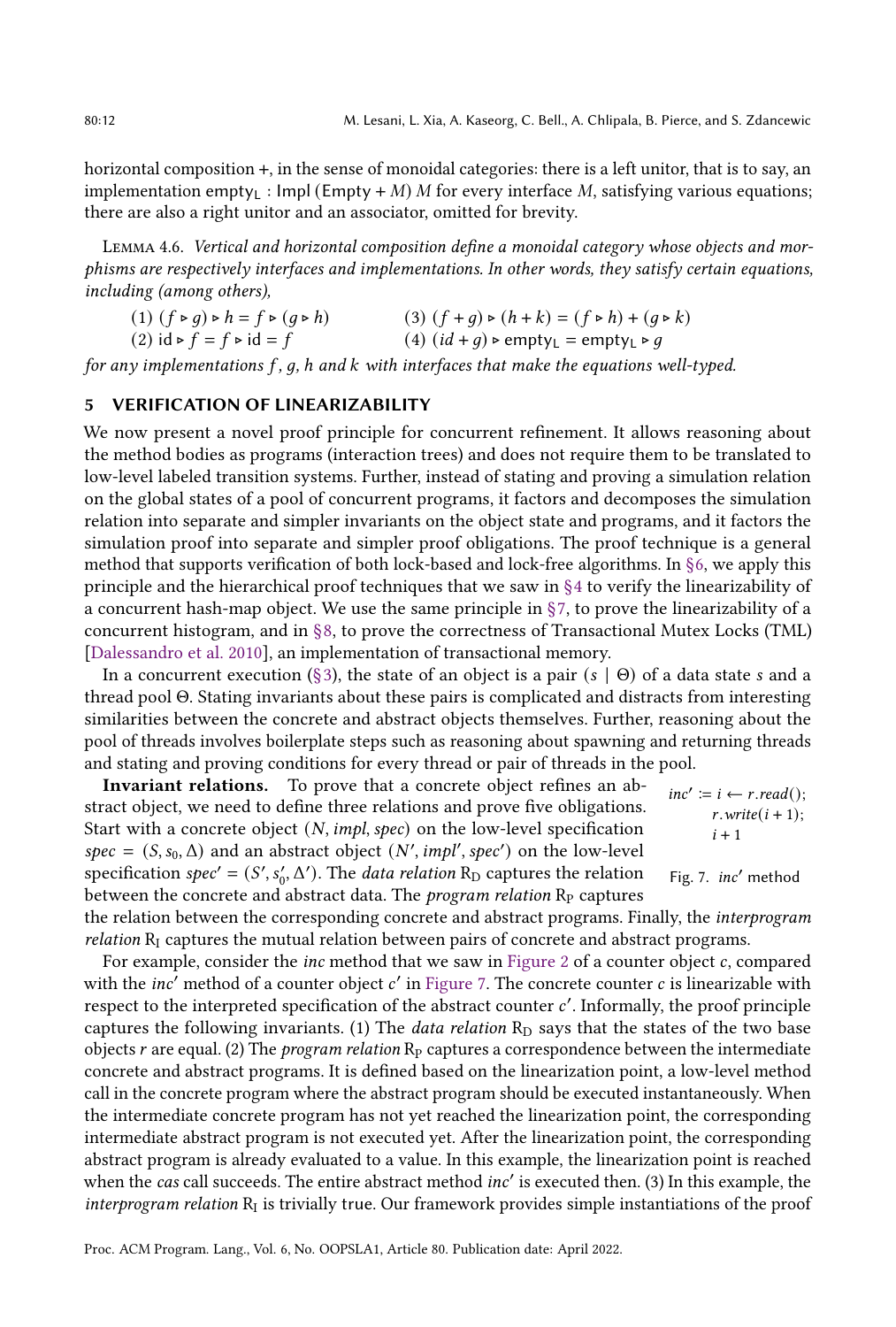C4: Verified Transactional Objects 80:13

<span id="page-12-1"></span>INTOBL: R<sub>D</sub>(s<sub>0</sub>, s'<sub>0</sub>) (n, s<sub>1</sub>, v, s<sub>2</sub>) ∈ Δ ⇒  
\n
$$
\exists p'_2 s'_2,
$$
\nPPSYMOBL: R<sub>I</sub>(p<sub>1</sub>, p<sub>2</sub>, s, p'<sub>1</sub>, p'<sub>2</sub>, s') ⇒ (s'<sub>1</sub>, p'<sub>1</sub>) →<sub>Δ</sub><sup>λ</sup> (s'<sub>2</sub>, p'<sub>2</sub>)  
\nR<sub>I</sub>(p<sub>2</sub>, p<sub>1</sub>, s, p'<sub>2</sub>, p'<sub>1</sub>, s') ∧ R<sub>P</sub>(f<sub>0</sub>), s<sub>2</sub>, p'<sub>2</sub>, s'<sub>2</sub>) (1)  
\nA<sub>P</sub>(f<sub>0</sub>), s<sub>2</sub>, p'<sub>2</sub>, s'<sub>2</sub>) ∧ (s<sub>P</sub>(f<sub>0</sub>), s<sub>2</sub>, p'<sub>2</sub>, s'<sub>2</sub>)  
\nR<sub>P</sub>(impl(m), s, impl'(m), s') ∧ R<sub>P</sub>(p, s<sub>1</sub>, p', s'<sub>1</sub>) ∧ R<sub>P</sub>(p, s<sub>1</sub>, p', s'<sub>1</sub>) → R<sub>I</sub>(f<sub>0</sub>), p, s<sub>1</sub>, p'<sub>1</sub>, p', s'<sub>1</sub>) ⇒  
\nR<sub>F</sub>(impl(m), p, s, impl'(m), p', s')) R<sub>P</sub>(p, s<sub>2</sub>, p', s'<sub>2</sub>) ∧ R<sub>I</sub>(f<sub>0</sub>), p, s<sub>2</sub>, p'<sub>2</sub>, p', s'<sub>2</sub>) ∧ R<sub>P</sub>(p<sub>1</sub>, s<sub>1</sub>, s'<sub>1</sub>) ∧ R<sub>P</sub>(p<sub>2</sub>, s<sub>1</sub>, p'<sub>2</sub>, s'<sub>1</sub>) ∧ R<sub>P</sub>(p<sub>2</sub>, s<sub>1</sub>, p'<sub>2</sub>, s'<sub>1</sub>) ∧ R<sub>P</sub>(p<sub>1</sub>, p<sub>2</sub>, s<sub>1</sub>, p'<sub>2</sub>, s'<sub>2</sub>) → R<sub>P</sub>(p<sub>1</sub>, p<sub>2</sub>, s<sub>1</sub>, p'

Fig. 8. Proof principle for concurrent refinement. The concrete object is  $(N, impl, spec)$  on the low-level specification spec =  $(S, s_0, \Delta)$ , and the abstract object is  $(N', impl', spec')$  on the low-level specification spec' =  $(S', s'_0, \Delta')$ . Unprimed and primed variables are used for the concrete and abstract objects respectively. The data relation is R<sub>D</sub>(s, s'), the program relation is R<sub>P</sub>(p, s, p', s') and the interprogram relation is  $R_1(p_1, p_2, s, p'_1, p'_2, s')$ . The free variables are universally quantified.

technique as well. For example, an instance does not require the specification of the interprogram relation (i.e., it is simply instantiated as true).

As another example, consider the programs in [Figure 9.](#page-12-0) (To simplify the example, we show only the bodies of the methods.) On the right, we have the implementation  $p'$ of a sequential object o' with two method calls on a base object  $b$ . On the left, we have the implementation  $p$  of a concurrent object  $o$  that protects the same calls with a lock  $l$ . The concrete object  $o$  is linearizable with respect to the interpreted specification of the abstract object o'. Informally, the proof principle captures the following in-

<span id="page-12-0"></span> $p \equiv$  $1$   $l$ .lock (); 2  $b.m_1()$ ; 3  $x \leftarrow b.m_2$ ();  $4$   $l.$ unlock ();  $\mathcal{X}$  $\overline{p'} \coloneqq$  $b.m<sub>1</sub>($  $x \leftarrow b.m_2$ ();  $\mathcal{X}$ 



variants. (1) The *data relation*  $R_D$  says that, when the lock  $l$  is in the released mode, the states of the two base objects *b* are equal. (2) The *program relation*  $R_P$ : In this example, the linearization point is reached when the lock is released. When the intermediate concrete program has not yet reached the linearization point, the corresponding intermediate abstract program is not executed yet. However, it holds that if part of the abstract program that corresponds to the executed part of the concrete program is executed, then the state of the abstract base object will be the same as the concrete base object. When the concrete program  $p$  reaches line 4, the entire abstract program  $p'$ is executed and results in the same state for the base objects. (3) Interprogram relation  $\rm R_I$ : No two concrete programs can be in the critical section (at lines 2 and 3).

More precisely, the data relation  $\mathcal{R}_{\text{D}}(s, s')$  defines an invariant between the low-level concrete state  $s$  and the abstract state  $s'$ . The program relation  $\mathrm{R}_\mathrm{P}(p, s, p', s')$  defines an invariant between the concrete program  $p$  paired with data state  $s$  and the corresponding abstract program  $p^\prime$  paired with data state s'. The interprogram relation  $R_I(p_1, p_2, s, p'_1, p'_2, s')$  defines a mutual relation among two running concrete programs  $p_1$  and  $p_2$  (with data state s) and two corresponding abstract programs  $p'_1$  and  $p'_2$  (with data state s').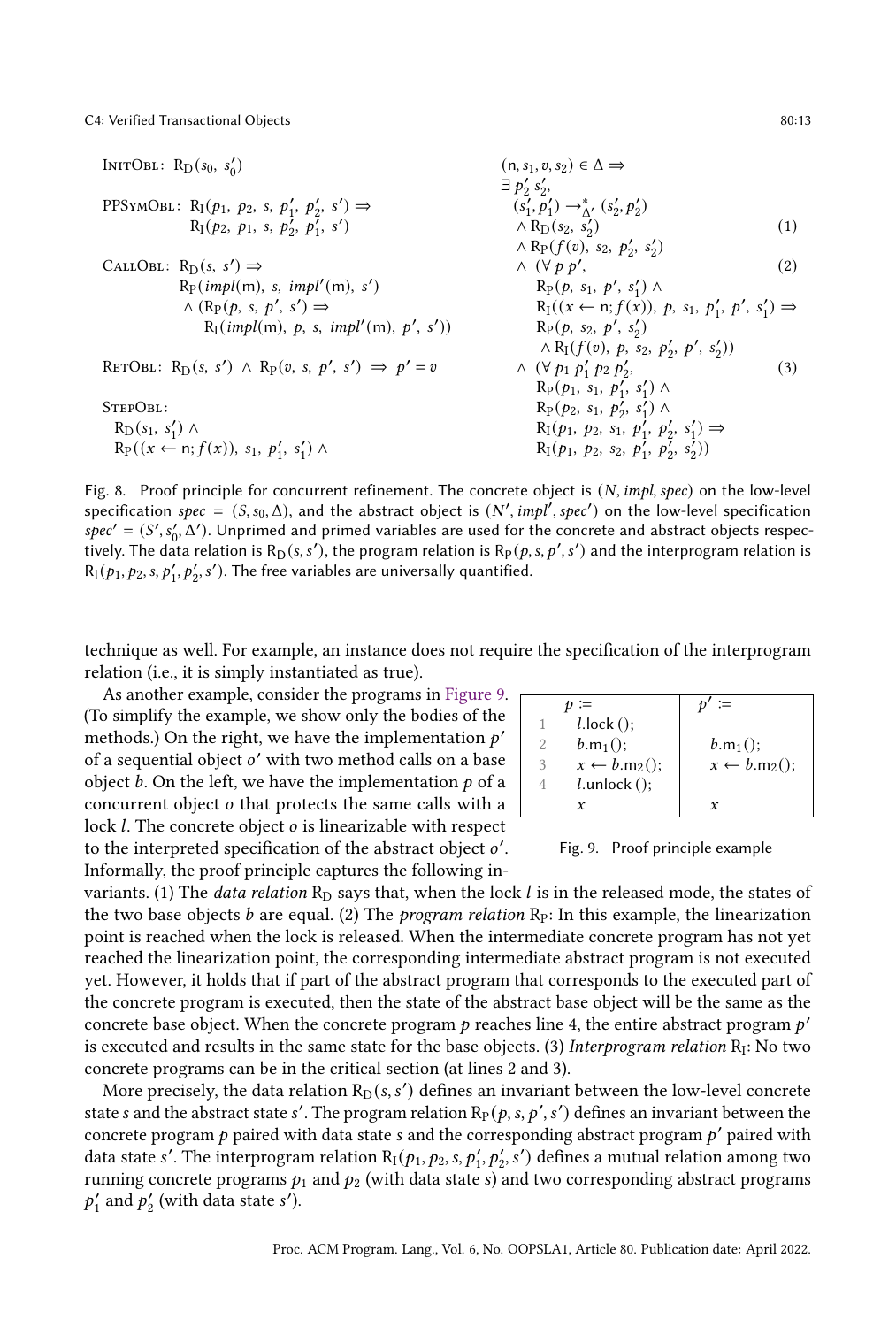The overall simulation relation is simply defined as the conjunction of the data relation  $R_D$ between the concrete and abstract data states, the program relation  $R<sub>P</sub>$  for each program in the thread pool (and its corresponding abstract program), and the interprogram relation  $R_I$  for each pair of programs in the thread pool (and their corresponding abstract programs).

Proof obligations. [Figure 8](#page-12-1) summarizes the proof obligations. These proof obligations imply that the overall simulation relation is preserved. The obligation INITOBL states that the data relation  $R_D$  holds between the initial concrete state  $s_0$  and abstract state  $s'_0$ . PPSYMOBL states that the interprogram relation  $R_I$  is symmetric over programs.

The obligation CALLOBL states that when a method is called, the invariants are preserved. Let us consider a method m implemented by the program  $impl(m)$  in the concrete object and by  $impl'(m)$  in the abstract object. The new pair of concrete *impl*(m) and abstract *impl'*(m) programs should be in the program relation  $R<sub>P</sub>$  with every concrete state *s* and abstract state *s'* that are in the data relation  $R_D$ . In addition, the two programs *impl*(m) and  $impl'(m)$  should be in the interprogram relation  $R_I$  with any pair of concrete  $p$  and abstract  $p'$  programs that are in the program relation  $R<sub>P</sub>$ . When the concrete object returns a value, the obligation RETOBL requires the abstract object to return the same value. If a concrete leaf value  $v$  is in program relation  $\mathbb{R}_{\mathrm{P}}$  with an abstract program  $p'$  and states  $s$ and  $s'$  that are also in the data relation  $\rm R_D,$  then the abstract program  $p'$  should be the same leaf value  $v$ .

The obligation STEPOBL states that the invariants are preserved by program steps: when the program relation  $R_P$ holds for the pair of a concrete program  $x \leftarrow n; f(x)$  and an abstract program  $p_1'$  and a pair of concrete and abstract data states s and s' that are in the data relation  $\rm R_D,$  if the concrete program steps, then the abstract program  $p'_1$  can take steps such that (1) both the data and program relations are preserved after the step for the resulting states and programs. In addition, it states that (2) if before the step, a pair of concrete and abstract programs  $p$  and  $p'$  were in the program relation  $R<sub>P</sub>$  and also in the interprogram relation R<sub>I</sub> with the concrete call program  $x \leftarrow n; f(x)$ and its corresponding abstract program  $p'_1$ , then after the step, the program and interprogram relations are preserved. Further, it states that (3) if before the step, two pairs of concrete and abstract programs  $p_1, p'_1$  and  $p_2, p'_2$  were each in the program relation  $R<sub>P</sub>$  and also in the interprogram

<span id="page-13-0"></span>



|                        | $m(k, x) \coloneqq$                                                             |
|------------------------|---------------------------------------------------------------------------------|
|                        | $L_1$ $ls \leftarrow$ locks.size();                                             |
|                        | let $li := (hash k)$ modulo ls in                                               |
|                        | $L_2 \leftarrow$ locks.arrayCall ( <i>li</i> , lock);                           |
|                        | $L_3$ bs $\leftarrow$ buckets.size();                                           |
|                        | let $bi := (hash k)$ modulo bs in                                               |
|                        | L <sub>4</sub> $y$ ← buckets.arrayCall ( <i>bi</i> , m( <i>k</i> , <i>x</i> )); |
|                        | $L_5$ $\leftarrow$ locks.arrayCall ( <i>li</i> , unlock);                       |
| $L_6$ $\boldsymbol{y}$ |                                                                                 |
|                        | (c) conc-hash-map                                                               |

Fig. 10. The implementations of sequential and concurrent hash-map objects. In (a), the metavariable m stands for either the get or put method on the map interface. The variable  $x$  is the second argument, either nothing (for get) or the value to write (for put). In (c), locks.m′ () and buckets.m′ () refer to methods m′ of the lock and bucket arrays respectively.

relation  $R_I$  with each other, then after the step, their interprogram relation is preserved with the new data states. This proof principle is for forward simulation, and the StepObl condition states proof obligations for a method call as a forward step.

For our first example above, the three predicates of STEPOBL hold as follows: (1) After the step,  $R_D$  holds, because the value of the register is incremented by either both or neither of the concrete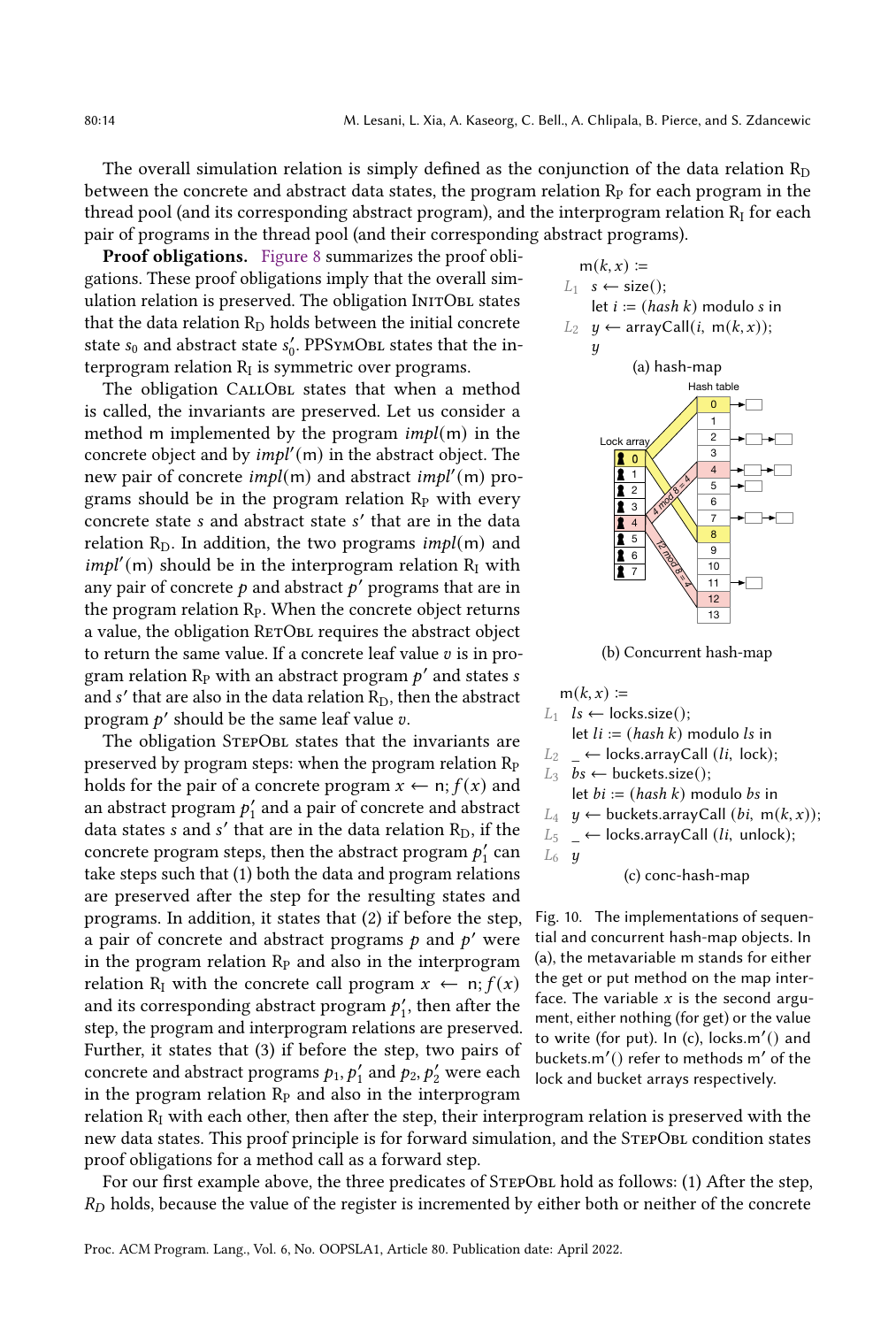and abstract programs. Further,  $R_p$  is trivially preserved as the abstract steps are taken according to the  $R_p$  relation. (2) The  $R_p$  relation for another pair of concrete and abstract programs is preserved since  $R_p$  is independent of the data state. (3)  $R_I$  trivially holds.

In our second example: (1) After the step,  $R_D$  holds because if the lock is released, the abstract program takes a step as well, and the concrete and abstract post-states become the same. Further,  $R_p$  is trivially preserved as the abstract steps are taken according to the  $R_p$  relation. (2) When a program steps, the  $R_p$  relation for any other program is preserved as follows. The definition of  $R_p$ allows the concrete program to be in an intermediate step of the critical section only when the lock is in the acquired state. By the mutual-exclusion property of  $R_I,$  at most one of the stepping program or the other program is in the critical section. If the other program is in the critical section, the stepping program is not in the critical section and cannot release the lock to break the  $R_p$ relation for the other program. If the other program is not in the critical section, any change that the stepping program makes to the state of the lock does not affect the  $R_p$  relation for the other program. Further, the mutual-exclusion relation  $R_I$  between the two is preserved. If the other program is already in the critical section, the state of the lock is acquired, and the stepping program cannot acquire the lock and step into the critical section. (3) The relation  $R_I$  for two other programs is preserved trivially because a stepping program cannot affect the mutual-exclusion property between them.

#### <span id="page-14-0"></span>6 HIERARCHICAL VERIFICATION OF LINEARIZABILITY

We saw the sequential specification of maps, map-spec, in [ğ3.](#page-6-0) We next implement both sequential and concurrent hash-map objects, hash-map and conc-hash-map. The former uses just an array of buckets; the latter, in addition, uses an array of locks. We show that the concurrent hash-map object conc-hash-map is linearizable with respect to the sequential specification of maps map-spec. The proof is divided into two steps, by Lemma [4.3,](#page-10-0) with the sequential object hash-map as an intermediate specification: we first show that hash-map sequentially simulates map-spec, and then we show that conc-hash-map is linearizable with respect to the interpreted sequential specification of hash-map.

Sequential hash-map. The sequential hash-map object hash-map is implemented as a vertical composition on top of an array object, which represents an indexed sequence of other objects. (Formally, the array object type is parametric—at the metalevel—in the cell object type: for each type of cells, there is a separate type of arrays of those cells.) The array interface provides two methods: a method arrayCall that, given an index and a method call, calls the method on the object stored at that index; and a method size that returns the size of the array. Each cell of the array refines the object that the array is instantiated with.

We use a closed-address hash-map, where each bucket refers to a set of items. In the hash-map object, the array elements are map objects that represent buckets with colliding keys. The bucket map bmap can be any simple map object (thus, the map interface plays both high- and low-level roles in the implementation of the hash-map). [Figure 10a](#page-13-0) presents the implementation of methods of the hash-map. Map methods are parametrized by the key  $k$  being accessed, which we hash to obtain the index *i* of the corresponding bucket. We then call the input method on the map object contained in that bucket and return its result.

If the given bucket-map object sequentially simulates the map specification, the hash-map object sequentially simulates the map specification as well:

<span id="page-14-1"></span>LEMMA 6.1. bmap  $\leq$ <sub>S</sub> map-spec  $\Rightarrow$  hash-map  $\leq$ <sub>S</sub> map-spec.

Concurrent hash-map. We implement a striped concurrent hash-map as an object conc-hash-map. The structure of the buckets is similar to the sequential hash-map that we saw above. The bucket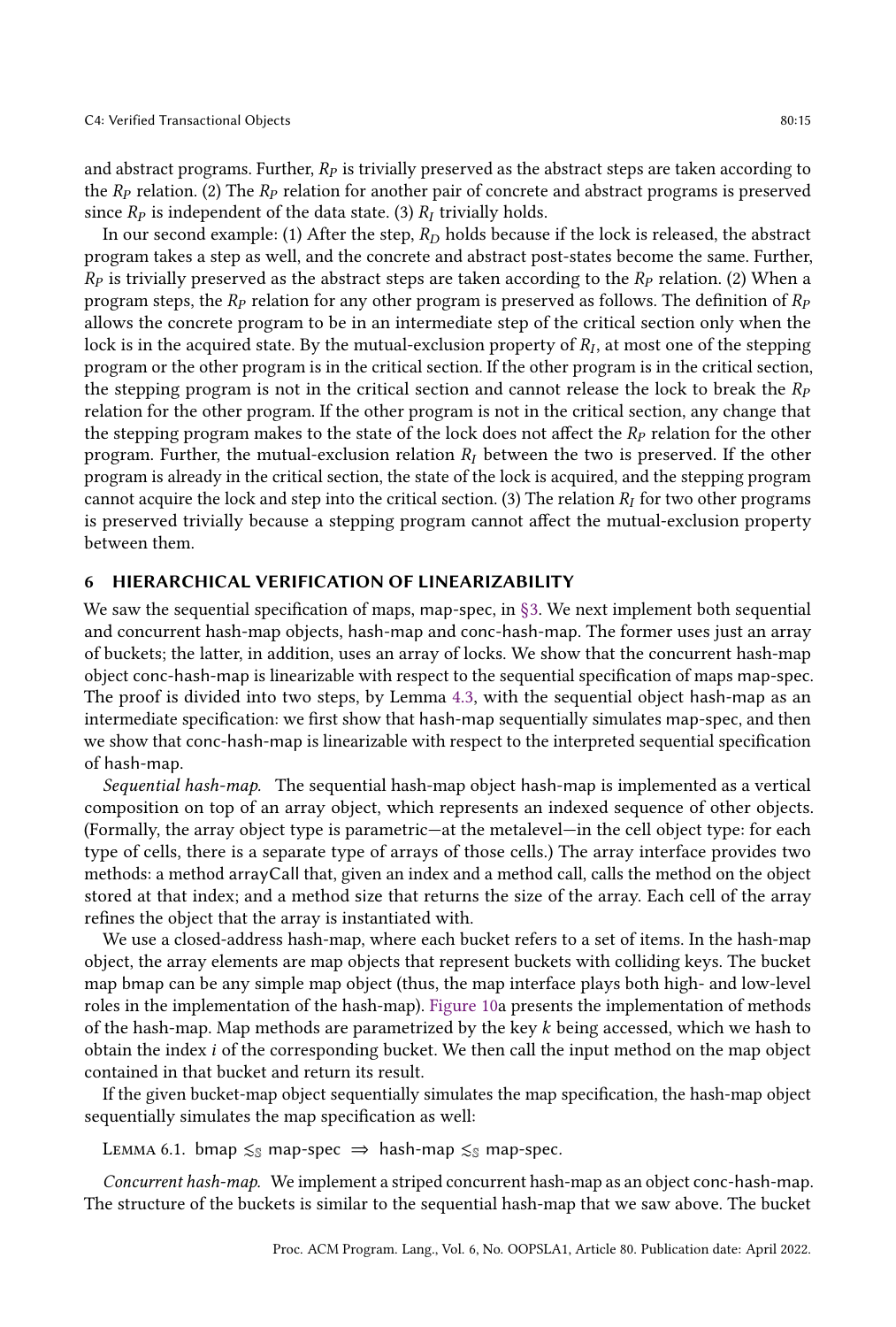map bmap is not linearizable (not thread-safe). As [Figure 10b](#page-13-0) shows, the implementation uses lock striping to protect access to buckets. An array of locks is used, and the lock at index *i* protects all the buckets at indices  $j$  such that  $j$  is  $i$  modulo the size of the lock array. Thus, the concurrent hash-map object is a vertical composition on the horizontal composition of two objects: an array of bucket maps (bmap) and an array of locks (lock). [Figure 10c](#page-13-0) presents the implementation of the methods of the concurrent hash-map. It gets the size of the lock array, gets the input key of the call, computes the lock index as the hash value of the input key modulo that size, acquires the lock at the lock index, then gets the size of the bucket array, computes the bucket index as the hash value of the input key modulo that size, performs the input method on the bucket index, releases the lock at the lock index, and returns the resulting value.

To prove the correctness of the concurrent hash-map, we use the sequential hash-map as an intermediate specification. The following lemma states that the concurrent hash-map object is linearizable with respect to the interpreted specification of the sequential hash-map.

<span id="page-15-1"></span>LEMMA 6.2. lock  $\leq$ L lock-spec  $\Rightarrow$  conc-hash-map  $\leq$ L interp-as-spec(hash-map)

Finally, we apply the hierarchical technique of Lemma [4.3](#page-10-0) to Lemmas [6.2](#page-15-1) and [6.1.](#page-14-1) We conclude that the concurrent hash-map object is linearizable with respect to the map specification.

Corollary 6.3. bmap  $\leq_{\mathbb{S}}$  map-spec  $\wedge$  lock  $\leq_{\mathbb{L}}$  lock-spec  $\Rightarrow$  conc-hash-map  $\leq_{\mathbb{L}}$  map-spec

#### <span id="page-15-0"></span>7 LINEARIZABILITY OF VERTICAL COMPOSITIONS

[2011\]](#page-29-6) shows that atomicity bugs are prevalent in vertical com-  $I_3$  |  $\lceil v \rceil \Rightarrow$ Linearizability ensures that concurrent method calls on the object appear to execute atomically and behave according to the sequential specification of the object. This guarantee is only provided for individual method calls on the object. However, methods of a vertical composition on top of the object may make multiple calls to the object; therefore, they are not  $I_1$ necessarily atomic. Studies of production code [\[Shacham et al.](#page-29-6) 12] positions. In this section, we see how a concurrent histogram can be implemented as a vertical composition on top of a concurrent hash-map and how its linearizability can be verified using the same proof technique that we saw in [ğ5.](#page-11-0)

tem of hist-spec makes a transition on get( $k$ ) that keeps the Fig. 11. The implementation of the state the same and returns the value of  $k$  in the current state Histogram object on a Map object A histogram is a data structure that represents values for a set of bars. We first consider the sequential specification of histograms hist-spec. The interface of a histogram is parametric in terms of the key type  $K$  for the bars, and it provides two methods:  $get(k)$  and  $inc(k)$ . The state is a mapping *m* from keys  $K$  to optional natural values option  $N$ . The transition sysm. It makes two different transitions on  $inc(k)$  depending on

<span id="page-15-2"></span>

|                | hist-imp :=                                  |
|----------------|----------------------------------------------|
|                | get $(k)$ :=                                 |
|                | $G_1$ $r \leftarrow$ map.get $(k)$ ;         |
| $G_2$ r        |                                              |
|                |                                              |
|                | inc $(k) \coloneqq$                          |
| $I_1$          | $r \leftarrow$ map.get $(k)$ ;               |
| $I_2$          | match $r$ with                               |
|                | $I_3$ $ v  \Rightarrow$                      |
| $I_4$          | $s \leftarrow$ map.replace $(k, v, v + 1)$ ; |
| $I_5$          | if $(s)$                                     |
| I6             | $v+1$                                        |
| I <sub>7</sub> | else                                         |
| $I_8$          | inc $(k)$                                    |
|                | $I_9 \qquad \perp \Rightarrow$               |
| $I_{10}$       | $r \leftarrow$ map.putlfAbsent(k, 1);        |
| $I_{11}$       | match r with                                 |
| $I_{12}$       | $ \Gamma  \Rightarrow \text{inc}(k)$         |
| $I_{12}$       | $\perp \Rightarrow 1$                        |

whether  $k$  is in the domain of the current state map  $m$ . If  $k$  already exists, it increments its value in  $m$ ; otherwise, it adds to the map  $m$  a mapping from  $k$  to the "some" value of 1. In both transitions, it returns the value of  $k$  in the post-state.

We will see a histogram object that is implemented by a vertical composition on top of a map object. This map object provides an extended interface: in addition to the methods get( $k$ ) and put( $k$ ,  $v$ ), it provides putIfAbsent( $k$ ,  $v$ ) and replace( $k$ ,  $v$ ,  $v'$ ). Similar to the basic map, the sequential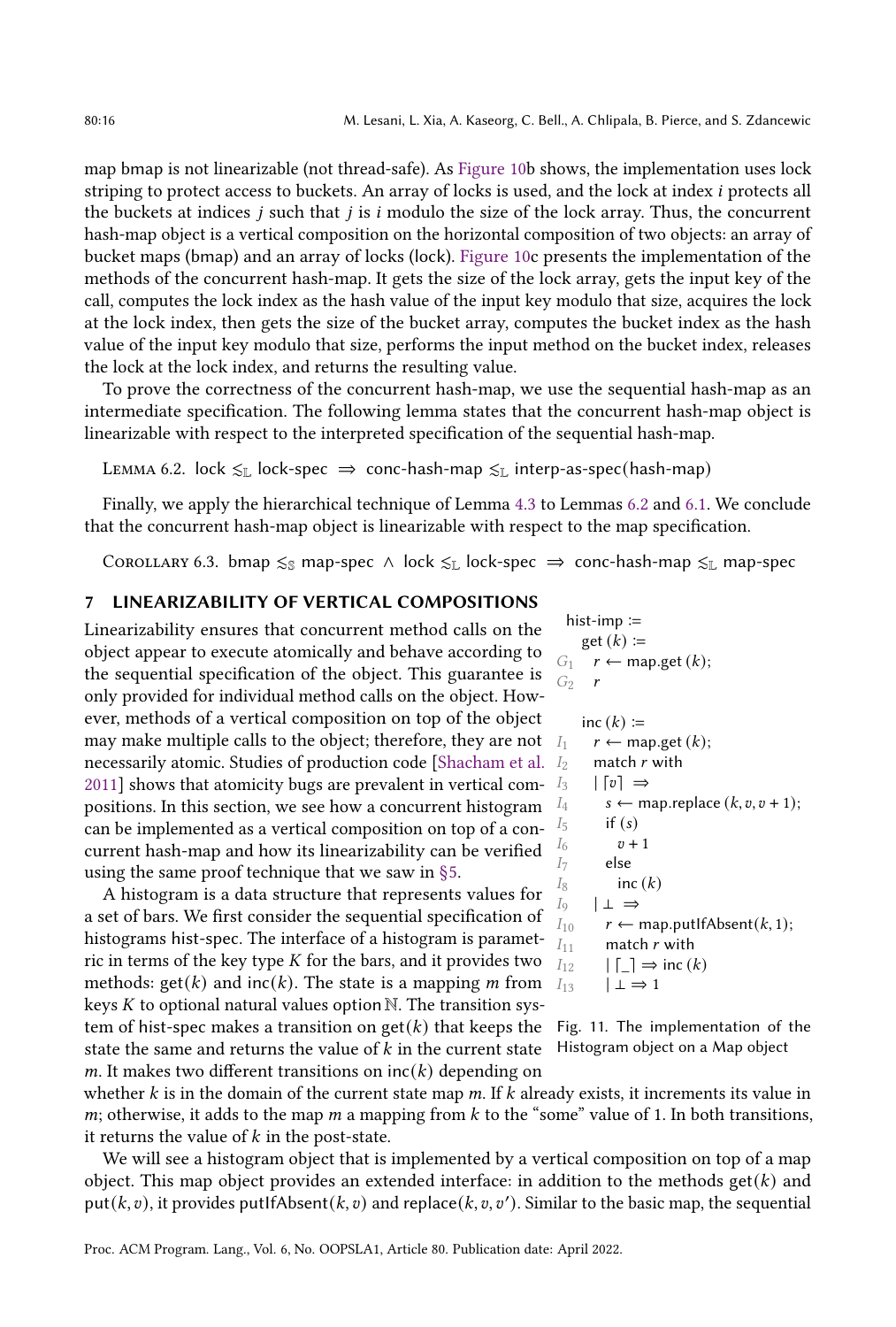specification of the extended map emap-spec stores a mapping  $m$  from keys to optional values. Its transition system makes two different transitions on putIfAbsent $(k, v)$ : if k is not in the domain of the state map  $m$ , it extends  $m$  with a mapping from  $k$  to  $v$ ; otherwise, it leaves  $m$  the same. In both cases, it returns the optional value of  $k$  in the prestate. Similarly, there are two possible transitions on replace $(k, v, v')$ : if the value of m for k is  $v$ , it replaces  $v$  with  $v'$  and returns true; otherwise, it leaves the state unchanged and returns false.

The implementation hist-imp of the histogram object is presented in [Figure 11.](#page-15-2) The get method is simply delegated to the underlying map object (at  $G_1$ ). On the other hand, a naive implementation of the inc method, which would simply get the current value and put back an incremented value, is not atomic, and concurrent calls on it can easily violate the sequential specification. In the implementation of inc, the current value of the key  $k$  is first obtained from the underlying map object (at  $I_1$ ). A "some" value containing an actual value v is represented as [v], and the "none" value is represented as ⊥. If the key k is already mapped to some value  $v$  (at  $I_3$ ), it should be updated to  $v + 1$ . In order to avoid racing updates to the underlying map, the inc method attempts to replace v atomically with  $v + 1$  (at  $I_4$ ). If the value of k is not changed between  $I_1$  and  $I_4$  by a concurrent update, the replace call succeeds and returns true. In this case, the increment is performed and the new value  $v + 1$  is returned (at  $I_6$ ). Otherwise, the inc method is repeated by a recursive call (at  $I_8$ ). (We note that the inc method has a coinductive definition.) If the key  $k$  is not in the underlying map (at  $I_9$ ), a new mapping from k to 1 needs to be added. Similarly to the previous case, in order to avoid racing updates to the underlying map, the inc method attempts to put the value 1 for k atomically via a putIfAbsent call (at  $I_{10}$ ). The putIfAbsent method always returns the previous value of k. Therefore, if it fails, it returns some value (at  $I_{12}$ ), and the inc method is called again. If it succeeds, it returns none ⊥ (at  $I_{13}$ ), and the new value 1 is returned.

The vertical composition of the histogram implementation on top of the extended map is linearizable with respect to the sequential specification of the histogram.

LEMMA 7.1. hist-imp ⊳<sub>O</sub> emap-spec  $\leq_L$  hist-spec.

The proof of this lemma uses the proof technique that we saw in  $\S 5$  and used in  $\S 6$ . The invariants for this proof are the following: (1) The *data relation*  $R_D$  says that the states of the underlying concrete map and the abstract map of the histogram are equal. (2) The *program relation*  $R<sub>P</sub>$  captures a correspondence between the intermediate concrete and abstract programs according to the linearization points. Similar to the previous use cases, when the intermediate concrete program has not yet reached the linearization point, the corresponding intermediate abstract program is not executed yet. After the linearization point, the corresponding abstract program is already evaluated to a value. The linearization point of the get method is the get call on the underlying map (at  $G_1$ ). The linearization point of the inc method is its last replace (at  $I_4$ ) or putIfAbsent (at  $I_{10}$ ) method call before its returns. (3) The *interprogram relation*  $\rm R_I$  is trivially true.

#### <span id="page-16-0"></span>8 TRANSACTIONS

Linearizability offers simple guarantees at the level of individual method calls, but it is still up to the caller to compose these guarantees to reason about complex programs that successively call multiple methods. A more convenient model for concurrent programming is offered by transactions: arbitrary programs, combining multiple calls to some interface, which are expected to run atomically as a whole. In this section, we first characterize the specification of transactions and then present objects that implement the specification.

**Strict serializability.** Given an interface, a transaction is a program  $p$  on this interface. A transaction is expected to execute atomically: either execute completely or abort without any effect. To embody this idea, we introduce a special interface whose one method ?exec takes a whole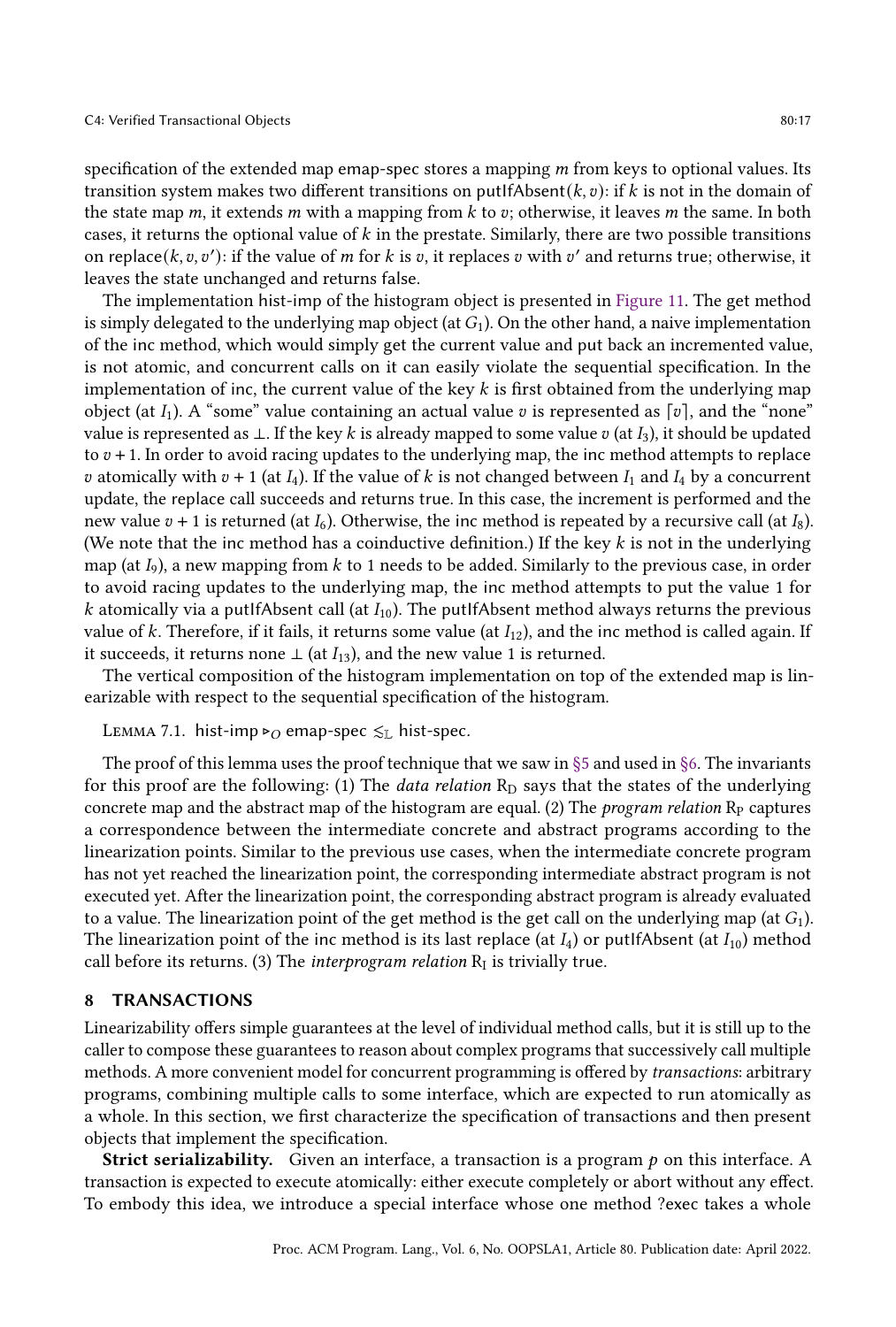program as an argument, represented as an interaction tree. This method is expected to run the transaction atomically. We equip ?exec with a sequential specification by lifting the sequential specification of the underlying interface used by the transaction, as we describe next.

*Program specification.* The program specification corresponding to a given specification spec  $=$  $(S, s_0, \Delta)$  for the interface M, written prog-spec(spec), is the specification  $(S, s_0, \Delta')$ , which describes an interface Prog M with just one method,  $\text{exec}(p)$ , where p is itself a program on M. The relation  $\Delta'$  is defined as  $(\text{exec}(p), s, v, s') \in \Delta'$  if and only if  $(s, p) \rightarrow_{spec}^s (s', v)$ , which says that when exec(p) runs starting from the initial state s, it ends in a state s' obtained by interpreting the sequence of method calls in  $p$  based on spec.

Abortable specifications. Transactions execute concurrently and may conflict on their accesses to the shared state. Therefore, atomic execution of one transaction may prevent atomic execution of another. Thus, transactions may be aborted, and the client can either retry immediately or back off to reduce contention and retry. To capture this behavior, we define abortable specifications.

<span id="page-17-0"></span> $(m, s, r, s') \in \Delta$  $(?m, s, \lceil r \rceil, s') \in \Delta'$  $(?m, s, \perp, s) \in \Delta'$ 

Fig. 12. Abortable

First, an interface M can be translated into an *abortable interface* ?M. For any transition relation method m : M R, there is a corresponding *abortable method* ?m : ?M ({ $\perp$ }+R),

where the result of the method is made optional: it is either "some" value  $\lceil r \rceil$  containing an actual result *r*, or it is the "none" value  $\perp$ .

The abortable version of a given specification  $(S, s_0, \Delta)$  over the interface  $M = \overline{m}$ , written ab-spec(spec), is then a specification  $(S, s_0, \Delta')$  over the abortable interface  $?M = \overline{?m}.$  The transition relation Δ ′ , shown in [Figure 12,](#page-17-0) can nondeterministically either execute the method call and return its result  $\lceil r \rceil$  or else abort without changing the state and return the "none" value ⊥.

Transactional specification. Based on the above definitions of program and abortable specifications, we can now define a transactional specification, which characterizes the atomic execution of full programs, where aborting is always a possibility. The transactional specification of a given specification spec, written trans-spec(spec), is simply: ab-spec(prog-spec(spec)).

Strict serializability. An object obj that implements inter-

face M is strictly serializable with respect to a specification spec of M, written obj  $\leq$ ss spec, if and only if obj is linearizable with respect to the transactional specification of spec, i.e.,  $\overline{a}$ *obj*  $≤$  $$>$  trans-spec(*spec*).$ 

<span id="page-17-1"></span>

| prog-spec : Spec $M \to$ Spec (Prog M)                 |  |
|--------------------------------------------------------|--|
| ab-spec : Spec $M \rightarrow$ Spec (?M)               |  |
| trans-spec : Spec $M \to \text{Spec} (?\text{Prog }M)$ |  |

There is a close relation between linearizability and strict Fig. 13. Program, abortable, and trans-serializability. [Herlihy and Wing](#page-28-5) [\[1990\]](#page-28-5) mention that "lin- actional specification transformers earizability can be viewed a special case of strict serializability

where transactions are restricted to consist of a single operation." Our modular framework captures strict serializability as an instance of linearizability with "operations" (i.e., methods) as programs.

Transactional objects. Having defined strict serializability, we now turn our attention to constructing verified transactional objects–objects that provably meet the specification trans-spec(spec) and therefore provide ?exec methods, which take as input transactions (programs) and run them atomically. We define a two-piece template for doing so. First, we instrument the input program, inserting "life-cycle" methods to initiate, commit, and abort transactions. Second, we implement the methods of those instrumented transactions in an object, called a transaction protocol object. Below, we first consider the interface of a transaction protocol and the corresponding instrumentation. Then we construct the transactional object as a vertical composition of the instrumented program on top of a transaction protocol object.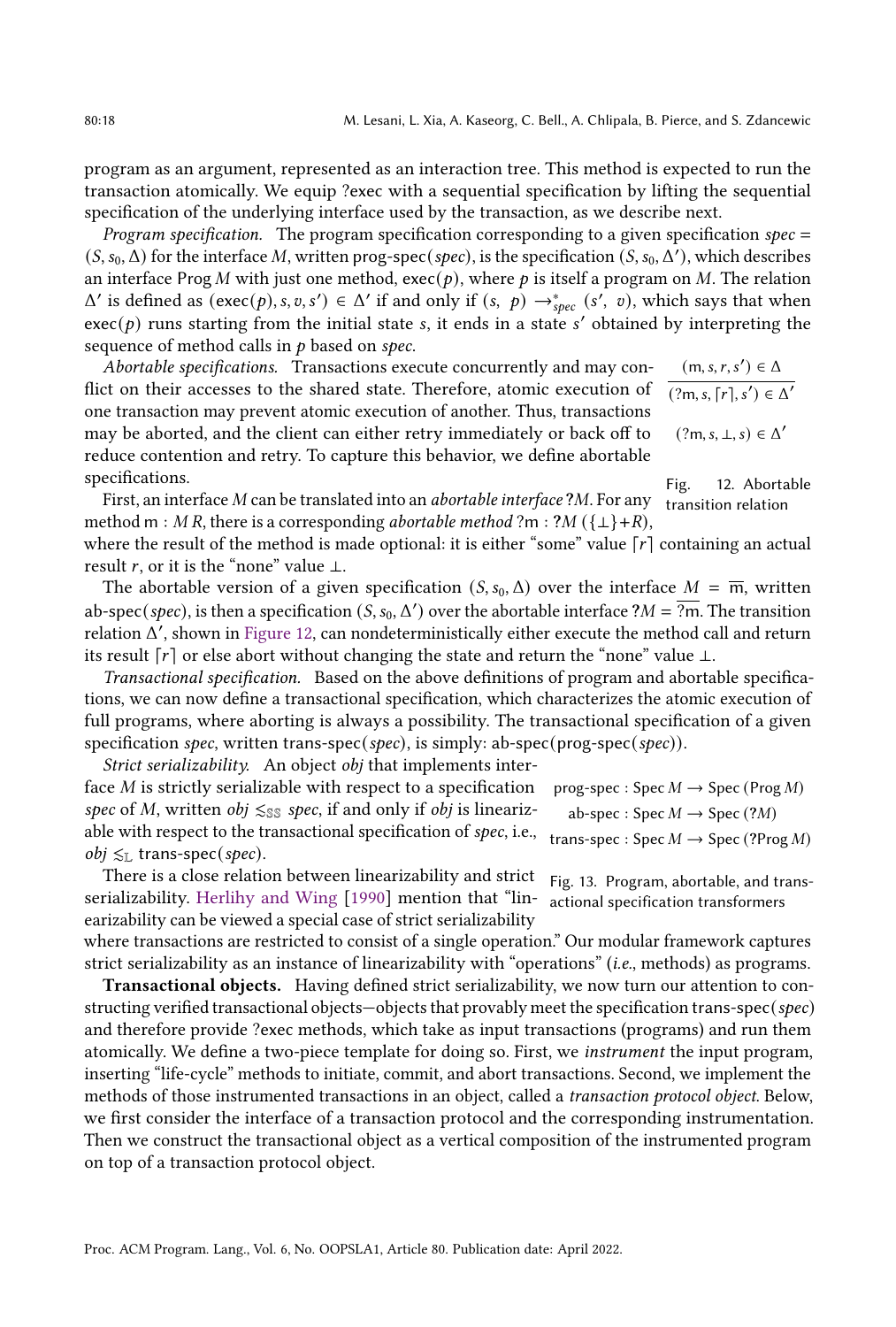Note that this construction is a reusable instance of the compositional definition and verification methodology that we saw in [ğ4.](#page-8-0) The instrumentation function is independent of the transactionprotocol object. Therefore, the user programs can be instrumented independently and can be composed with different underlying protocols that have different performance characteristics. In addition, decoupling the protocols allows them to be used as the underlying objects of other transformations, as we will see for predicated objects in [ğ9.](#page-20-0)

Transaction protocol interface. A transaction protocol interface trans( $M$ ) wraps another interface  $M$ , making it so that the interface M can be used inside of a transaction. For instance, we can obtain the interface for transactional memory by wrapping the map interface into a transactional protocol interface. A transaction protocol interface trans( $M$ ) provides the following four methods: init, lift, abort, and commit, which define the life-cycle methods of a transaction.

The method init: TLocal initializes the transaction and returns the transaction-local state (for example, an initial timestamp for the transaction). This state is passed between and updated by the other three methods during execution. The method lift: TLocal  $\times$  MR  $\rightarrow$ (TLocal  $\times$  Option R) takes the current transaction-local state and a method call m and tries to execute m. It returns a pair including the updated transaction-local state. The execution of m may not be successful, due to a conflict, so lift also returns an optional value, where  $\perp$  indicates failure, and  $\lceil r \rceil$  indicates that m successfully returned r. If a call is not successful, then the method abort: TLocal  $\rightarrow$  unit is subsequently called to clean up before the transaction is aborted. Finally, the method commit:  $TLocal \rightarrow Option TLocal$  commits the transaction. Committing may itself fail due to a conflict, so it returns an option value. If it is not successful, commit returns the transactionlocal state to be passed to the subsequent abort call; otherwise, when successful, it returns ⊥.

Transaction instrumentation. Given a transaction protocol interface trans(M) and a program  $p$  that uses M, the function instrument presented in [Figure 14](#page-18-0) transforms  $p$  into a program over trans(M). (1) The method init is inserted at the beginning of the transaction. (2) Each method m in the program is executed by the lift method. The execution may succeed, in which case the continuation is instrumented, or it may fail, in which case abort is called. This logic is handled by instRet. (3) Finally, if the program returns  $r$ , commit is called. Since that might fail, instEnd checks the outcome and triggers an abort, returning ⊥, upon failure; otherwise the value resulting from the execution of the program is returned.

<span id="page-18-1"></span>Transactional objects. Instrumented transactions need to run on top of some other object that provides life-cycle methods. Given an implementation pro of the transaction protocol interface  $trans(M)$ , we obtain a transactional object by instrumentation and vertical composition: trans-obj(*pro*) = instrument ⊳<sub>O</sub> pro. The protocol object pro is correct if the transactional object it produces is strictly serializable for any set of programs. That is, with respect to the specification spec, we have trans-obj(pro)  $\leq s$ spec. The following lemma formalizes a way of decomposing that obligation, for an arbitrary candidate object.

<span id="page-18-0"></span>instrument(?exec( $p$ ) ≔  $t \leftarrow \text{init}()$ ; instrument'(t,  $p$ ) instrument'(t,  $p$ ) := match  $p$  with  $| y \leftarrow m(x); f(y) \Rightarrow$  $r \leftarrow \text{lift}(t, m(x));$  $instRet(f, r)$  $|r \Rightarrow$  $o \leftarrow$  commit(*t*); instEnd $(r, o)$  $| \tau : p \Rightarrow$  $\tau$ ; instrument'(t, p)  $instRet(f, r) :=$ let  $\langle t, o \rangle := r$  in match  $o$  with  $| [r] \Rightarrow$  $\tau$ ; instrument'(t,  $f(r)$ )

$$
\begin{array}{r}\n1 - \rightarrow \\
\text{abort } t; \\
\text{instEnd}(r, o) := \\
\text{match } o \text{ with} \\
\mid [t] \Rightarrow \\
\text{abort } t; \\
\perp \\
\mid \perp \Rightarrow [r]\n\end{array}
$$

| ⊥ ⇒

Fig. 14. Transaction instrumentation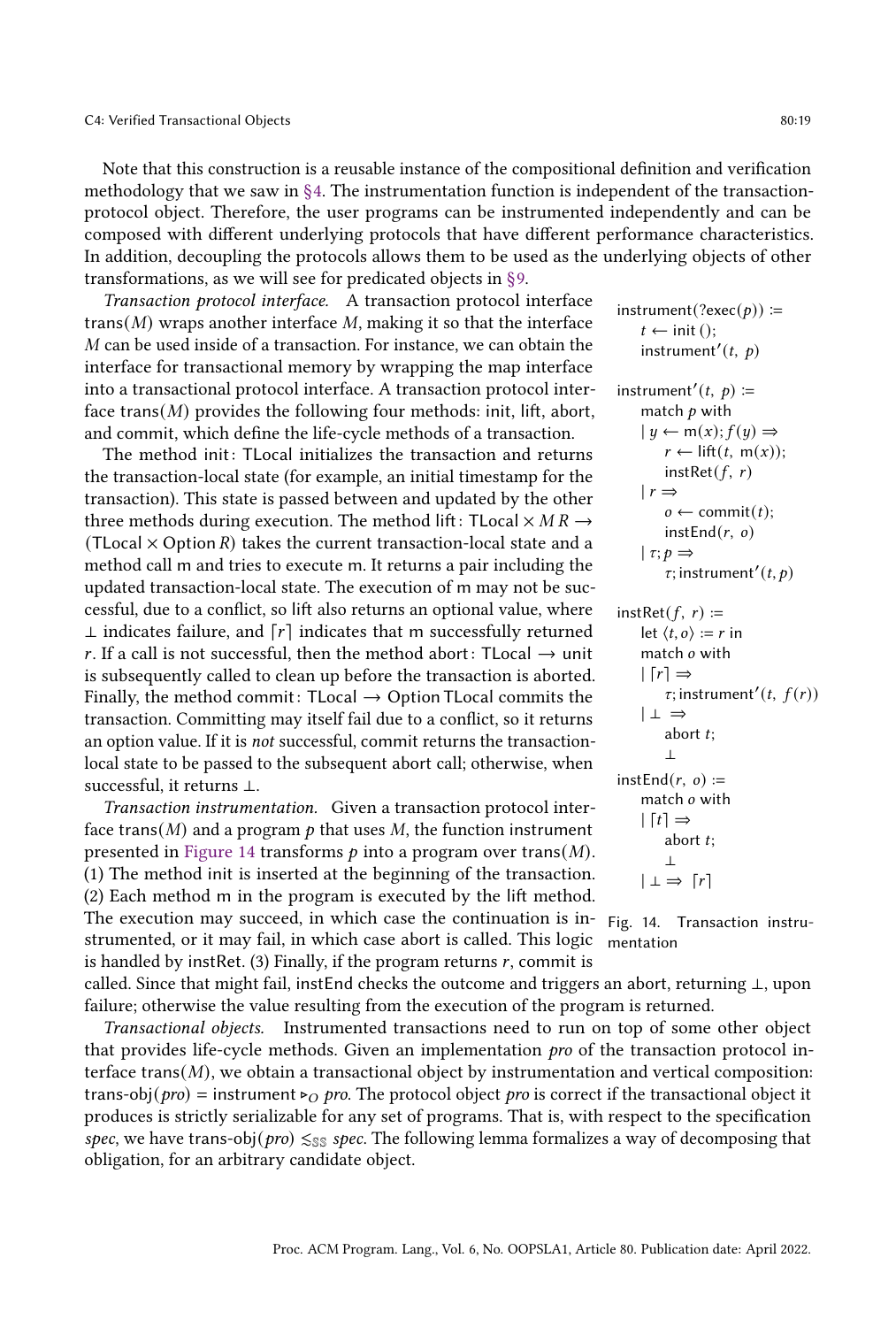LEMMA 8.1.  $\,A$  candidate protocol object tm  $=(M_0, \textit{tm-imp}, \textit{spec}_0)$  is strictly serializable with respect to map-spec iff (instrument  $\triangleright$  tm-imp)  $\triangleright_S$  spec<sub>0</sub>  $\leq$ <sub>L</sub> trans-spec(map-spec).

Transactional Mutex Locking. It remains to see how to implement a transaction protocol object correctly. For the case of the map interface (which yields an implementation of transactional memory), we proved two implementations are strictly serializable: the single global lock [\[Menon et al.](#page-29-7) [2008\]](#page-29-7) protocol and the Transactional Mutex Locking (TML) protocol [\[Dalessandro et al.](#page-27-5) [2010\]](#page-27-5). We illustrate the technique with TML.

The TML protocol object tml is a transaction protocol object for the map interface. It provides get and put methods on a map of keys to values. The protocol object uses a pair of a register and a map as its low-level interface. The register represents the global clock for the protocol, and the map stores values for the keys. We say that a transaction is a writer if it executes at least one put method and is a reader if it executes no put methods. Writer transactions acquire exclusive access to the map by compare-and-swapping the parity of the global clock from even to odd, and they later release it by changing the parity of the global clock back to even. Reader transactions execute optimistically: they do not acquire any locks and do not block writer transactions.

[Figure 15](#page-19-0) represents the implementation of the TML protocol  $_{\rm F}$ object. In the recursive init method, the transaction reads the global clock  $(I_1)$  in a loop until it is *even* (i.e., there is no concurrent writer transaction). The transaction keeps the final time that it reads in init as its transaction-local time  $t$ .

To lift the get method, first the value of the input key is read from the map  $(G_1)$ , and then the global clock is read  $(G_2)$ . If the global time is still equal to the transaction-local time, no writer transaction has been active in the meantime, and the values that the current transaction has read are still valid. Hence, the transaction returns the read value. Otherwise, the values that the transaction has speculatively read may have changed, and it returns failure.

For the put method, it is first checked if the current transaction has already acquired exclusive access to the map, i.e., the transactionlocal time is odd. If that is the case, the transaction can access the map directly  $(P_3)$ . Otherwise, the transaction tries to acquire

exclusive access by incrementing the global time using a compare-and-swap  $(P_1)$ . If the compareand-swap is not successful, the global clock has changed since it has been read in the init method. Another writer transaction has acquired exclusive access to the map and may have changed it. Therefore, the values that the current transaction may have read may not be not valid anymore; thus, the method returns failure. If the compare-and-swap is successful, then the map is updated with the input key and value  $(P_2)$ . The transaction keeps the fact that it has acquired exclusive access by incrementing its transaction-local time to the next odd value.

TML performs updates only if the transaction already has exclusive access and it is safe to perform the updates. Therefore, the abort method simply returns. The commit method checks the parity of the transaction-local time. If the transaction-local time is odd, the current transaction is a

<span id="page-19-0"></span>
$$
I_1 \quad t \leftarrow \text{reg.read }();
$$
\n
$$
I_1 \quad t \leftarrow \text{reg.read }();
$$
\n
$$
if (t \mod 2 = 1) \text{ init }()
$$
\n
$$
else \quad t
$$

\n lift 
$$
(t, m') :=
$$
  
\n match  $m' \text{ with}$   
\n $| \text{ get } (k) \Rightarrow$   
\n $0_1 \quad v \leftarrow \text{map.get } (k);$   
\n $G_2 \quad gt \leftarrow \text{reg.read }();$   
\n if  $(gt = t)$   
\n $\langle t, [v] \rangle$   
\n else  $\langle t, \perp \rangle$   
\n $| \text{ put } (k, v) \Rightarrow$   
\n if  $(t \mod 2 = 0)$   
\n $b \leftarrow \text{reg.cas } (t, t+1);$   
\n if  $(b)$   
\n $P_2 \quad \leftarrow \text{map.put } (k, v);$   
\n $\langle t+1, [\text{unit}] \rangle$   
\n else  $\langle t+1, \perp \rangle$   
\n else  
\n $P_3 \quad \leftarrow \text{map.put } (k, v);$   
\n $\langle t, [\text{unit}] \rangle$ \n

abort  $(t) :=$  unit

commit () ≔ if ( mod 2 = 1) 1 \_ ← reg.write( + 1); ⊥ else ⊥

Fig. 15. The implementation of the TML protocol tml-imp. reg.m() is a method call to the register interface, and map.m() is a call to the map interface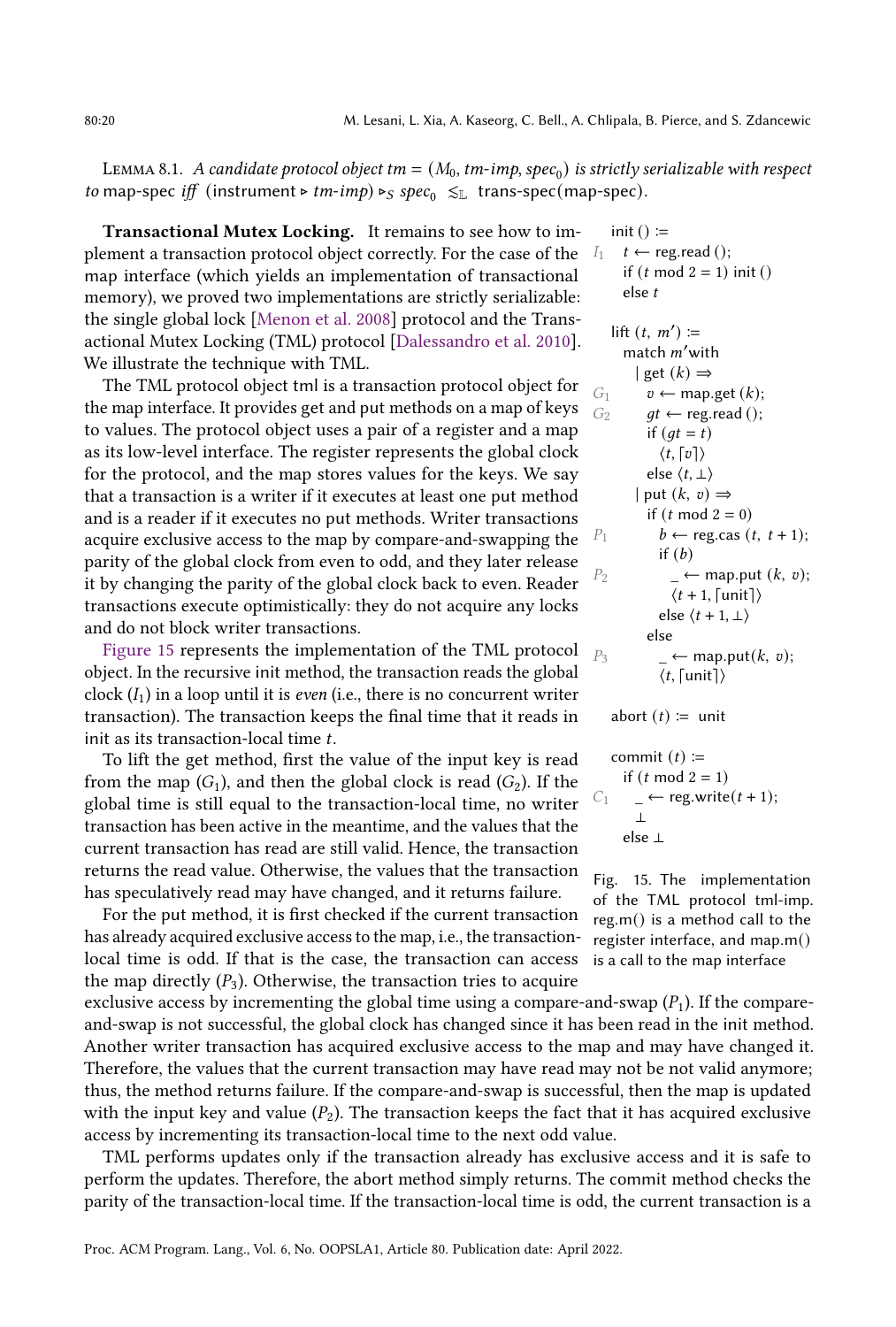writer and has acquired exclusive access. It releases the exclusive-access right by incrementing the global time to the next even value  $(C_1)$ . Finally, the commit method returns successfully.

Lemma 8.2. The TML protocol object tml is strictly serializable with respect to the map interface.

By [Theorem 8.1](#page-18-1) and the definition of transactional specification, we should prove the following concurrent refinement,

(instrument ⊳ tml-imp)  $\triangleright_S$  (reg-spec + map-spec)  $\leq_C$  atomic(ab-spec(prog-spec(map-spec)))

Intuitively, any step of a user program that is instrumented and vertically composed on tml should be refined by the whole execution of the user program or by not running it at all. To prove this refinement, we use the same proof principle that we saw in Figure [8.](#page-12-1) The unfixed linearization point of a reader transaction is the method call  $G_2$  of its last successful get method call. Otherwise, it is  $C_1$  (for a writer transaction). An intuitive explanation of the linearization points and the three invariant relations is available in the submitted supplementary material.

#### <span id="page-20-0"></span>9 TRANSACTIONAL PREDICATION

We show an example of composing a linearizable object and a serializable object: transactional predication. Whereas, in  $\S6$ , we implemented a linearizable map object, which guarantees the atomicity of individual map methods, here we want to implement a serializable map object, which guarantees the atomicity of arbitrary map transactions, i.e., programs that may involve many map method calls. Transactional predication is a technique to implement a serializable map object given a linearizable map (§6) and a TM, *i.e.*, a serializable object of mutable references (§8). The general idea is that the linearizable map quickly maps keys to references, so that high-level calls can be transformed into calls on references managed by the TM. The TM is used only for the final critical calls, which avoids expensive repeated TM calls but gains TM's composability properties.

Transactional predication may be a simple idea, but formalizing it is challenging because it implements a serializable object using linearizable and serializable objects. A naive and tedious verification approach would be to reason about how arbitrary high-level transactions are reduced to low-level transactions. Instead, we define transactional predication as a composition of implementations, and we reason about it compositionally and algebraically, by equational reasoning about vertical and horizontal object compositions  $(ิ$ 

Transactional map. We saw the structure of the predicated set in [Figure 3.](#page-5-0) The predicated map is similar except that instead of a Boolean, a location stores the value of the key or ⊥ if the key is removed. The predicated map implements the high-level map interface (from  $\S$ 3) from keys Key to values Val using the sum RefMap + TM of the two low-level interfaces RefMap and TM. The interface TM is the map interface (that we saw in [ğ3\)](#page-6-0) instantiated with Ref as the keys and Val as values. The references are abstract locations (users may not inspect them, and they are typically meant to be references to mutable memory cells). This interface is implemented by a serializable object such as TML [\(ğ8\)](#page-16-0), i.e., programs consisting of get and put calls can be executed atomically.

Locator. The interface RefMap is a map of keys Key to references Ref, with only one method lookup : Key  $\rightarrow$  Ref. It is implemented by the locator shown in [Figure 16,](#page-21-0) atop a low-level map which provides methods get(k) and putIfAbsent(k, v). The locator object is a "lazy" map from keys to mutable references (locations) managed by the underlying transactional memory. When a key is looked up for the first time, a new reference will be allocated and returned; when the same key is looked up again, the same reference will be returned.

The locator object should appear to behave as a pure function  $\phi$  : Key  $\rightarrow$  Ref assocating map keys to references. A subtlety is that references will be allocated dynamically, so the function  $\phi$ is only determined at runtime. In order to formally relate  $\phi$  to the locator object, we convert  $\phi$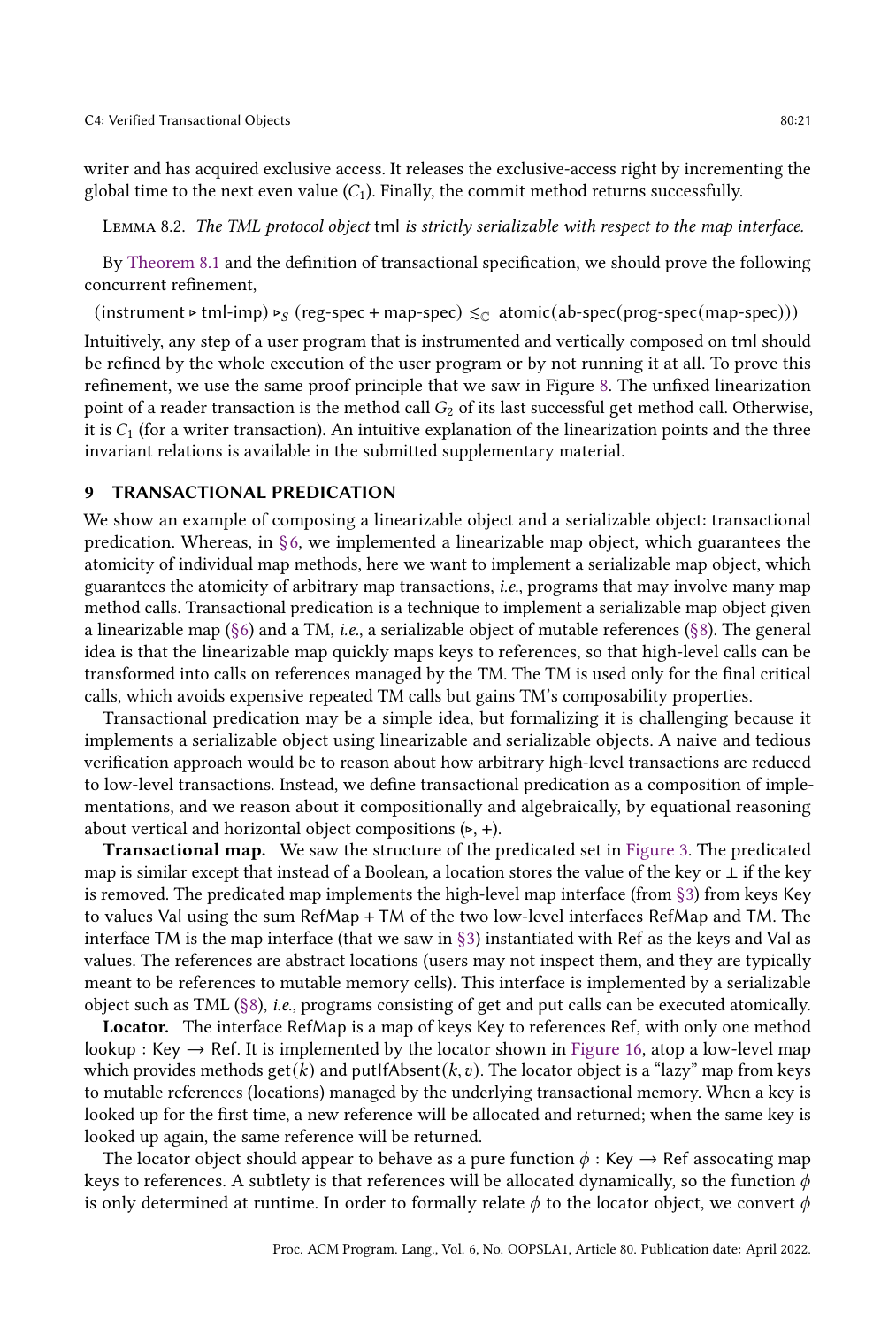into a sequential specification ref-map-spec $_{\phi}$  parametrized by the pure function  $\phi:$  Key  $\rightarrow$  Ref, whose transitions associate lookup(k) calls to return values  $\phi(k)$ . Since the return value is entirely determined by the method call, the state type is trivially a singleton. The correctness theorem for a locator does not exactly match the general definition of linearizability, because the abstract object ref-map-spec<sub>*t*0</sub> now depends on the trace of the concrete object locator. For any history *h* of the object locator ( $h \in \text{beh}(\text{locator})$ ), there exists a function  $\phi : \text{Key} \to \text{Ref}$  such that h is a history of the specification ref-map-spec $_\phi$ , i.e., beh(locator) ⊆  $\cup_\phi$  beh(ref-map-spec $_\phi$ ).

In interest of space, we elide the details of the application of that theorem. The rest of the refinement proof in the remainder of this section is after refining the locator to its specification. Thus, that proof will be applied to the history h from which we obtained the function  $\phi$ .

Given a function  $\phi$ , we can also define another implementation pure-map<sub> $\phi$ </sub> = (lookup(k)  $\mapsto$   $\phi(k)$ ) of the specification ref-map-spec $_\phi$ , by directly using  $\phi$  to answer lookup calls. This alternative representation of ref-map-spec $_\phi$  is useful in equational

<span id="page-21-0"></span>locator (lookup(k)) :=

\n
$$
o \leftarrow \text{get}(k);
$$

\nmatch  $o$  with

\n
$$
| [p] \Rightarrow p
$$

\n
$$
| \perp \Rightarrow
$$

\n
$$
p \leftarrow \text{newRef};
$$

\n
$$
p \leftarrow \text{putIfAbsent}(k, p);
$$

<span id="page-21-1"></span>pred-map  $(m) \coloneqq$ match  $m$  with  $|$  get  $(k) \Rightarrow$ 

 $\boldsymbol{v}$  $|$  put  $(k, v) \Rightarrow$ 

⊥

 $r \leftarrow \text{RefMap.lookup}(k);$  $v \leftarrow TM.get(r);$ 

 $r \leftarrow$  RefMap.lookup  $(k)$ ;

Fig. 17. Transactional predication. RefMap.m() is a method call to the RefMap interface, and TM.m() is a method call to TM.

TM.put  $(r, v)$ ;

proofs since it abstracts away the "lazy" implementation. The low- Fig. 16. Locator implementation level interface of pure-map $_\phi$  is Empty as the object simply returns

the value of  $\phi$  for  $k$  without making any low-level calls. The specification ref-map-spec $_\phi$  and the implementation pure-map $_\phi$  are related by the following equality (which we will use in later proofs).

<span id="page-21-2"></span>LEMMA 9.1. For all  $\phi$  and s, id ⊳<sub>S</sub> (ref-map-spec<sub> $\phi$ </sub> + s) = c (pure-map<sub> $\phi$ </sub> + id) ⊳ empty<sub>L</sub> ⊳<sub>S</sub> s where  $obj_1 =_{\mathbb{C}} obj_2$  means  $obj_1 \leq_{\mathbb{C}} obj_2 \wedge obj_2 \leq_{\mathbb{C}} obj_1$ .

The key idea is that a program that makes calls to the interface  $RefMap + M$  intuitively has the same behavior as the program with interface M obtained by interpreting away the RefMap calls using  $\phi.$  The pure-map $_\phi$  object does not use a low-level interface, so pure-map<sub> $\phi$ </sub> + id can be composed on top of empty<sub>L</sub> to filter calls on its left low-level interface. The resulting programs call methods only on the interface  $M$  (of  $s$ ).

Predication. The implementation of predicated map pred-map is shown in [Fig. 17.](#page-21-1) The function pred-map interprets a map method m that is parametrized by the key  $k$ . It first looks up the reference  $r$  associated with the key  $k$  by a lookup in the RefMap interface. Then, it accesses the value stored in the reference via get or put in the TM interface. The implementation pred-map is used later to instrument transactions over the exposed map interface.

The predicated map reduces calls on its map interface to calls on another map. Thus, it is straightforward that the object with the implementation pred-map on the low-level specification ref-map-spec<sub> $\phi$ </sub> + map-spec *sequentially* simulates the high-level specification map-spec.

<span id="page-21-3"></span>LEMMA 9.2. interp-as-spec (pred-map ⊳  $s$  (ref-map-spec  $\phi$  + map-spec))  $\leq s$  map-spec.

**Instrumentation.** To instrument a transaction  $p$ , we first compose it on top of the pred-map implementation to obtain a program over the sum interface RefMap + TM. Then, we instrument the program with the function instrumentR, a variant of instrument, defined in [Figure 14,](#page-18-0) where the main change is that instrumentR only lifts method calls  $m$  that belong to the TM interface, while forwarding RefMap calls without modification. We then compose it on top of  $id + tm-imp$  to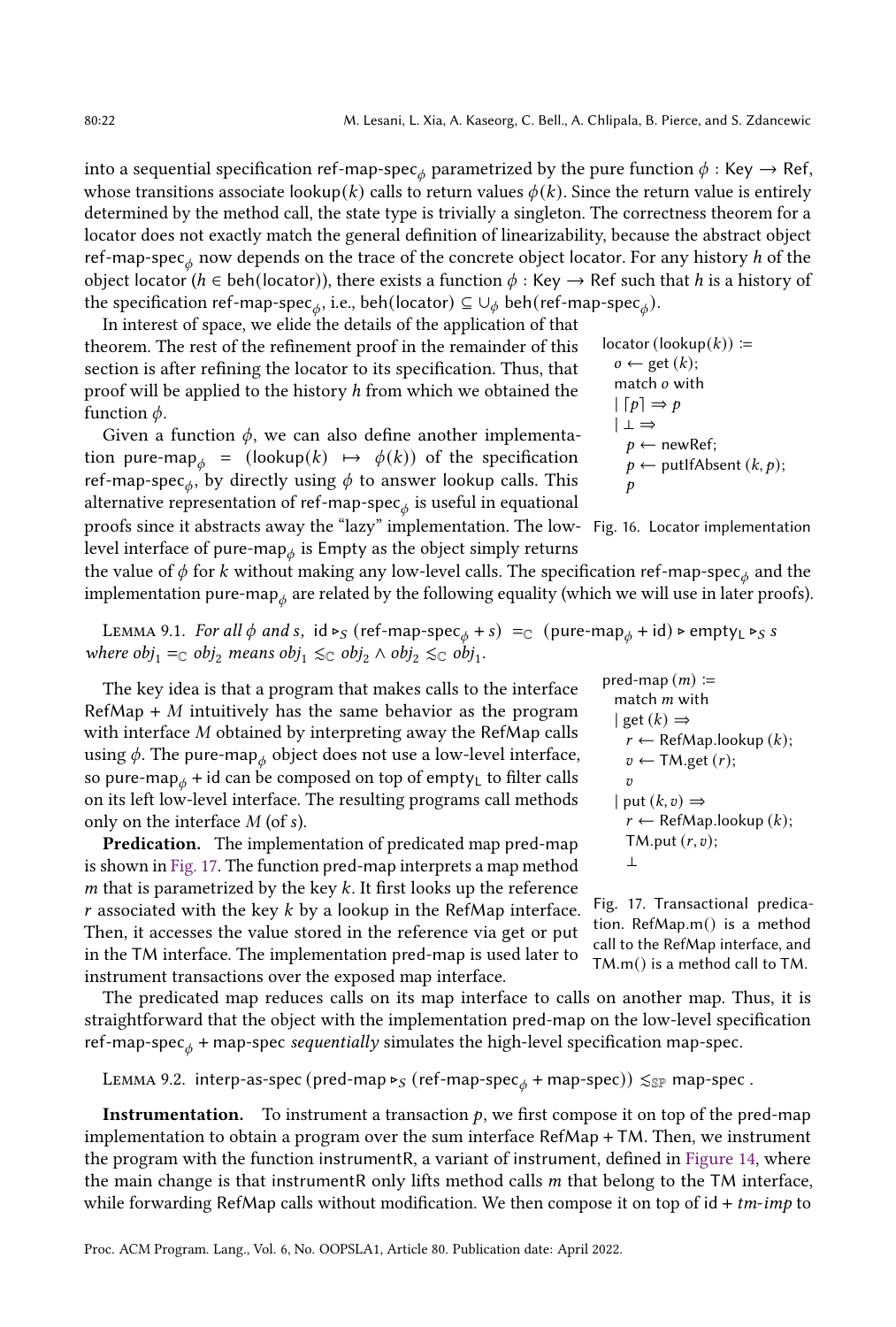interpret the TM calls with the TM implementation tm-imp.

p-map-imp = transF(pred-map) 
$$
\triangleright
$$
 instrumentR  $\triangleright$  (id + *tm-imp*)

The operator transF, defined below, transforms an implementation  $f$  of an interface  $M$  into an implementation transF( $f$ ) of the interface ?Prog(M). Given a transaction  $p$ , transF( $f$ ) interprets  $p$ using f and makes a single call using the resulting transaction  $p \triangleright f$ .

transF : Impl M N → Impl (?Prog(M)) (?Prog(N)) transF( ) = (?exec() ↦→ ( ← ?exec( ⊲ );))

The following lemma states the relation between instrument and instrumentR.

```
LEMMA 9.3. For all p, f and g,
```

```
transF(f) ⊳ instrumentR ⊳ (q + id) ⊳ empty<sub>L</sub> = transF(f ⊳ (q + id) ⊳ empty<sub>L</sub>) ⊳ instrument.
```
The function instrumentR is applied to programs on a sum interface  $M + TM$ , and it wraps calls on the right but does not alter calls on the left. Therefore, the methods on the left can be interpreted using an implementation  $q$  before the instrumentation. Further, since the composition on empty<sub>L</sub> removes the calls on the left, the function instrument can be applied instead of instrumentR.

Strict serializability. The final transactional object is

p-map = p-map-imp 
$$
\triangleright_S
$$
 (ref-map-specific $\phi$  + spec<sub>0</sub>)

where  $spec_0$  is the specification of the low-level interface of the TM protocol. The goal is to prove the serializability of this object with respect to the map specification map-spec.

Before the proof, we give a helper lemma. It states that interpreting a program  $p$  by an implementation  $f$  and then interpreting it under the transactional specification of  $s$  is the same as interpreting it directly as a transaction under the interpreted sequential specification of  $f$ .

<span id="page-22-1"></span>LEMMA 9.4. For all f and s, transF(f) ⊳s trans-spec(s)  $\leq_{\mathbb{S}}$  interp-as-spec(f ⊳s s).

The proof of serializability is equational, i.e., by successive refinements. This proof style allows us to package the correctness conditions of individual components as (in)equations that are then chained together in the final proof in well-delimited rewriting steps interleaved with some administrative simplifications or factorizations provided by the equational theory of interaction trees [\(Lemma 4.6\)](#page-11-1). The high-level idea is that the pure calls to ref-map-spec $_\phi$  on the left can be filtered (step 2), and programs that are instrumented on the right by instrumentR can be transformed to flat programs that are instrumented by instrument (step 5). Having isolated the TM implementation  $tm\text{-}imp$ , its serializability guarantees can be applied (step 7). Finally, the correctness theorem of the core implementation exposes the map sequential specification (step 11). Those key steps rely respectively on properties of the low-level specification ref-map-spec, the instrumentation functions instrument and instrumentR, the serializable object  $tm$ , and the core implementation pred-map laid out above.

- (1) p-map = p-map-imp  $\triangleright_S$  (ref-map-spec<sub> $\phi$ </sub> + spec<sub>0</sub>)
- (2) By [Lemma 9.1](#page-21-2) (after expanding with p-map-imp = p-map-imp  $\triangleright$  id):  $\leq_{\mathbb{C}}$  p-map-imp ⊳ (pure-map<sub>ó</sub> + id) ⊳ empty<sub>L</sub> ⊳<sub>S</sub> spec<sub>0</sub>
- (3) Unfold p-map-imp:

transF(pred-map) ⊳ instrumentR ⊳ (id + tm-imp) ⊳ (pure-map<sub>ó</sub> + id) ⊳ empty<sub>L</sub> ⊳<sub>S</sub> spec<sub>0</sub> (4) Commute vertical compositions based on properties of  $>$  and + [\(Lemma 4.6\)](#page-11-1):

- = transF(pred-map) ⊳ instrumentR ⊳ (pure-map<sub> $\phi$ </sub> + id) ⊳ (id + *tm-imp*) ⊳ empty<sub>L</sub> ⊳<sub>S</sub> spec<sub>0</sub>
	- = transF(pred-map) ⊳ instrumentR ⊳ (pure-map<sub> $\phi$ </sub> + id) ⊳ empty<sub>L</sub> ⊳ *tm-imp* ⊳ spec<sub>0</sub>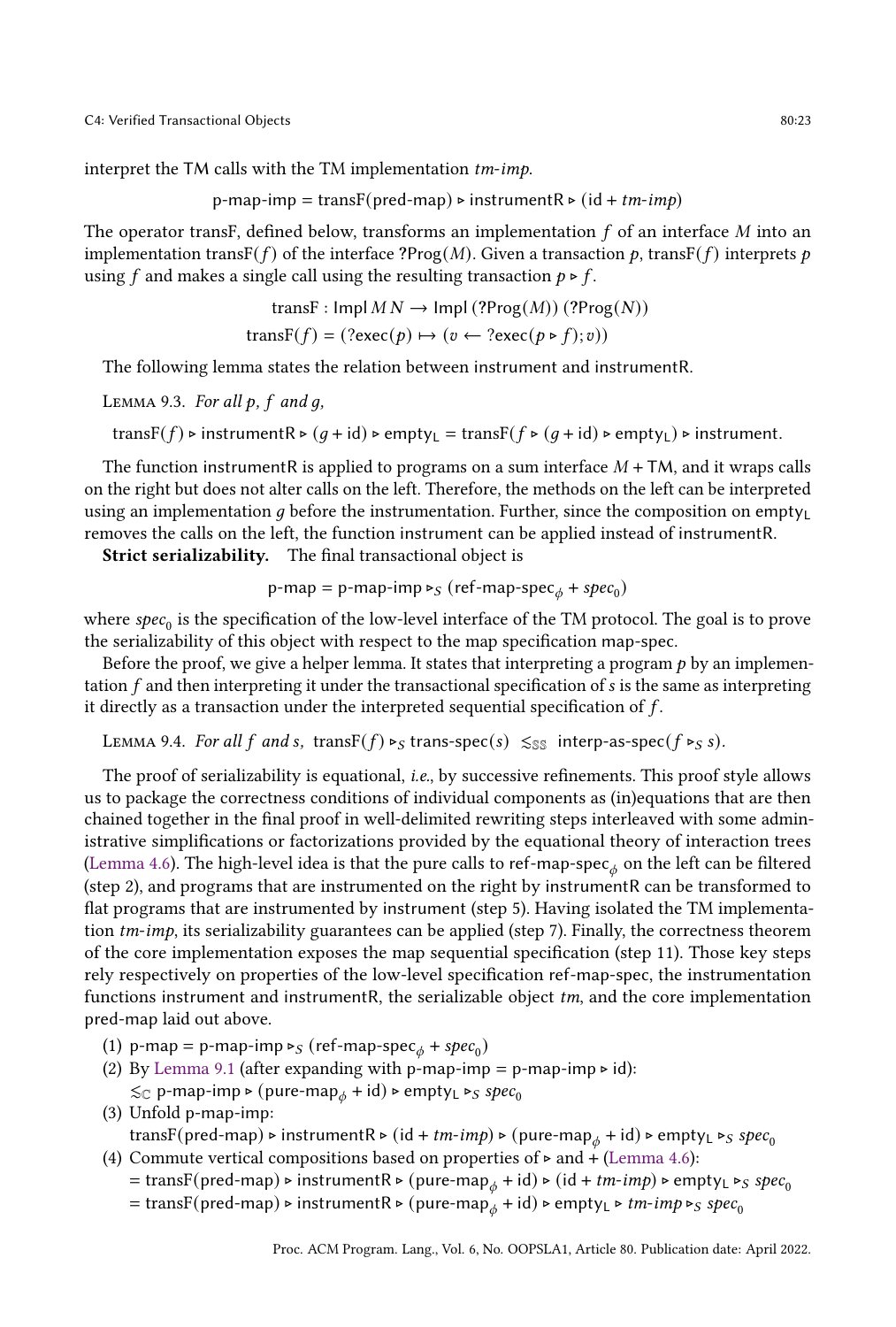(5) By [Lemma 9.3:](#page-22-0)

= transF(pred-map ⊳ (pure-map<sub>ø</sub> + id) ⊳ empty<sub>L</sub>) ⊳ instrument ⊳ *tm-imp* ⊳ spec<sub>0</sub>

- (6) Abbreviate  $m = \text{pred-map} \triangleright (\text{pure-map}_A + \text{id}) \triangleright \text{empty}_L$ :  $=$  transF(*m*) ⊳ instrument ⊳ *tm-imp* ⊳ *spec*<sub>0</sub>
- (7) By serializability of  $tm$  [\(Lemma 8.1\)](#page-18-1):  $\leq$  transF(*m*) ⊳ atomic(trans-spec(map-spec))
- (8) By definition of atomic and simplification:  $=$  transF(*m*) ⊳ (id ⊳<sub>S</sub> trans-spec(map-spec))
	- $=$  trans $F(m) \triangleright_S$  trans-spec(map-spec)
- (9) By [Lemma 9.4](#page-22-1) and the definitions of linearizability and strict serializability:  $\leq$  atomic(trans-spec(interp-as-spec( $m \triangleright_S$  map-spec)))
- (10) By [Lemma 9.1:](#page-21-2)

 $\lesssim_\mathbb{C}$ atomic(trans-spec(interp-as-spec(pred-map ⊳ $_S$ (ref-map-spec $_\phi+$ map-spec))))

- (11) By [Lemma 9.2](#page-21-3) and [Lemma 4.1:](#page-9-0)  $\leq_{\mathbb{C}}$  atomic(trans-spec(map-spec))
- (12) By the definitions of linearizability and strict serializability:  $\lesssim_{\mathbb{S}\mathbb{S}}$  map-spec  $\Box$

#### 10 COQ FRAMEWORK

We implemented the presented framework as a library in Coq called C4 (for Certified Composable Concurrency in Coq) [\[Lesani et al.](#page-28-4) [2022\]](#page-28-4), that is made publicly available. As mentioned in [Section 3,](#page-6-0) we represent programs as interaction trees [\[Xia et al.](#page-29-2) [2020\]](#page-29-2), which are modeled in a coinductive type shown in [Figure 18.](#page-23-0) Interaction trees

are a mixed embedding [\[Chlipala 2021\]](#page-27-6) that exposes exactly the behavior of objects that we care about, namely, the sequences of methods they call, while hiding irrelevant syntactic details: binders, conditionals, pattern-matching, and loops are handled by the metalanguage. Vertical composition and instrumentation are now functions on potentially infinite trees, which requires some care, but the upside is that they are agnostic to the constructs used to form loops. The interaction-tree library provides an equational theory [\(Lemma 4.6\)](#page-11-1) that we leveraged in our verified transactionalpredication application [\(Section 9\)](#page-20-0).

Implementations  $\text{Impl } M N$  are formalized as functions of type ∀ R, M R  $\rightarrow$  itree N R, mapping method calls in the high-level interface M to programs that perform method calls in the low-level interface N. A method call also determines a result type R that must be the result type of the program. (Implementations are called handlers in [Xia et al.](#page-29-2) [\[2020\]](#page-29-2).) Sequential specifications and objects are dependently typed records, respectively packaging a type of states with a transition relation and a low-level interface with a sequential specification and an implementation using it, as shown in [Figure 19.](#page-23-1)

Linearizability, serializability, and associated constructions are defined as regular relations and functions in Coq, with signatures shown in [Figures 6](#page-9-1) and [13.](#page-17-1) The equations for composition operators [\(Section 4\)](#page-8-0) and the proof principle for linearizability [\(Section 5\)](#page-11-0) are the main tools that can be reused to reason about concurrent objects. To prove concurrent refinement (and linearizability), the user defines the invariants, instantiates the proof

<span id="page-23-0"></span>**CoInductive** Prog M R := | Ret (\_ : R) | Tau (\_ : Prog M R) | Bind A ( $\_$  : M A) ( $\_$  : A  $\rightarrow$  Prog M R).

Fig. 18. The type of interaction trees

```
Definition Impl M N :=
  (\forall R, M R \rightarrow Prog N R).
Record Spec M :=
  { State : Type
  ; Init : State
  ; Transitions : State → ∀R, M R →
        State \rightarrow R \rightarrow Prop }.
Record Object M :=
  \{ LowM : Type \rightarrow Type; ObjImpl : Impl M LowM
  ; ObjLowSpec : Spec LowM }.
```
Fig. 19. Implementations, sequential specifications, and objects in Coq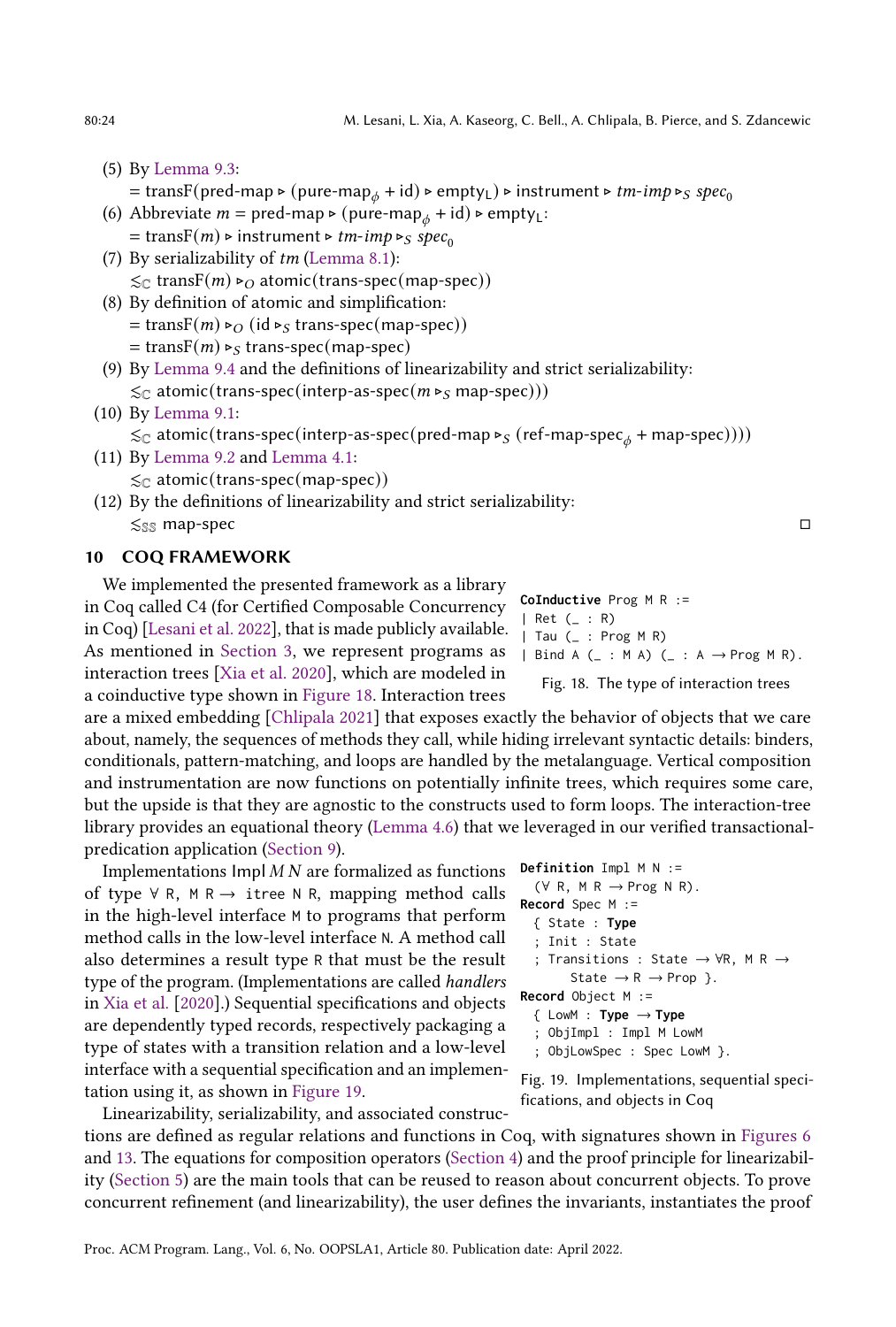principle, and proves the proof obligations. Simplified instances of the proof principle without certain invariants that factor out boilerplate cases are also available.

Thanks to the executability of interaction trees, we can use Coq's extraction mechanism to translate implementations—the executable parts of objects—to Haskell and use them in multithreaded programs. We can interpret an interaction tree by a fold [\[Meijer et al.](#page-29-8) [1991\]](#page-29-8) with an implementation of its method calls, using Haskell's concurrency primitives. However, explicitly manipulating tree structures adds significant run-time overhead. As future work, we would like to explore partial evaluation of extracted implementations to improve performance to a level competitive with concurrent data structures written directly in Haskell.

#### <span id="page-24-0"></span>11 RELATED WORK

Composing concurrent operations. Several previous works present techniques to compose multiple calls on concurrent data structures into atomic operations. Transactional boosting [\[Herlihy](#page-28-6) [and Koskinen 2008\]](#page-28-6) benefits from commutativity specifications to allow concurrent execution of commutative calls and prevent concurrent execution of noncommuting calls by acquiring the same lock. Later works presented optimistic variants [\[Dickerson et al. 2019;](#page-27-7) [Hassan et al. 2014\]](#page-28-7).

[Guerraoui](#page-27-8) [\[1995\]](#page-27-8) introduced o-atomicity, a property of specifications of atomicity that allows multiple objects with different serialization orders to be composed in the same transaction, presenting sketches of both pessimistic and optimistic implementations that satisfy o-atomicity. Similarly, Reversible Atomic Objects (RAO) [\[Antonopoulos et al.](#page-27-9) [2016\]](#page-27-9) propose an implementation technique for such compositions. In contrast to the two works above, this paper presents general and composable definitions to capture different specifications and implementation techniques modularly, plus proof principles to verify correctness. ROA can be captured in our framework as a composition instance, and the RAO refinement proof can be captured as linearizability of the resulting object with respect to the specification of the high-level interface. Finally, in contrast to RAO, our framework supports recursive method calls.

We saw transactional predication [\[Bronson et al.](#page-27-2) [2010\]](#page-27-2) in this paper. Similarly, transactional data structures [\[Assa et al.](#page-27-0) [2020;](#page-27-0) [Spiegelman et al.](#page-29-0) [2016\]](#page-29-0) and transactional software objects [\[Herman](#page-28-8) [et al.](#page-28-8) [2016\]](#page-28-8) use TM judiciously and further benefit from specific data-structure semantics and organization to improve efficiency. Follow-up work presents lock-free variants [\[Elizarov et al.](#page-27-1) [2019\]](#page-27-1). In Foresight [\[Golan-Gueta et al.](#page-27-10) [2013\]](#page-27-10), the client declares an overapproximation of the set of methods that they foresee to be called. To maintains a partial order for the composed operations, the library may temporarily block a method call that does not commute with the possible future calls by the environment. A few other works [\[LaBorde et al.](#page-28-9) [2019;](#page-28-9) [Lamar et al.](#page-28-10) [2020;](#page-28-10) [Zhang et al.](#page-30-1) [2018\]](#page-30-1) present custom synchronization mechanisms to provide transactional implementations of specific data structures such as linked lists and vectors. However, the above do not provide proof techniques and formal atomicity guarantees.

Testing and verification of composed operations. Colt [\[Shacham et al.](#page-29-6) [2011\]](#page-29-6) and ICFinder [\[Liu et al.](#page-28-11) [2013\]](#page-28-11) test atomicity of, and Snowflake [\[Lesani et al.](#page-28-12) [2014\]](#page-28-12) automatically verifies, composed methods that extend the interface of an already linearizable data structure [\[Lea 2000\]](#page-28-13). Our framework includes tactics that can automatically verify a strict superset of the above use cases. Further, it supports the definition of a more diverse set of objects including composition of multiple objects and transaction protocols, and it provides general proof techniques to verify them. Flint [\[Liu et al.](#page-29-9) [2014\]](#page-29-9) fixes nonatomic composed methods. It infers a specification from the method itself and applies heuristics to synthesize a concurrent implementation. In contrast to Flint's repair of composed methods, our framework supports their formal definition and mechanized verification.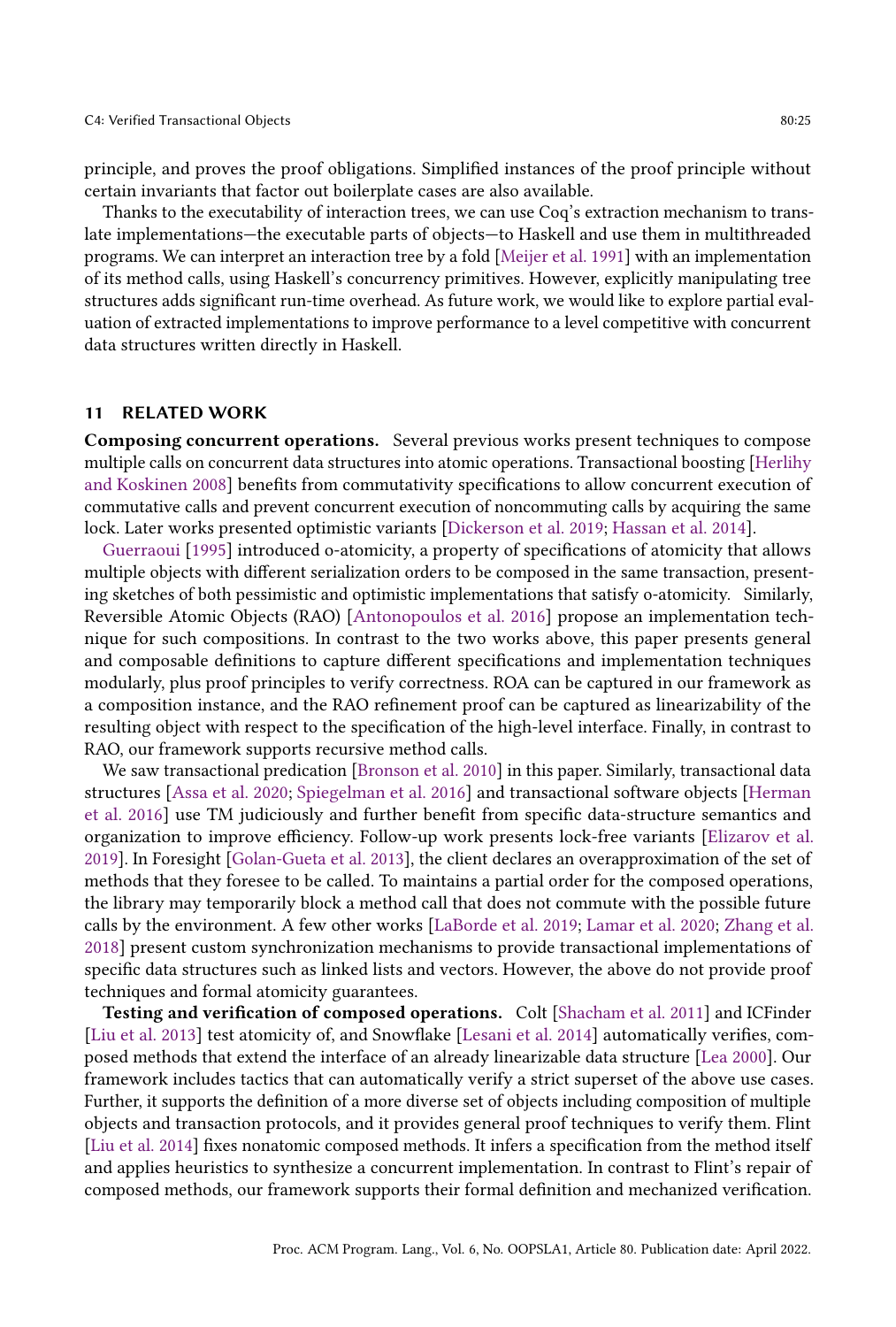TxC-ADT [\[Peterson and Dechev 2017\]](#page-29-10) generates happens-before graphs and applies model checking to check the consistency of transactional data structures. By contrast, our framework presents proof techniques to verify these data structures mechanically in a proof assistant.

Specification and verification of atomicity. [Filipović et al.](#page-27-11) [\[2010\]](#page-27-11) characterized linearizability as observational refinement. [Attiya et al.](#page-27-12) [\[2017\]](#page-27-12) characterized the TM correctness conditions TMS [\[Doherty et al.](#page-27-3) [2013\]](#page-27-3) and opacity [\[Guerraoui and Kapalka 2008\]](#page-27-4) as observational refinement. Thus, the notions of simulation and refinement [\[Abadi and Lamport 1991;](#page-27-13) [Lynch and Vaandrager 1995\]](#page-29-11) have been applied to verify atomicity [\[Bouajjani et al.](#page-27-14) [2017;](#page-27-14) [Emmi and Enea 2019;](#page-27-15) [Hawblitzel et al.](#page-28-14) [2015;](#page-28-14) [Jagannathan et al.](#page-28-15) [2014;](#page-28-15) [Kragl et al.](#page-28-16) [2020;](#page-28-16) [Lesani et al.](#page-28-17) [2012a;](#page-28-17) [Schellhorn et al.](#page-29-12) [2012;](#page-29-12) [Turon](#page-29-13) [et al.](#page-29-13) [2013\]](#page-29-13). However, they do not consider verification of composed operations. A related project [\[Armstrong et al.](#page-27-16) [2017\]](#page-27-16) first proves the atomicity of individual operations (read, write, commit) of the transaction protocol and then applies simulation to prove serializability on top of that. In contrast to our formalism, it does not modularly state serializability in terms of linearizability and uses a standalone definition of opacity.

A related project [\[Cerone et al.](#page-27-17) [2014;](#page-27-17) [Murawski and Tzevelekos 2019\]](#page-29-14) presents multiple dedicated definitions of linearizability for objects (or libraries) that are implemented in terms of other objects. Our framework shows that a unique definition of linearizability, composition combinators, and proof technique can be the foundation of different instantiations including serializability. A few projects [\[Batty et al.](#page-27-18) [2013;](#page-27-18) [Raad et al.](#page-29-15) [2019\]](#page-29-15) consider modular verification of data structures on weak memory [\[Adve and Gharachorloo 1996;](#page-27-19) [Sewell et al.](#page-29-16) [2010\]](#page-29-16). However, they do not consider transactions or the relation of linearizability and serializability. Further, the above projects did not consider the composition of transactional memory and concurrent data structures.

Modular systems. Objects and sequential specifications are similar to the modules and interfaces of certified abstraction layers [\[Gu et al.](#page-27-20) [2015\]](#page-27-20), which were introduced in a sequential and deterministic context. Determinism enables proofs by downward simulation, and the sequential nature of modules allows them to support a flexible form of horizontal composition. In contrast, we leverage linearizable objects [\[Filipović et al.](#page-27-11) [2010;](#page-27-11) [Gotsman and Yang 2012;](#page-27-21) [Herlihy and Wing](#page-28-5) [1990\]](#page-28-5) to build hierarchies of concurrent objects, our simulation proofs are upwards, and horizontal composition of concurrent objects requires their interfaces to be fully disjoint. In subsequent work on certified concurrent abstraction layers [\[Gu et al.](#page-27-22) [2018\]](#page-27-22), interfaces specify behavior at the level of individual threads, whereas we focus on specifications using simple state machines that are agnostic to the number of threads interacting with objects.

Program logics. To our knowledge, while Hoare logics have long been applied in concurrent program verification, they have not been used for modular proof of examples combining classic concurrent data structures with transactional memory. However, many different extensions have been influential, including to our work. Rely-guarantee reasoning [\[Jones 1983\]](#page-28-18) supports temporal decomposition of a workload across concurrent threads. The pioneering work on concurrent separation logic [\[Hobor et al.](#page-28-19) [2008;](#page-28-19) [O'Hearn 2007\]](#page-29-17) and its descendants [\[Windsor et al.](#page-29-18) [2017\]](#page-29-18) tackled spatial decomposition of memory across separately verified data structures. Fruitful combination of these two techniques was demonstrated in the logics RGSep [\[Vafeiadis and Parkinson 2007\]](#page-29-19), LRG [\[Feng 2009;](#page-27-23) [Liang and Feng 2013\]](#page-28-20) and TaDA [\[da Rocha Pinto et al.](#page-27-24) [2014\]](#page-27-24). This line of work relies on ghost state to formulate functional-correctness properties. A number of program logics rise to this challenge, by defining flexible higher-order ghost state connected to notions of statetransition systems. For instance, the logics FCSL [\[Nanevski et al.](#page-29-20) [2014\]](#page-29-20) and Iris [\[Jung et al.](#page-28-21) [2016,](#page-28-21) [2015\]](#page-28-22) build in different notions of monoids for expressing protocols [\[Liang and Feng 2013\]](#page-28-20), and the GPS logic [\[Turon et al. 2014\]](#page-29-21) applied similar ideas in the context of weak memory.

These logics support much more flexible state-sharing than in our framework. However, in return, we keep our framework much simpler and modularly build it from basic definitions, fixing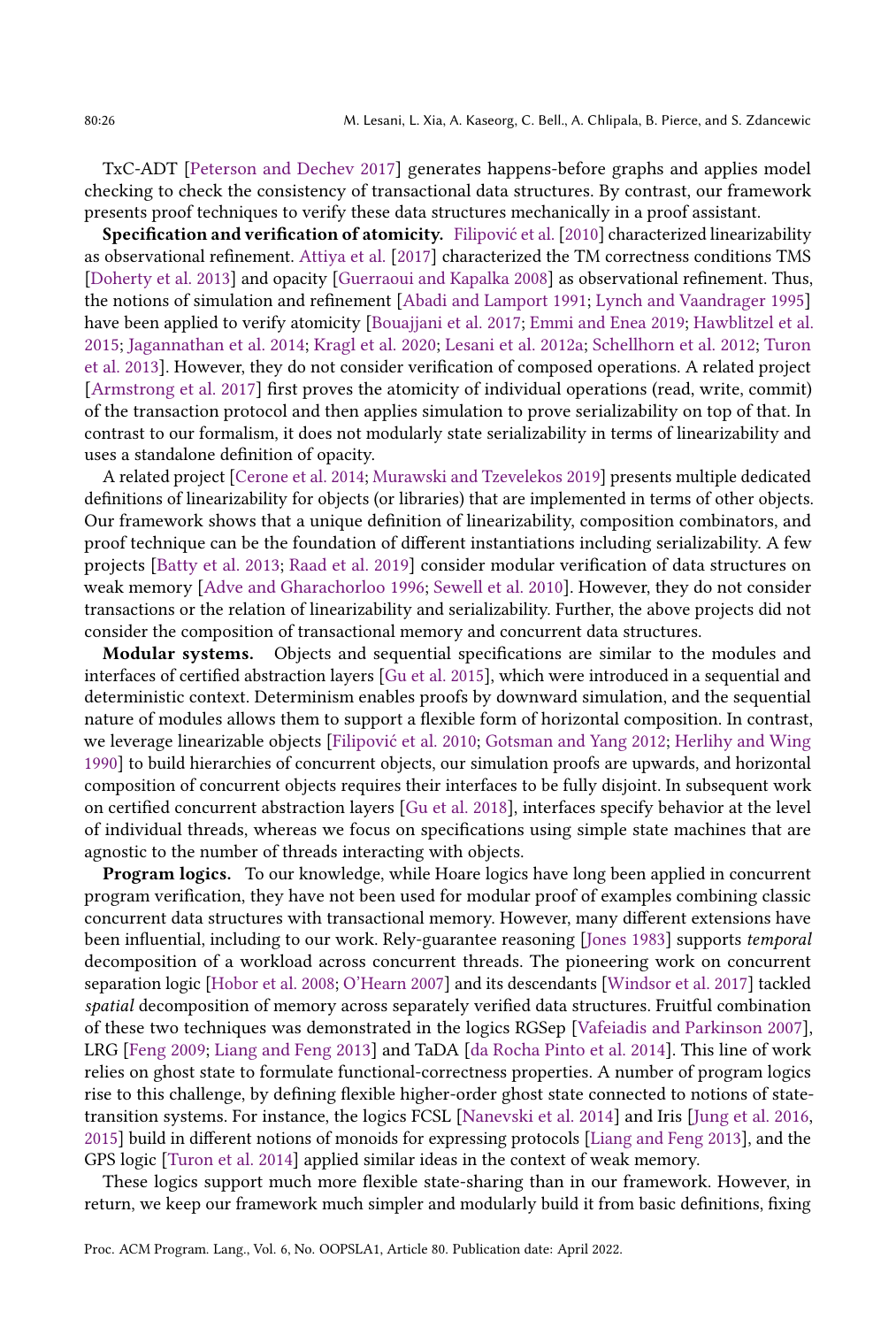little more than the classic notion of simulation and linearizability. Yet, we show that elaborate concurrent objects such as transaction protocols and predicated data structures can be implemented modularly. Further, in contrast to correctness conditions for transactions that were often written as standalone definitions [\[Doherty et al.](#page-27-3) [2013;](#page-27-3) [Guerraoui and Kapalka 2008;](#page-27-4) [Jagannathan et al.](#page-28-2) [2005;](#page-28-2) [Papadimitriou 1979;](#page-29-3) [Scott 2006\]](#page-29-4), we show that serializability can be defined modularly based on linearizability and composition operations.

#### <span id="page-26-0"></span>12 CONCLUSION

We have presented the first case study in formal verification that shows how to compose verified transactional objects whose implementations blend classic concurrent data structures with transactions. Moreover, while one might expect new complications in the reasoning framework to support this marriage, we demonstrated how it can be accomplished in a simple modular framework. Our notion of concurrent-object correctness is the classic one of linearizability with respect to sequential specifications, but applied in a higher-order logic with functional programs that manipulate higherorder structures. Our encoding of transactions relies on methods that take complete transactions as inputs and rewrite them syntactically to add synchronization, permitting us to state and prove strict serializability in terms of linearizability.

#### 13 LIMITATIONS AND FUTURE WORK

The framework is first-order for objects and higher-order for programs. Programs (represented as interaction trees), but not objects, can be passed as arguments and returned. As a consequence, the interface of methods that an object may call is statically fixed.

Adding weak-memory primitives to the framework is future work. Although the focus of this paper was not on weak memory, the composition operators, their properties, and the statements of linearizability and of serializability in terms of linearizability are all general and independent of the implementation of the low-level objects at the bottom of the hierarchy. Many data structures that are implemented on weak memory provide linearizability at their interfaces and can be used and composed within this general framework.

Our framework models strict serializability in terms of linearizability. Opacity [\[Guerraoui and](#page-27-4) [Kapalka 2008\]](#page-27-4), another correctness condition for transactional memories, requires active in addition to completed transactions to observe consistent state. Previous work [\[Lesani et al.](#page-28-23) [2012b\]](#page-28-23) defined a transition system (or specification) for opacity that constrains the return values of all calls from active transactions. Opacity can be modeled in our framework in terms of linearizability as well. A protocol object is opaque iff it is linearizable with respect to the opacity specification. A sketch of this idea is available in the appendix of the author's version.

Other transactional objects such as the TDSL transactional set [\[Spiegelman et al.](#page-29-0) [2016\]](#page-29-0) similarly use an index map to accelerate traversals to locations that need to be updated. The index map provides the method getPrev that returns a node that can reach the predecessor of the node that needs to be updated. Although this method cannot be abstracted as a function, it can be abstracted as a simple relation between the key argument, the returned node, and the state of the list. We hope that similarly to our functional abstraction of the locator, this relational abstraction can help decompose verification of the index and the transactional list.

#### ACKNOWLEDGEMENTS

This work was funded by National Science Foundation grant 1942711 and grant CCF-1521584, for the Expedition on the Science of Deep Specification.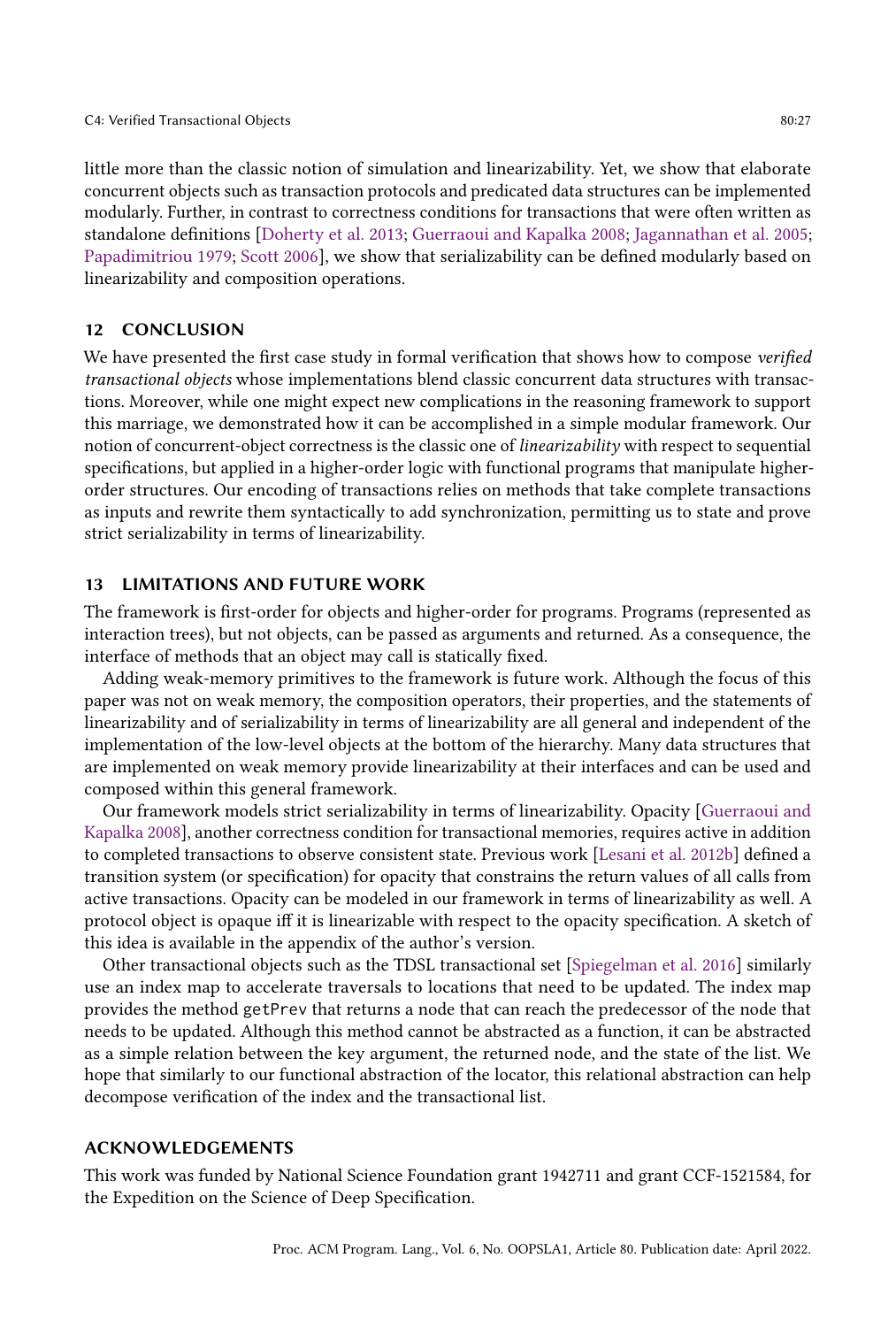#### REFERENCES

- <span id="page-27-13"></span>Martín Abadi and Leslie Lamport. 1991. The existence of refinement mappings. Theoretical Computer Science 82, 2 (1991),  $253 - 284.$
- <span id="page-27-19"></span>Sarita V Adve and Kourosh Gharachorloo. 1996. Shared memory consistency models: A tutorial. computer 29, 12 (1996), 66-76
- <span id="page-27-9"></span>Timos Antonopoulos, Paul Gazzillo, Eric Koskinen, and Zhong Shao. 2016. Vertical Composition of Reversible Atomic Objects. (2016).
- <span id="page-27-16"></span>Alasdair Armstrong, Brijesh Dongol, and Simon Doherty. 2017. Proving opacity via linearizability: a sound and complete method. In International Conference on Formal Techniques for Distributed Objects, Components, and Systems. Springer,  $50 - 66$
- <span id="page-27-0"></span>Gal Assa, Hagar Meir, Guy Golan-Gueta, Idit Keidar, and Alexander Spiegelman. 2020. Nesting and composition in transactional data structure libraries. In Proceedings of the 25th ACM SIGPLAN Symposium on Principles and Practice of Parallel Programming. 405-406.
- <span id="page-27-12"></span>Hagit Attiya, Alexey Gotsman, Sandeep Hans, and Noam Rinetzky. 2017. Characterizing transactional memory consistency conditions using observational refinement. Journal of the ACM (JACM) 65, 1 (2017), 1-44.
- <span id="page-27-18"></span>Mark Batty, Mike Dodds, and Alexey Gotsman. 2013. Library abstraction for C/C++ concurrency. ACM SIGPLAN Notices 48, 1 (2013), 235-248.
- <span id="page-27-14"></span>Ahmed Bouajjani, Michael Emmi, Constantin Enea, and Suha Orhun Mutluergil. 2017. Proving linearizability using forward simulations. In International Conference on Computer Aided Verification. Springer, 542-563.
- <span id="page-27-2"></span>Nathan G. Bronson, Jared Casper, Hassan Chafi, and Kunle Olukotun. 2010. Transactional predication: high-performance concurrent sets and maps for STM. In Proceedings of the 29th ACM SIGACT-SIGOPS symposium on Principles of distributed computing (Zurich, Switzerland) (PODC '10). ACM, New York, NY, USA, 6-15. <https://doi.org/10.1145/1835698.1835703>
- <span id="page-27-17"></span>Andrea Cerone, Alexey Gotsman, and Hongseok Yang. 2014. Parameterised linearisability. In International Colloquium on Automata, Languages, and Programming. Springer, 98-109.
- <span id="page-27-6"></span>Adam Chlipala. 2021. Skipping the Binder Bureaucracy with Mixed Embeddings in a Semantics Course (Functional Pearl). Proc. ACM Program. Lang. 5, ICFP, Article 94 (aug 2021), 28 pages. <https://doi.org/10.1145/3473599>
- <span id="page-27-24"></span>Pedro da Rocha Pinto, Thomas Dinsdale-Young, and Philippa Gardner. 2014. TaDA: A logic for time and data abstraction. In European Conference on Object-Oriented Programming. Springer, 207-231.
- <span id="page-27-5"></span>Luke Dalessandro, Dave Dice, Michael Scott, Nir Shavit, and Michael Spear. 2010. Transactional mutex locks. In European Conference on Parallel Processing. Springer, 2-13.

<span id="page-27-7"></span>Thomas Dickerson, Eric Koskinen, Paul Gazzillo, and Maurice Herlihy. 2019. Conflict Abstractions and Shadow Speculation for Optimistic Transactional Objects. In Asian Symposium on Programming Languages and Systems. Springer, 313-331.

- <span id="page-27-3"></span>Simon Doherty, Lindsay Groves, Victor Luchangco, and Mark Moir. 2013. Towards formally specifying and verifying transactional memory. Formal Aspects of Computing 25, 5 (2013), 769-799.
- <span id="page-27-1"></span>Avner Elizarov, Guy Golan-Gueta, and Erez Petrank. 2019. LOFT: lock-free transactional data structures. In Proceedings of the 24th Symposium on Principles and Practice of Parallel Programming. 425-426.
- <span id="page-27-15"></span>Michael Emmi and Constantin Enea. 2019. Violat: generating tests of observational refinement for concurrent objects. In International Conference on Computer Aided Verification. Springer, 534-546.
- <span id="page-27-23"></span>Xinyu Feng. 2009. Local rely-guarantee reasoning. In POPL '09.
- <span id="page-27-11"></span>Ivana Filipović, Peter O'Hearn, Noam Rinetzky, and Hongseok Yang. 2010. Abstraction for concurrent objects. Theoretical Computer Science 411, 51-52 (2010), 4379-4398.
- <span id="page-27-10"></span>Guy Golan-Gueta, G. Ramalingam, Mooly Sagiv, and Eran Yahav. 2013. Concurrent Libraries with Foresight. In Proceedings of the 34th ACM SIGPLAN Conference on Programming Language Design and Implementation (Seattle, Washington, USA) (PLDI '13). ACM, New York, NY, USA, 263-274. <https://doi.org/10.1145/2491956.2462172>
- <span id="page-27-21"></span>Alexey Gotsman and Hongseok Yang. 2012. Linearizability with ownership transfer. In International Conference on Concurrency Theory. Springer, 256-271.
- <span id="page-27-20"></span>Ronghui Gu, Jérémie Koenig, Tahina Ramananandro, Zhong Shao, Xiongnan (Newman) Wu, Shu-Chun Weng, Haozhong Zhang, and Yu Guo. 2015. Deep Specifications and Certified Abstraction Layers. In Proceedings of the 42nd Annual ACM SIGPLAN-SIGACT Symposium on Principles of Programming Languages (Mumbai, India) (POPL '15). Association for Computing Machinery, New York, NY, USA, 595-608. <https://doi.org/10.1145/2676726.2676975>
- <span id="page-27-22"></span>Ronghui Gu, Zhong Shao, Jieung Kim, Xiongnan (Newman) Wu, Jérémie Koenig, Vilhelm Sjöberg, Hao Chen, David Costanzo, and Tahina Ramananandro. 2018. Certified Concurrent Abstraction Layers. In Proceedings of the 39th ACM SIGPLAN Conference on Programming Language Design and Implementation (Philadelphia, PA, USA) (PLDI 2018). Association for Computing Machinery, New York, NY, USA, 646-661. <https://doi.org/10.1145/3192366.3192381>

<span id="page-27-8"></span>Rachid Guerraoui. 1995. Modular atomic objects. Theory and Practice of Object Systems 1, 2 (1995), 89-99.

<span id="page-27-4"></span>Rachid Guerraoui and Michal Kapalka. 2008. On the correctness of transactional memory. In Proceedings of the 13th ACM SIGPLAN Symposium on Principles and practice of parallel programming. 175-184.

Proc. ACM Program. Lang., Vol. 6, No. OOPSLA1, Article 80. Publication date: April 2022.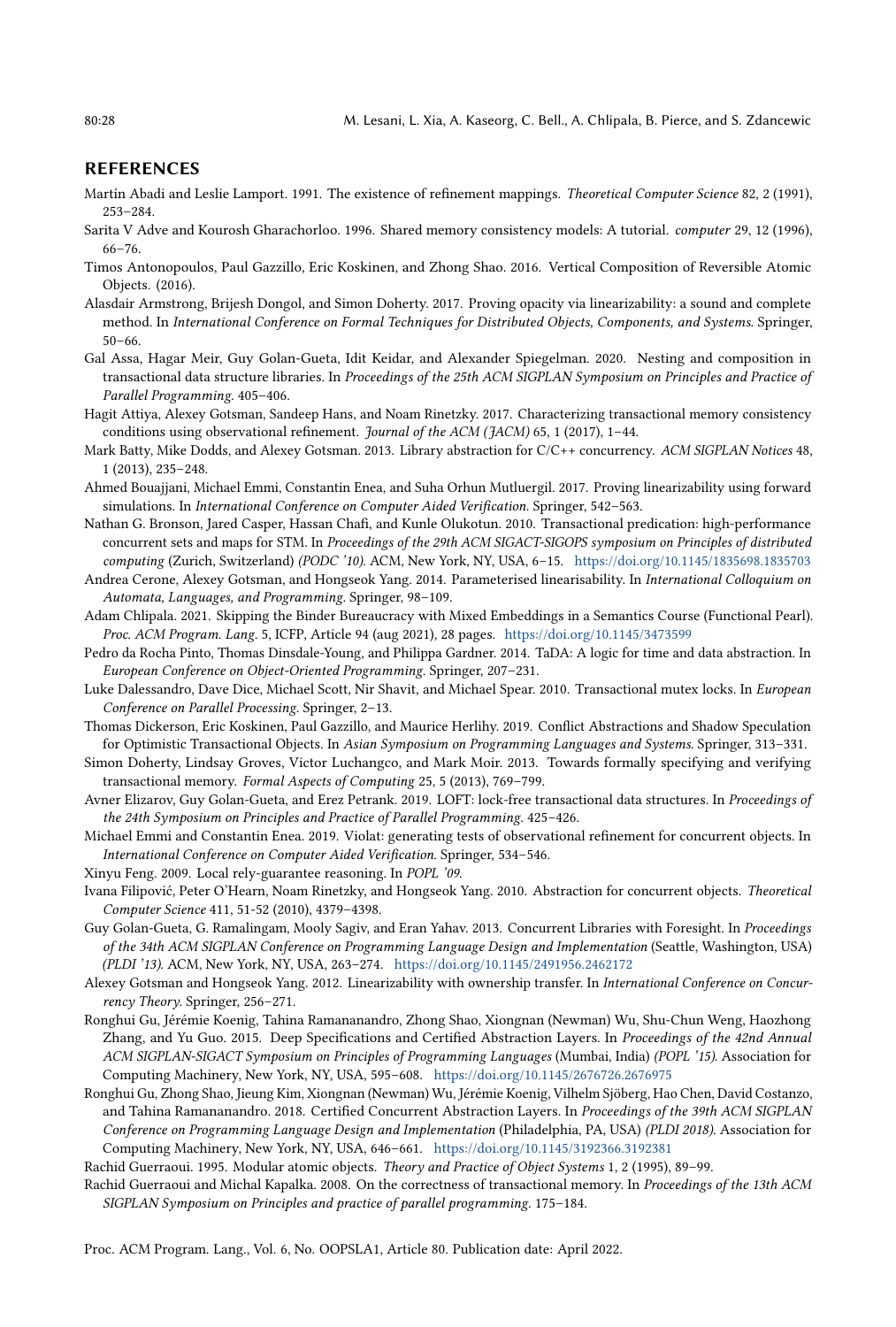C4: Verified Transactional Objects 80:29

- <span id="page-28-0"></span>Tim Harris, Simon Marlow, Simon Peyton-Jones, and Maurice Herlihy. 2005. Composable Memory Transactions. In Proceedings of the Tenth ACM SIGPLAN Symposium on Principles and Practice of Parallel Programming (Chicago, IL, USA) (PPoPP '05). Association for Computing Machinery, New York, NY, USA, 48-60. <https://doi.org/10.1145/1065944.1065952>
- <span id="page-28-7"></span>Ahmed Hassan, Roberto Palmieri, and Binoy Ravindran. 2014. Optimistic transactional boosting. In Proceedings of the 19th ACM SIGPLAN symposium on Principles and practice of parallel programming. 387-388.
- <span id="page-28-14"></span>Chris Hawblitzel, Erez Petrank, Shaz Qadeer, and Serdar Tasiran. 2015. Automated and modular refinement reasoning for concurrent programs. In International Conference on Computer Aided Verification. Springer, 449-465.
- <span id="page-28-6"></span>Maurice Herlihy and Eric Koskinen. 2008. Transactional boosting: a methodology for highly-concurrent transactional objects. In Proceedings of the 13th ACM SIGPLAN Symposium on Principles and practice of parallel programming (Salt Lake City, UT, USA) (PPoPP '08). ACM, New York, NY, USA, 207-216. <https://doi.org/10.1145/1345206.1345237>
- <span id="page-28-1"></span>Maurice Herlihy and J. Eliot B. Moss. 1993. Transactional Memory: Architectural Support for Lock-Free Data Structures. In Proceedings of the 20th Annual International Symposium on Computer Architecture (San Diego, California, USA) (ISCA '93). Association for Computing Machinery, New York, NY, USA, 289-300. <https://doi.org/10.1145/165123.165164>
- <span id="page-28-5"></span>Maurice P. Herlihy and Jeannette M. Wing. 1990. Linearizability: a correctness condition for concurrent objects. ACM Trans. Program. Lang. Syst. 12, 3 (July 1990), 463-492. <https://doi.org/10.1145/78969.78972>
- <span id="page-28-8"></span>Nathaniel Herman, Jeevana Priya Inala, Yihe Huang, Lillian Tsai, Eddie Kohler, Barbara Liskov, and Liuba Shrira. 2016. Type-aware transactions for faster concurrent code. In Proceedings of the Eleventh European Conference on Computer Systems.  $1-16$ .
- <span id="page-28-19"></span>Aquinas Hobor, Andrew W. Appel, and Francesco Zappa Nardelli. 2008. Oracle semantics for concurrent separation logic. In ESOP.
- <span id="page-28-15"></span>Suresh Jagannathan, Vincent Laporte, Gustavo Petri, David Pichardie, and Jan Vitek. 2014. Atomicity refinement for verified compilation. ACM Transactions on Programming Languages and Systems (TOPLAS) 36, 2 (2014), 1-30.
- <span id="page-28-2"></span>Suresh Jagannathan, Jan Vitek, Adam Welc, and Antony Hosking. 2005. A transactional object calculus. Science of Computer Programming 57, 2 (2005), 164-186.
- <span id="page-28-18"></span>Cliff B. Jones. 1983. Specification and Design of (Parallel) Programs. In Information Processing 83, Vol. 9. 321-332.
- <span id="page-28-21"></span>Ralf Jung, Robbert Krebbers, Lars Birkedal, and Derek Dreyer. 2016. Higher-order Ghost State. In Proceedings of the 21st ACM SIGPLAN International Conference on Functional Programming (Nara, Japan) (ICFP 2016). ACM, New York, NY, USA, 256-269. <https://doi.org/10.1145/2951913.2951943>
- <span id="page-28-22"></span>Ralf Jung, David Swasey, Filip Sieczkowski, Kasper Svendsen, Aaron Turon, Lars Birkedal, and Derek Dreyer. 2015. Iris: Monoids and Invariants As an Orthogonal Basis for Concurrent Reasoning. In POPL '15 (Mumbai, India). 637–650.
- <span id="page-28-3"></span>Nicolas Koh, Yao Li, Yishuai Li, Li yao Xia, Lennart Beringer, Wolf Honore, William Mansky, Benjamin C. Pierce, and Steve Zdancewic. 2019. From C to Interaction Trees: Specifying, Verifying, and Testing a Networked Server. In 8th ACM SIGPLAN International Conference on Certified Programs and Proofs.
- <span id="page-28-16"></span>Bernhard Kragl, Shaz Qadeer, and Thomas A Henzinger. 2020. Refinement for structured concurrent programs. In International Conference on Computer Aided Verification. Springer, 275-298.
- <span id="page-28-9"></span>Pierre LaBorde, Lance Lebanoff, Christina Peterson, Deli Zhang, and Damian Dechev. 2019. Wait-Free Dynamic Transactions for Linked Data Structures. In Proceedings of the 10th International Workshop on Programming Models and Applications for Multicores and Manycores (Washington, DC, USA) (PMAM'19). Association for Computing Machinery, New York, NY, USA, 41-50. <https://doi.org/10.1145/3303084.3309491>
- <span id="page-28-10"></span>Kenneth Lamar, Christina Peterson, and Damian Dechev. 2020. Lock-free transactional vector. In Proceedings of the Eleventh International Workshop on Programming Models and Applications for Multicores and Manycores. 1-10.
- <span id="page-28-13"></span>Douglas Lea. 2000. Concurrent programming in Java: design principles and patterns. Addison-Wesley Professional.
- <span id="page-28-17"></span>Mohsen Lesani, Victor Luchangco, and Mark Moir. 2012a. A framework for formally verifying software transactional memory algorithms. In International Conference on Concurrency Theory. Springer, 516-530.
- <span id="page-28-23"></span>Mohsen Lesani, Victor Luchangco, and Mark Moir. 2012b. Putting opacity in its place. In Workshop on the theory of transactional memory. 137-151.
- <span id="page-28-12"></span>Mohsen Lesani, Todd Millstein, and Jens Palsberg. 2014. Automatic Atomicity Verification for Clients of Concurrent Data Structures. In Proceedings of the 16th International Conference on Computer Aided Verification - Volume 8559. Springer-Verlag New York, Inc., New York, NY, USA, 550-567. [https://doi.org/10.1007/978-3-319-08867-9\\_37](https://doi.org/10.1007/978-3-319-08867-9_37)
- <span id="page-28-4"></span>Mohsen Lesani, Li yao Xia, Anders Kaseorg, Christian J. Bell, Adam Chlipala, Benjamin C. Pierce, and Steve Zdancewic. 2022. C4: Verified Transactional Objects. <https://doi.org/10.5281/zenodo.6342476>
- <span id="page-28-20"></span>Hongjin Liang and Xinyu Feng. 2013. Modular Verification of Linearizability with Non-fixed Linearization Points. In Proceedings of the 34th ACM SIGPLAN Conference on Programming Language Design and Implementation (Seattle, Washington, USA) (PLDI '13). ACM, New York, NY, USA, 459-470. <https://doi.org/10.1145/2491956.2462189>
- <span id="page-28-11"></span>Peng Liu, Julian Dolby, and Charles Zhang. 2013. Finding Incorrect Compositions of Atomicity. In Proceedings of the 2013 9th Joint Meeting on Foundations of Software Engineering (Saint Petersburg, Russia) (ESEC/FSE 2013). ACM, New York, NY, USA, 158-168. <https://doi.org/10.1145/2491411.2491435>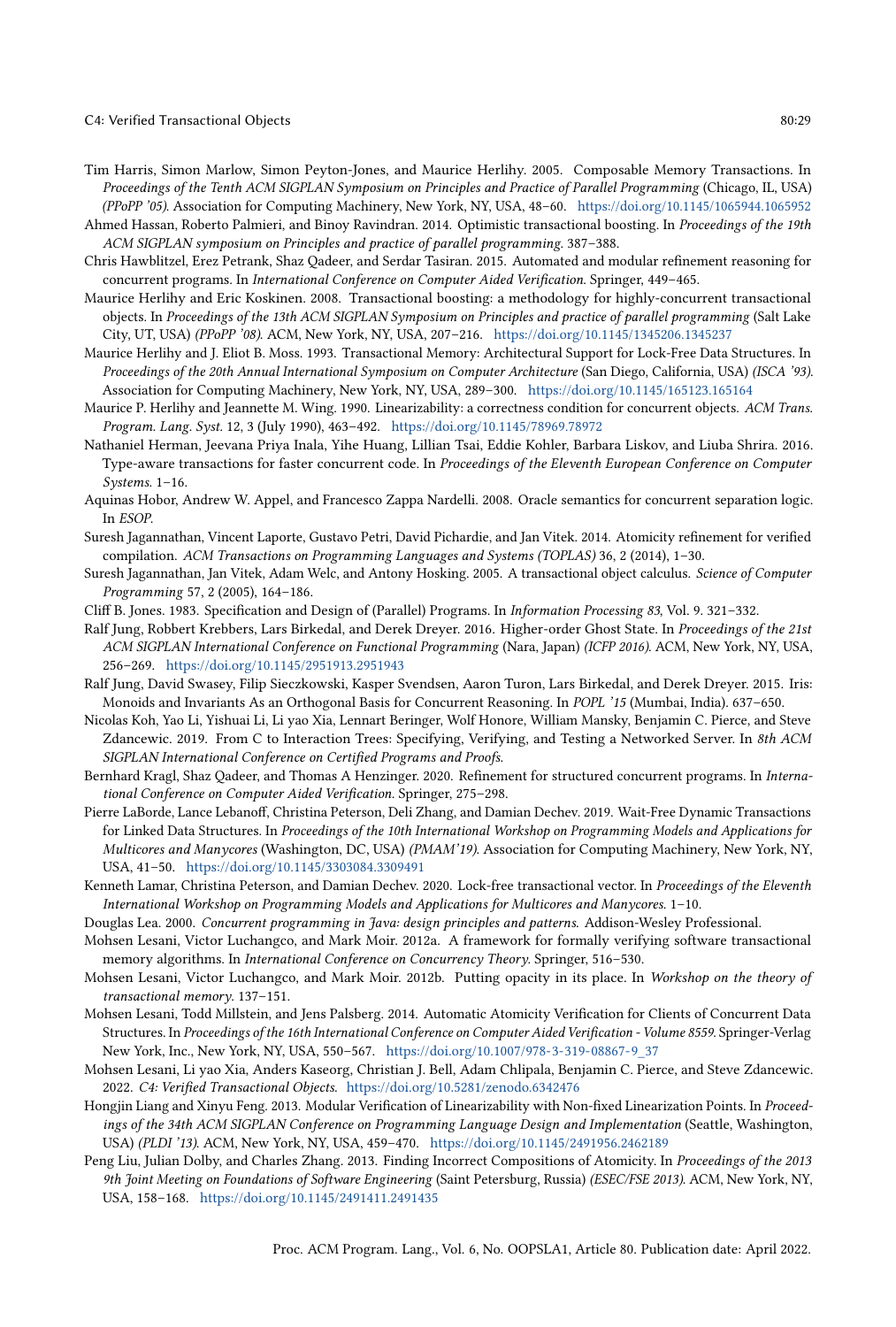- 
- <span id="page-29-9"></span>Peng Liu, Omer Tripp, and Xiangyu Zhang. 2014. Flint: Fixing Linearizability Violations. In Proceedings of the 2014 ACM International Conference on Object Oriented Programming Systems Languages & Applications (Portland, Oregon, USA) (OOPSLA '14). ACM, New York, NY, USA, 543-560. <https://doi.org/10.1145/2660193.2660217>
- <span id="page-29-11"></span>N. Lynch and F. Vaandrager. 1995. Forward and Backward Simulations. Information and Computation 121, 2 (1995), 214 -233. <https://doi.org/10.1006/inco.1995.1134>
- <span id="page-29-8"></span>Erik Meijer, Maarten Fokkinga, and Ross Paterson. 1991. Functional programming with bananas, lenses, envelopes and barbed wire. In Conference on functional programming languages and computer architecture. Springer, 124-144.
- <span id="page-29-7"></span>Vijay Menon, Steven Balensiefer, Tatiana Shpeisman, Ali-Reza Adl-Tabatabai, Richard L Hudson, Bratin Saha, and Adam Welc. 2008. Single global lock semantics in a weakly atomic STM. ACM Sigplan Notices 43, 5 (2008), 15-26.
- <span id="page-29-14"></span>Andrzej S. Murawski and Nikos Tzevelekos. 2019. Higher-order linearisability. Journal of Logical and Algebraic Methods in Programming 104 (2019), 86-116. <https://doi.org/10.1016/j.jlamp.2019.01.002>
- <span id="page-29-20"></span>Aleksandar Nanevski, Ruy Ley-Wild, Ilya Sergey, and Germán Andrés Delbianco. 2014. Communicating State Transition Systems for Fine-Grained Concurrent Resources. In Proceedings of the 23rd European Symposium on Programming Languages and Systems - Volume 8410. Springer-Verlag New York, Inc., New York, NY, USA, 290-310. [https://doi.org/10.](https://doi.org/10.1007/978-3-642-54833-8_16) [1007/978-3-642-54833-8\\_16](https://doi.org/10.1007/978-3-642-54833-8_16)
- <span id="page-29-17"></span>Peter W. O'Hearn. 2007. Resources, concurrency, and local reasoning. Theor. Comput. Sci. 375, 1-3 (2007), 271-307.
- <span id="page-29-3"></span>Christos H Papadimitriou. 1979. The serializability of concurrent database updates. Journal of the ACM (JACM) 26, 4 (1979),  $631 - 653.$
- <span id="page-29-10"></span>Christina Peterson and Damian Dechev. 2017. A Transactional Correctness Tool for Abstract Data Types. ACM Trans. Archit. Code Optim. 14, 4, Article 37 (Nov. 2017), 24 pages. <https://doi.org/10.1145/3148964>
- <span id="page-29-15"></span>Azalea Raad, Marko Doko, Lovro Rožić, Ori Lahav, and Viktor Vafeiadis. 2019. On library correctness under weak memory consistency: Specifying and verifying concurrent libraries under declarative consistency models. Proceedings of the ACM on Programming Languages 3, POPL (2019), 1-31.
- <span id="page-29-12"></span>Gerhard Schellhorn, Heike Wehrheim, and John Derrick. 2012. How to Prove Algorithms Linearisable. In Proceedings of the 24th International Conference on Computer Aided Verification (Berkeley, CA) (CAV'12). Springer-Verlag, Berlin, Heidelberg, 243-259. [https://doi.org/10.1007/978-3-642-31424-7\\_21](https://doi.org/10.1007/978-3-642-31424-7_21)
- <span id="page-29-4"></span>Michael Scott. 2006. Sequential specification of transactional memory semantics. (2006).
- <span id="page-29-16"></span>Peter Sewell, Susmit Sarkar, Scott Owens, Francesco Zappa Nardelli, and Magnus O Myreen. 2010. x86-TSO: a rigorous and usable programmer's model for x86 multiprocessors. Commun. ACM 53, 7 (2010), 89-97.
- <span id="page-29-6"></span>Ohad Shacham, Nathan Bronson, Alex Aiken, Mooly Sagiv, Martin Vechev, and Eran Yahav. 2011. Testing atomicity of composed concurrent operations. In Proceedings of the 2011 ACM international conference on Object oriented programming systems languages and applications (Portland, Oregon, USA) (OOPSLA '11). ACM, New York, NY, USA, 51-64. [https:](https://doi.org/10.1145/2048066.2048073) [//doi.org/10.1145/2048066.2048073](https://doi.org/10.1145/2048066.2048073)
- <span id="page-29-1"></span>Nir Shavit and Dan Touitou. 1995. Software Transactional Memory. In Proceedings of the Fourteenth Annual ACM Symposium on Principles of Distributed Computing (Ottowa, Ontario, Canada) (PODC '95). Association for Computing Machinery, New York, NY, USA, 204-213. <https://doi.org/10.1145/224964.224987>
- <span id="page-29-0"></span>Alexander Spiegelman, Guy Golan-Gueta, and Idit Keidar. 2016. Transactional Data Structure Libraries. In Proceedings of the 37th ACM SIGPLAN Conference on Programming Language Design and Implementation (Santa Barbara, CA, USA) (PLDI '16). ACM, New York, NY, USA, 682-696. <https://doi.org/10.1145/2908080.2908112>
- <span id="page-29-21"></span>Aaron Turon, Viktor Vafeiadis, and Derek Dreyer. 2014. GPS: Navigating Weak Memory with Ghosts, Protocols, and Separation. In Proceedings of the 2014 ACM International Conference on Object Oriented Programming Systems Languages & Applications (Portland, Oregon, USA) (OOPSLA '14). ACM, New York, NY, USA, 691-707. [https://doi.org/10.1145/](https://doi.org/10.1145/2660193.2660243) [2660193.2660243](https://doi.org/10.1145/2660193.2660243)
- <span id="page-29-13"></span>Aaron J Turon, Jacob Thamsborg, Amal Ahmed, Lars Birkedal, and Derek Dreyer. 2013. Logical relations for fine-grained concurrency. In Proceedings of the 40th annual ACM SIGPLAN-SIGACT symposium on Principles of programming languages.  $343 - 356$ .
- <span id="page-29-19"></span>Viktor Vafeiadis and Matthew Parkinson. 2007. A Marriage of Rely/Guarantee and Separation Logic. In CONCUR.
- <span id="page-29-18"></span>Matt Windsor, Mike Dodds, Ben Simner, and Matthew J. Parkinson. 2017. Starling: Lightweight Concurrency Verification with Views. In Computer Aided Verification, Rupak Majumdar and Viktor Kunčak (Eds.). Springer International Publishing, Cham, 544-569.
- <span id="page-29-2"></span>Li-yao Xia, Yannick Zakowski, Paul He, Chung-Kil Hur, Gregory Malecha, Benjamin C. Pierce, and Steve Zdancewic. 2020. Interaction trees: representing recursive and impure programs in Coq. Proc. ACM Program. Lang. 4, POPL (2020), 51:1-51:32. <https://doi.org/10.1145/3371119> Distinguished paper award.
- <span id="page-29-5"></span>Yannick Zakowski, Paul He, Chung-Kil Hur, and Steve Zdancewic. 2020. An Equational Theory for Weak Bisimulation via Generalized Parameterized Coinduction. In Proceedings of the 9th ACM SIGPLAN International Conference on Certified Programs and Proofs (CPP).